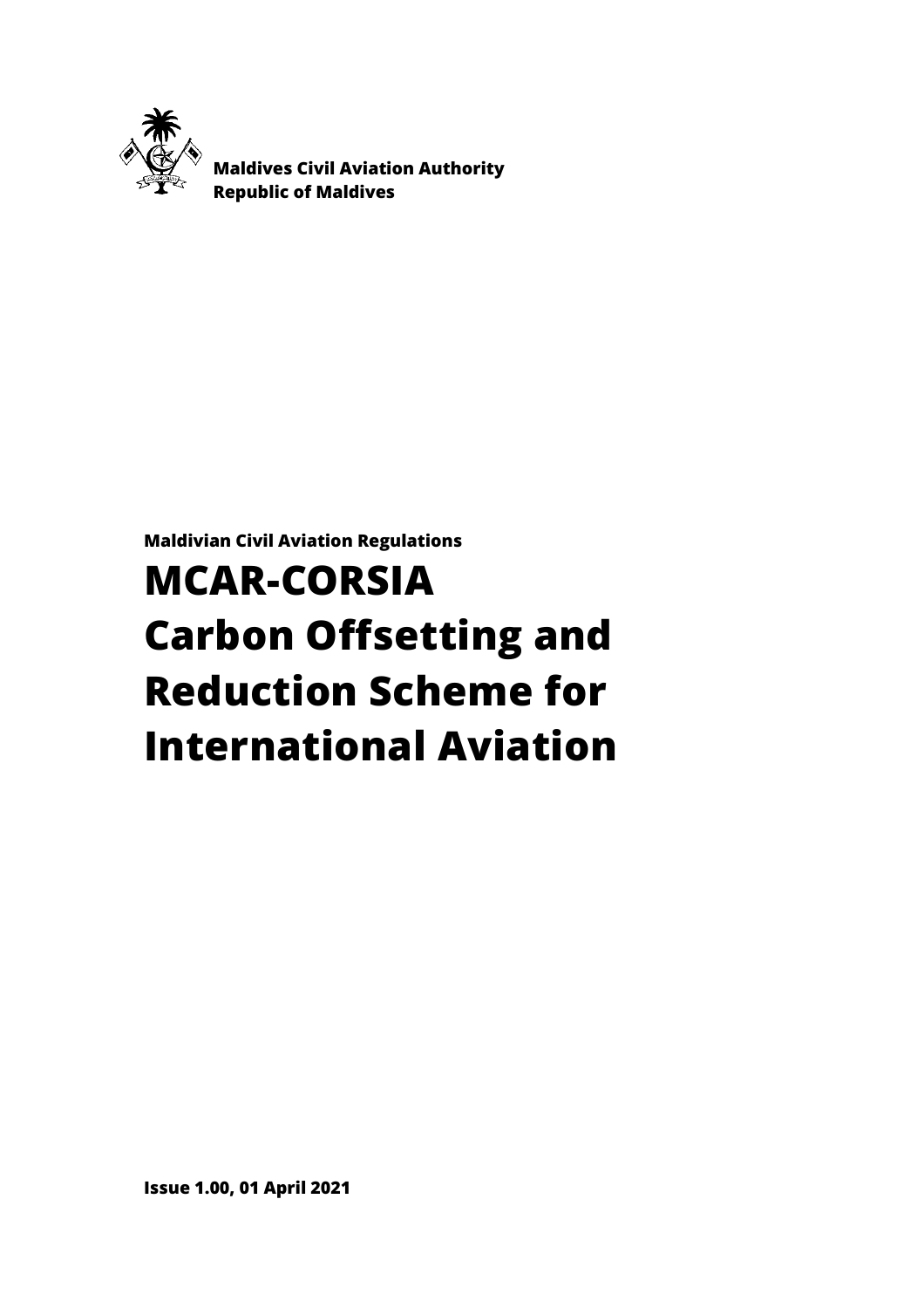#### Foreword

Maldives Civil Aviation Authority, in exercise of the powers conferred on it under Articles 5 and 6 of the Maldives Civil Aviation Authority Act 212012has developed this Regulation.

This Regulation shall be cited as 'MCAR-CORSIA' and shall come in to force on 01<sup>st</sup> April 2021.

Definitions of the terms and abbreviations used in this Regulation, unless the context requires otherwise, are in MCAR-1 Definitions and Abbreviations.

a c

For the Civil Aviation Authority Hussain Jaleel **Chief Executive**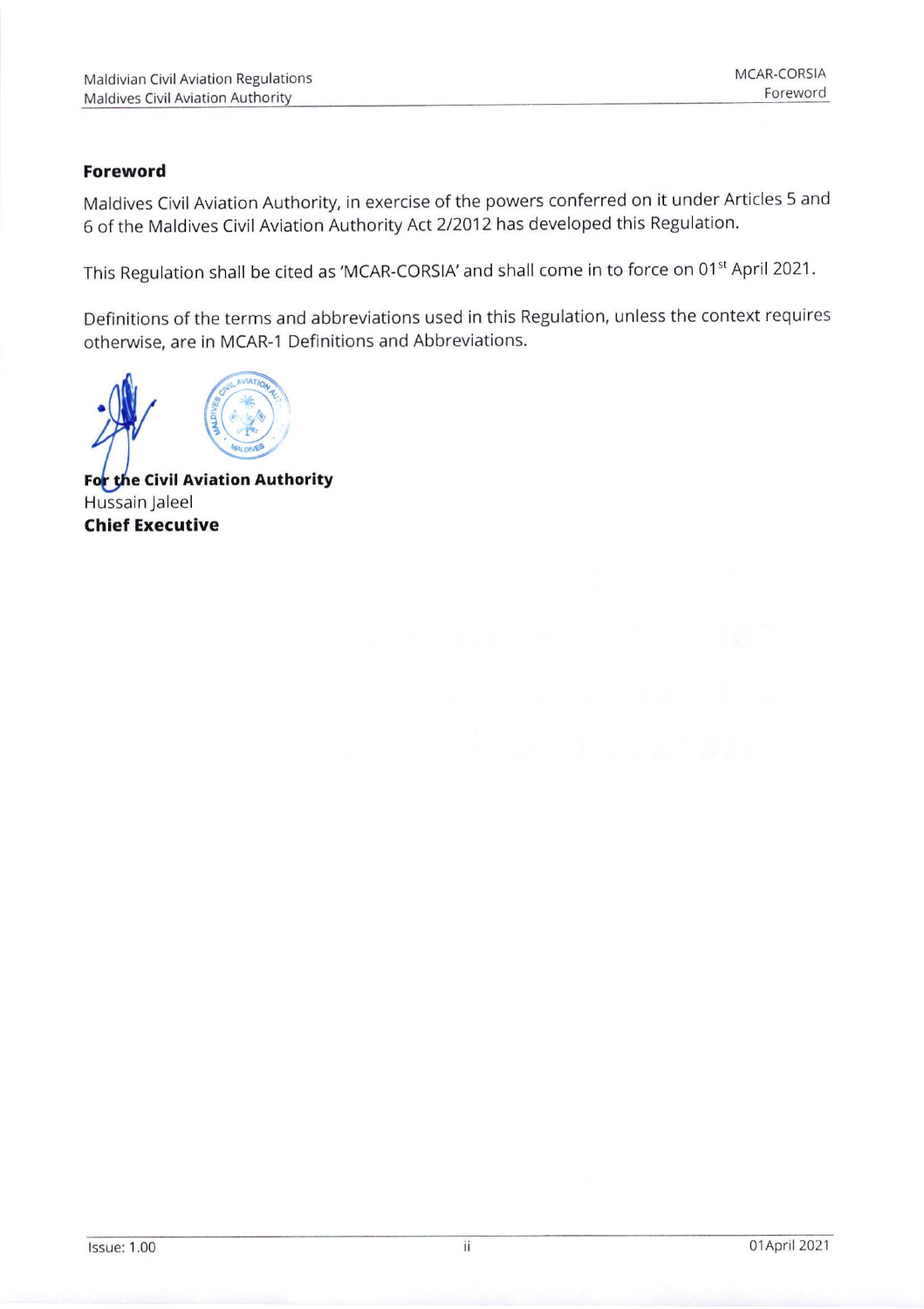# <span id="page-2-0"></span>**List of Amendments**

| Rev #   | <b>Date</b> | <b>Remarks</b> |
|---------|-------------|----------------|
| Issue 1 | 2021-04-01  | Initial issue  |
|         |             |                |
|         |             |                |
|         |             |                |
|         |             |                |
|         |             |                |
|         |             |                |
|         |             |                |
|         |             |                |
|         |             |                |
|         |             |                |
|         |             |                |
|         |             |                |
|         |             |                |
|         |             |                |
|         |             |                |
|         |             |                |
|         |             |                |
|         |             |                |
|         |             |                |
|         |             |                |
|         |             |                |
|         |             |                |
|         |             |                |
|         |             |                |
|         |             |                |
|         |             |                |
|         |             |                |
|         |             |                |
|         |             |                |
|         |             |                |
|         |             |                |
|         |             |                |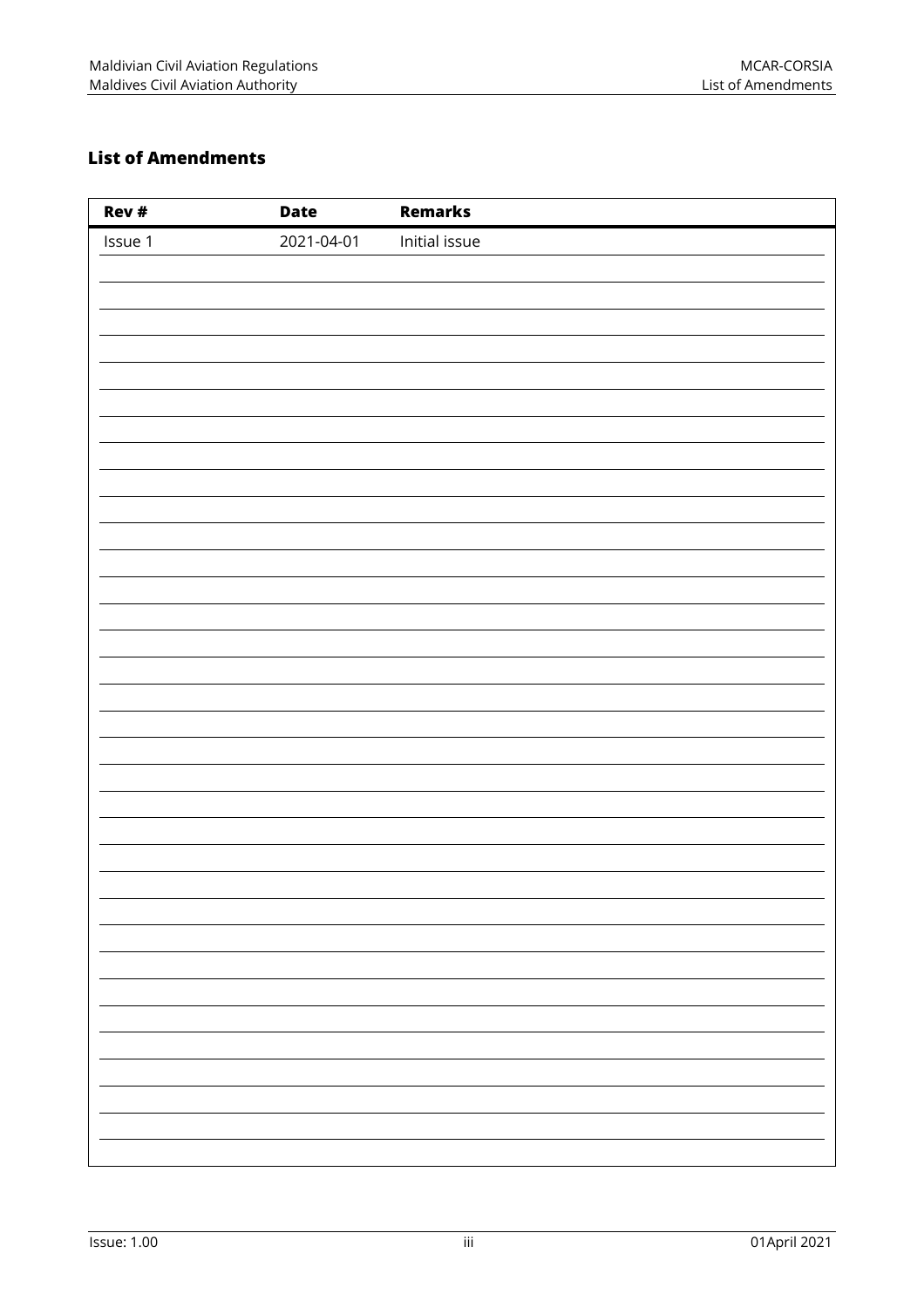# <span id="page-3-0"></span>**List of Effective Pages**

| Section | Part                                                                                                                                       | <b>Page</b>    | <b>Amendment</b>                         | <b>Date</b>                |
|---------|--------------------------------------------------------------------------------------------------------------------------------------------|----------------|------------------------------------------|----------------------------|
|         | Foreword                                                                                                                                   | ii.            | <b>Issue: 1.00</b>                       | 01 Apr 2021                |
|         | List of Amendments                                                                                                                         | iii            | <b>Issue: 1.00</b>                       | 01 Apr 2021                |
|         | List of Effective Pages                                                                                                                    | iv-v           | <b>Issue: 1.00</b>                       | 01 Apr 2021                |
|         | <b>Table of Contents</b>                                                                                                                   | vi-vii         | <b>Issue: 1.00</b>                       | 01 Apr 2021                |
| A       | General                                                                                                                                    | $1 - 4$        | <b>Issue: 1.00</b>                       | 01 Apr 2021                |
| B       | Monitoring, Reporting and<br>Verification (MRV) of Aeroplane<br>Operator Annual CO <sub>2</sub> Emissions                                  | 5              | <b>Issue: 1.00</b>                       | 01 Apr 2021                |
|         | Division B1 - Monitoring of CO <sub>2</sub><br>Emissions                                                                                   | $5 - 7$        | <b>Issue: 1.00</b>                       | 01 Apr 2021                |
|         | Division B2 - Reporting of CO <sub>2</sub><br><b>Emissions and Emissions Report</b>                                                        | $8 - 9$        | <b>Issue: 1.00</b>                       | 01 Apr 2021                |
|         | Division B3 - Verification<br>Requirements                                                                                                 | $9 - 10$       | <b>Issue: 1.00</b>                       | 01 Apr 2021                |
| C       | CO <sub>2</sub> Offsetting Requirements<br>from International Flights and<br>Emissions Reductions from the<br>Use of CORSIA Eligible Fuels | $11 - 12$      | <b>Issue: 1.00</b>                       | 01 Apr 2021                |
| D       | <b>Emissions Units</b>                                                                                                                     | $13 - 14$      | <b>Issue: 1.00</b>                       | 01 Apr 2021                |
|         | Appendix 1<br>Appendix 2                                                                                                                   | 15-19<br>20-24 | <b>Issue: 1.00</b><br><b>Issue: 1.00</b> | 01 Apr 2021<br>01 Apr 2021 |
|         | Appendix 3                                                                                                                                 | $25 - 27$      | <b>Issue: 1.00</b>                       | 01 Apr 2021                |
|         | Appendix 4                                                                                                                                 | 28-30          | <b>Issue: 1.00</b>                       | 01 Apr 2021                |
|         | Appendix 8                                                                                                                                 | 32-36          | <b>Issue: 1.00</b>                       | 01 Apr 2021                |
|         | Appendix 9                                                                                                                                 | 37-41          | <b>Issue: 1.00</b>                       | 01 Apr 2021                |
|         | Appendix 10                                                                                                                                | 42-43          | <b>Issue: 1.00</b>                       | 01 Apr 2021                |
|         | Appendix 11                                                                                                                                | 44-52          | <b>Issue: 1.00</b>                       | 01 Apr 2021                |
|         |                                                                                                                                            |                |                                          |                            |
|         |                                                                                                                                            |                |                                          |                            |
|         |                                                                                                                                            |                |                                          |                            |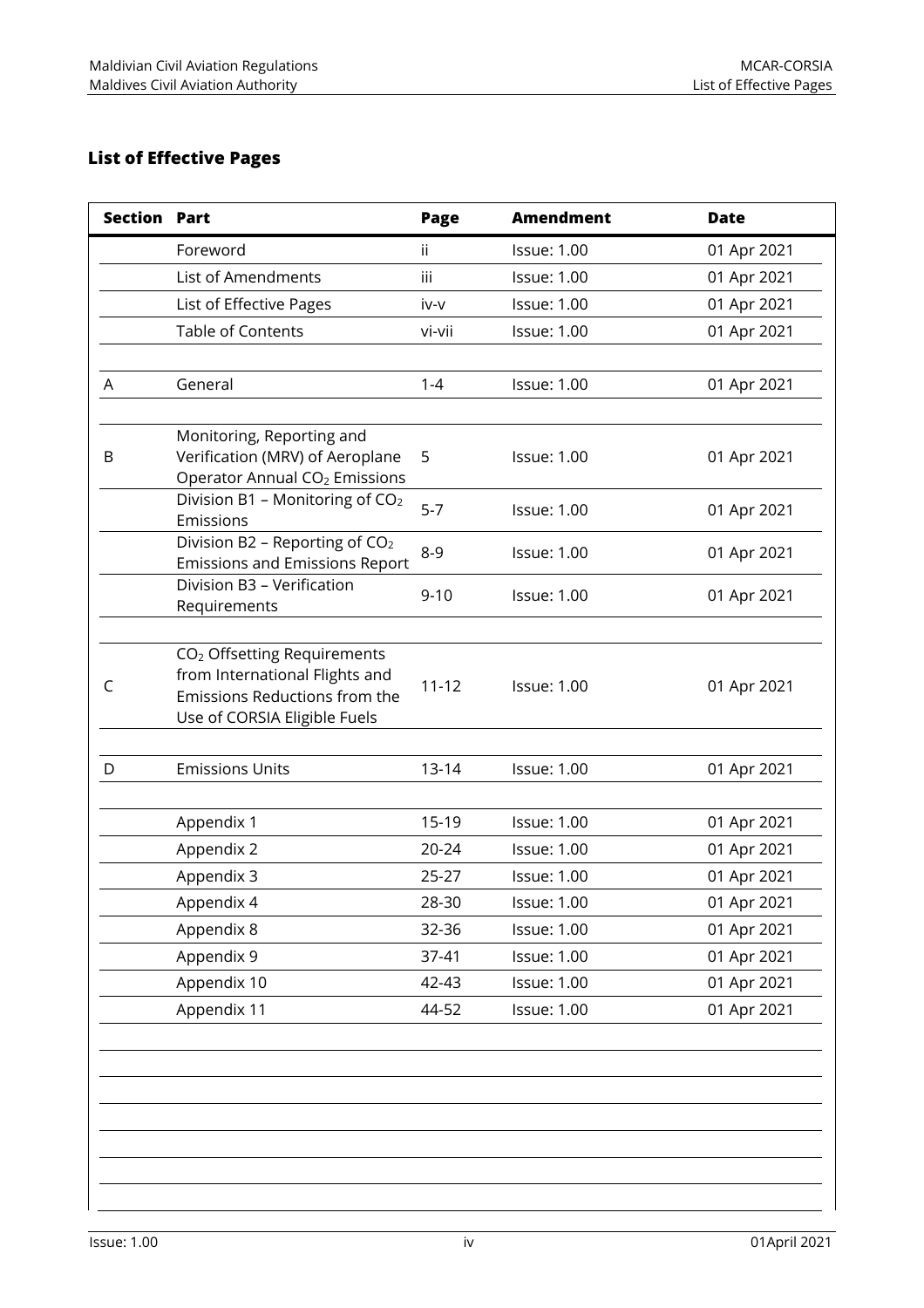| <b>Section Part</b> | Page | <b>Amendment</b> | <b>Date</b> |
|---------------------|------|------------------|-------------|
|                     |      |                  |             |
|                     |      |                  |             |
|                     |      |                  |             |
|                     |      |                  |             |
|                     |      |                  |             |
|                     |      |                  |             |
|                     |      |                  |             |
|                     |      |                  |             |
|                     |      |                  |             |
|                     |      |                  |             |
|                     |      |                  |             |
|                     |      |                  |             |
|                     |      |                  |             |
|                     |      |                  |             |
|                     |      |                  |             |
|                     |      |                  |             |
|                     |      |                  |             |
|                     |      |                  |             |
|                     |      |                  |             |
|                     |      |                  |             |
|                     |      |                  |             |
|                     |      |                  |             |
|                     |      |                  |             |
|                     |      |                  |             |
|                     |      |                  |             |
|                     |      |                  |             |
|                     |      |                  |             |
|                     |      |                  |             |
|                     |      |                  |             |
|                     |      |                  |             |
|                     |      |                  |             |
|                     |      |                  |             |
|                     |      |                  |             |
|                     |      |                  |             |
|                     |      |                  |             |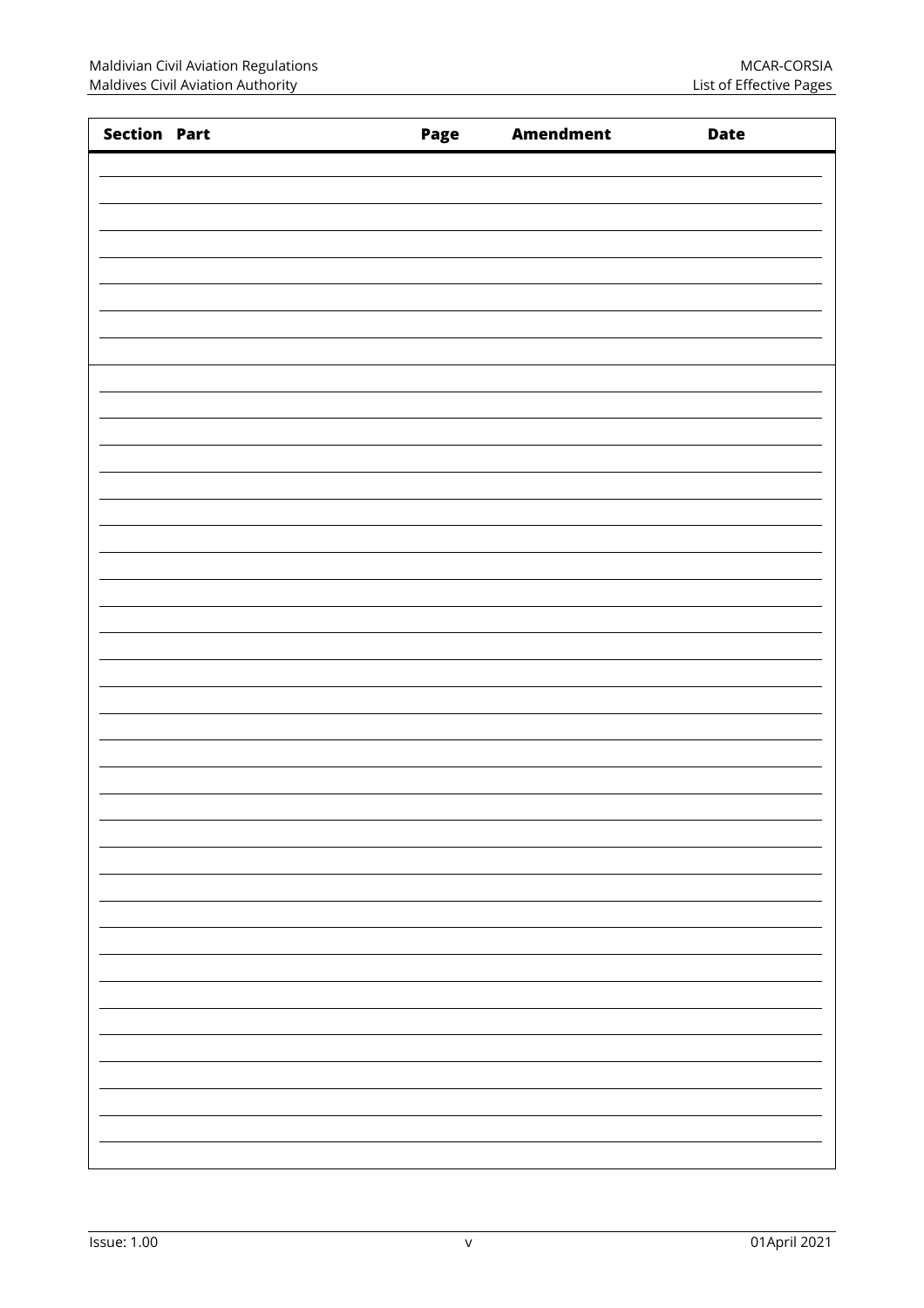#### <span id="page-5-0"></span>**Table of Contents**

| Foreword                   | Ħ     |
|----------------------------|-------|
| List of Amendments         | - 111 |
| List of Effective Pages iv |       |
| Table of Contents          | vi    |

#### **[Section A](#page-7-0) — General 1**

| MCAR-COR.001 |                                                                                              |  |
|--------------|----------------------------------------------------------------------------------------------|--|
| MCAR-COR.005 |                                                                                              |  |
| MCAR-COR.010 |                                                                                              |  |
| MCAR-COR.011 |                                                                                              |  |
| MCAR-COR.015 |                                                                                              |  |
| MCAR-COR.020 | Attribution of international flights to an aeroplane operator------------------------------3 |  |
| MCAR-COR.025 |                                                                                              |  |
| MCAR-COR.030 |                                                                                              |  |
| MCAR-COR.035 |                                                                                              |  |

#### **Section B — [Monitoring, Reporting and Verification \(MRV\) of Aeroplane Operators](#page-11-0)  [Annual CO](#page-11-0)<sup>2</sup> Emissions 5**

| MCAR-COR.100 |                                                                                        |  |  |
|--------------|----------------------------------------------------------------------------------------|--|--|
|              |                                                                                        |  |  |
| MCAR-COR.105 |                                                                                        |  |  |
| MCAR-COR.110 |                                                                                        |  |  |
| MCAR-COR.115 |                                                                                        |  |  |
| MCAR-COR.120 |                                                                                        |  |  |
|              |                                                                                        |  |  |
| MCAR-COR.125 |                                                                                        |  |  |
| MCAR-COR.130 |                                                                                        |  |  |
| MCAR-COR.135 |                                                                                        |  |  |
| MCAR-COR.140 |                                                                                        |  |  |
|              |                                                                                        |  |  |
| MCAR-COR.145 | Verification of an Emissions Report and submission of relevant Reports ------------ 9  |  |  |
| MCAR-COR.150 | Requirements for a verification body and national accreditation body --------------- 9 |  |  |
| MCAR-COR.155 |                                                                                        |  |  |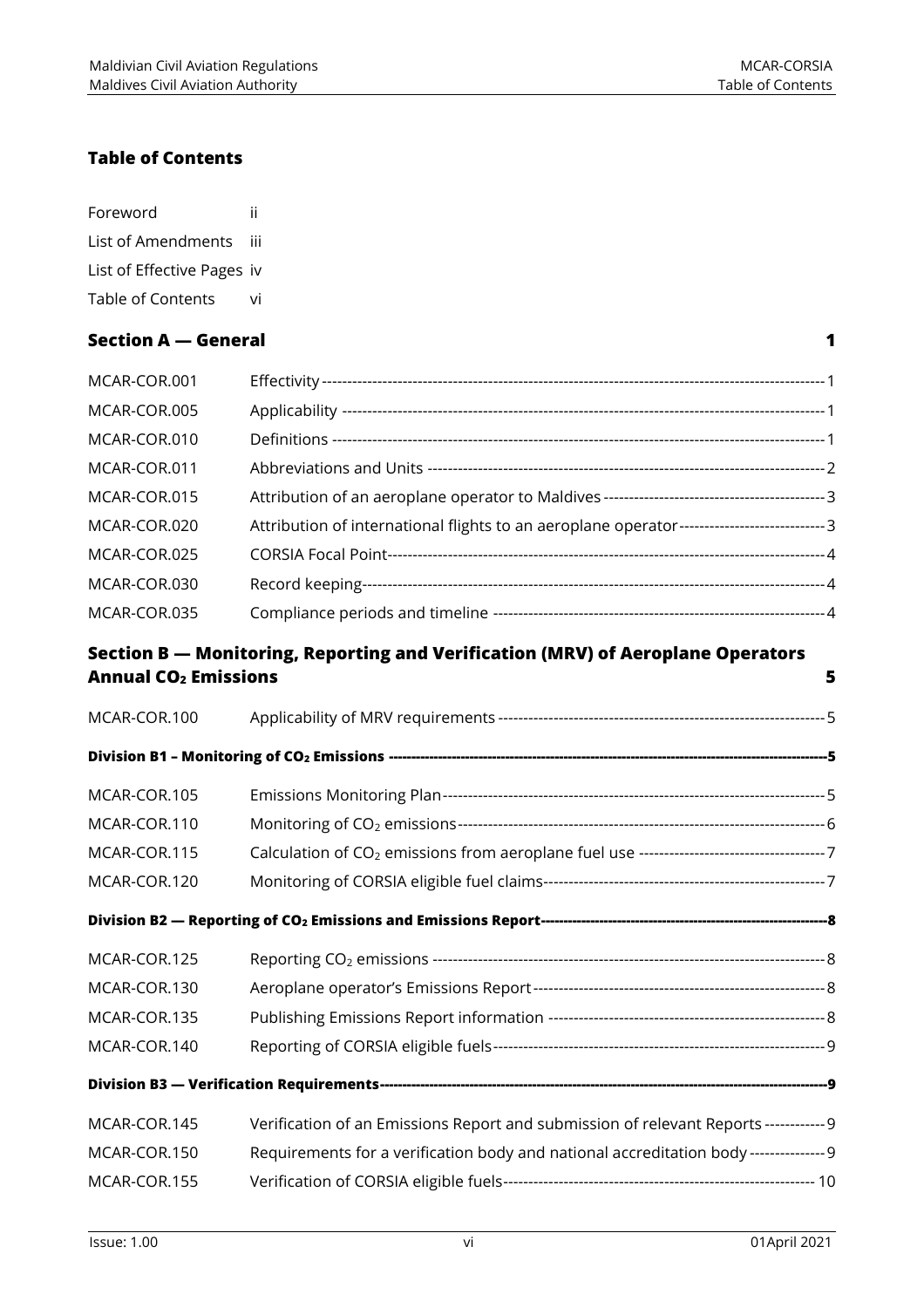| MCAR-COR.160                       |                                                                                                                                                                                     |    |
|------------------------------------|-------------------------------------------------------------------------------------------------------------------------------------------------------------------------------------|----|
|                                    | Section C - CO <sub>2</sub> Offsetting Requirements from International Flights and Emissions                                                                                        |    |
|                                    | <b>Reductions from the Use of CORSIA Eligible Fuels</b>                                                                                                                             | 11 |
| MCAR-COR.300                       |                                                                                                                                                                                     |    |
| MCAR-COR.305                       |                                                                                                                                                                                     |    |
| MCAR-COR.310                       | Emissions reductions from the use of CORSIA eligible fuels --------------------------- 11                                                                                           |    |
| MCAR-COR.315                       | Total final CO <sub>2</sub> offsetting requirements for a given compliance period with<br>emissions reductions from the use of CORSIA eligible fuels --------------------------- 12 |    |
| <b>Section D - Emissions Units</b> |                                                                                                                                                                                     | 13 |
| MCAR-COR.400                       |                                                                                                                                                                                     |    |
| MCAR-COR.405                       |                                                                                                                                                                                     |    |
| MCAR-COR.410                       |                                                                                                                                                                                     |    |
| MCAR-COR.415                       | Verification of an aeroplane operator's Emissions Unit Cancellation Report------ 14                                                                                                 |    |
| MCAR-COR.420                       |                                                                                                                                                                                     |    |
|                                    |                                                                                                                                                                                     |    |
|                                    |                                                                                                                                                                                     |    |
|                                    |                                                                                                                                                                                     |    |
|                                    |                                                                                                                                                                                     |    |
|                                    |                                                                                                                                                                                     |    |
|                                    |                                                                                                                                                                                     |    |
|                                    |                                                                                                                                                                                     |    |
|                                    |                                                                                                                                                                                     |    |
|                                    |                                                                                                                                                                                     |    |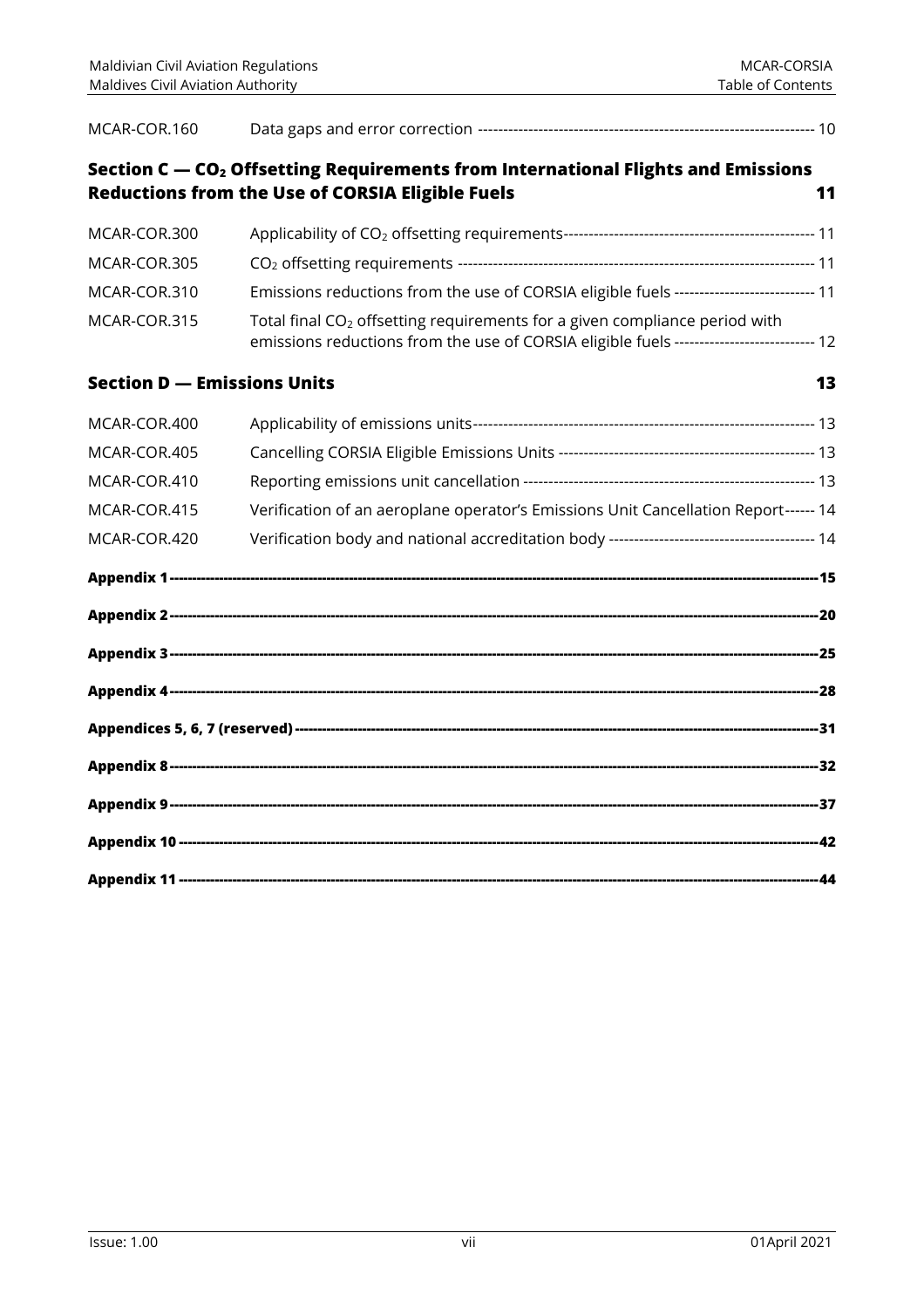# **Section A — General**

#### <span id="page-7-1"></span><span id="page-7-0"></span>**MCAR-COR.001 Effectivity**

<span id="page-7-2"></span>This version of MCAR-CORSIA becomes effective on 01 April 2021.

#### **MCAR-COR.005 Applicability**

This Regulation applies to aeroplane operators attributed to Maldives as per COR.015.

#### <span id="page-7-3"></span>**MCAR-COR.010 Definitions**

Unless otherwise stated in this Regulation or unless the context otherwise requires, the words and phrases below shall be defined as follows:

- (a) **'Administrative partnership'** means delegation of administering tasks in this Regulation from one State to another State(s);
- (b) **'Aerodrome pair'** means a group of two aerodromes composed of a departing aerodrome and an arrival aerodrome;
- (c) **'Aeroplane owner***'* means a person(s), organization(s) or enterprise(s) identified via Item 4 (Name of owner) and Item 5 (Address of owner) on the certificate of registration of an aeroplane;
- (d) **'Conversion process***'* means a type of technology used to convert a feedstock into aviation alternative fuel;
- (e) **'CORSIA eligible fuel***'* means a CORSIA sustainable aviation fuel or a CORSIA lower carbon aviation fuel, which an operator may use to reduce their offsetting requirements;
- (f) **'Feedstock***'* means a type of unprocessed raw material used for the production of aviation alternate fuel;
- (g) **'Fuel uplift***'* means the measurement of fuel provided by the fuel supplier, as documented in the fuel delivery notes or invoices for each flight (in litre);
- (h) **'Great Circle Distance***'* means the shortest distance, rounded to the nearest kilometre, between the origin and the destination aerodromes, measured over the earth's surface modelled according to the World Geodetic System 1984 (WGS84);
- (i) **'International flight***'* means the operation of an aircraft from take-off at an aerodrome of a contracting State or its territories, and landing at an aerodrome of another contracting State or its territories;
- (j) **'National accreditation body***'* means a body authorized by a State which attests that a verification body is competent to provide specific verification services;
- (k) **'New entrant***'* means any aeroplane operator that commences an aviation activity falling within the scope of this Regulation on or after its entry into force and whose activity is not in whole or in part a continuation of an aviation activity previously performed by another aeroplane operator;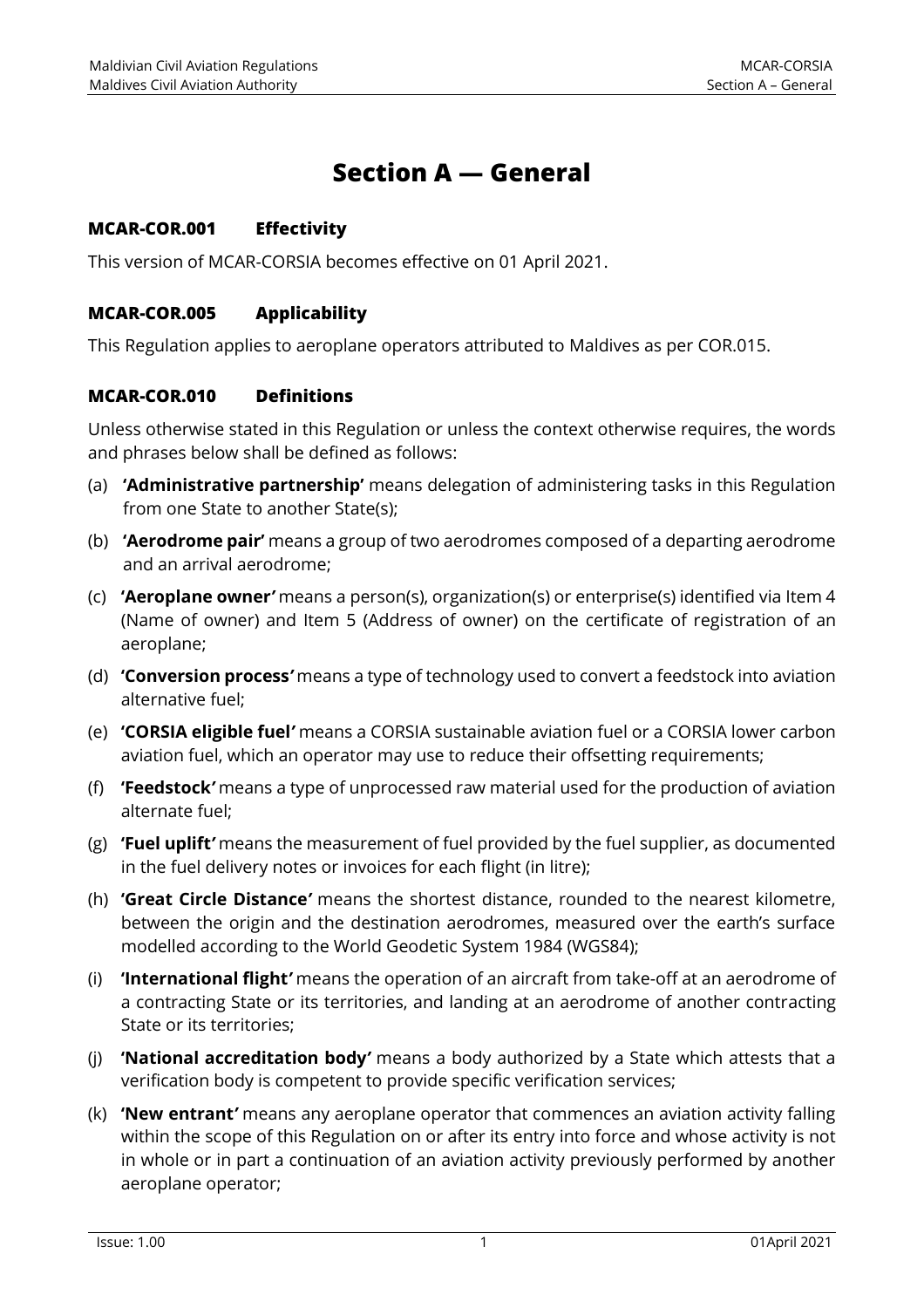- (l) **'Pathway***'* means a specific combination of feedstock and conversion process used for the production of aviation fuel;
- (m) **'Reporting period***'* means a period which commences on 1st January and finishes on 31st December in a given year for which an aeroplane operator reports required information;
- (n) **'State pair***'* means a group of two States composed of a departing State or its territories and an arrival State or its territories;
- (o) **'Verification body***'* means a legal entity that performs the verification of an Emissions Report and an Emissions Units Cancellation Report, as an accredited independent third party;
- (p) **'Verification of report***'* means an independent, systematic and sufficiently documented evaluation process of an emissions report and, when required, a cancellation of eligible emissions units report;
- (q) **'Verification report***'* means a document by the verification body after completing the verification of an aeroplane operator's Emissions Report, containing the verification statement and required supporting information;
- (r) **'Verification team***'* means a group of verifiers, or a single verifier that also qualifies as a team leader, belonging to a verification body conducting the verification of an Emissions Report and, when required, an Emissions Units Cancellation Report. The team can be supported by technical experts.

#### <span id="page-8-0"></span>**MCAR-COR.011 Abbreviations and Units**

(a) Abbreviations

| <b>ACARS</b>      | Aircraft Communications Addressing and Reporting System           |
|-------------------|-------------------------------------------------------------------|
| AOC               | Air operator certificate                                          |
| <b>CERT</b>       | CO <sub>2</sub> Estimation and Reporting Tool                     |
| CO <sub>2</sub>   | Carbon dioxide                                                    |
| CO <sub>2</sub> e | Carbon dioxide equivalent                                         |
| <b>CORSIA</b>     | Carbon Offsetting and Reduction Scheme for International Aviation |
| GHG               | Greenhouse gases                                                  |
| <b>IAF</b>        | International Accreditation Forum                                 |
| IEC               | International Electrotechnical Commission                         |
| <b>ISO</b>        | International Organization for Standardization                    |
| <b>MRV</b>        | Monitoring, Reporting and Verification                            |
| MJ                | Megajoule                                                         |
| <b>RTK</b>        | Revenue Tonne Kilometres                                          |

#### (b) Non-SI units

The non-SI units listed below shall be used either in lieu of, or in addition to, SI units as primary units of measurement under this Regulation.

| <i>Specific quantity</i> | Unit  | Symbol | Definition<br>(in terms of SI units) |
|--------------------------|-------|--------|--------------------------------------|
| mass                     | tonne |        | 1 t = $10^3$ kg                      |
| time                     | hour  | n      | $1 h = 60 min = 3600 s$              |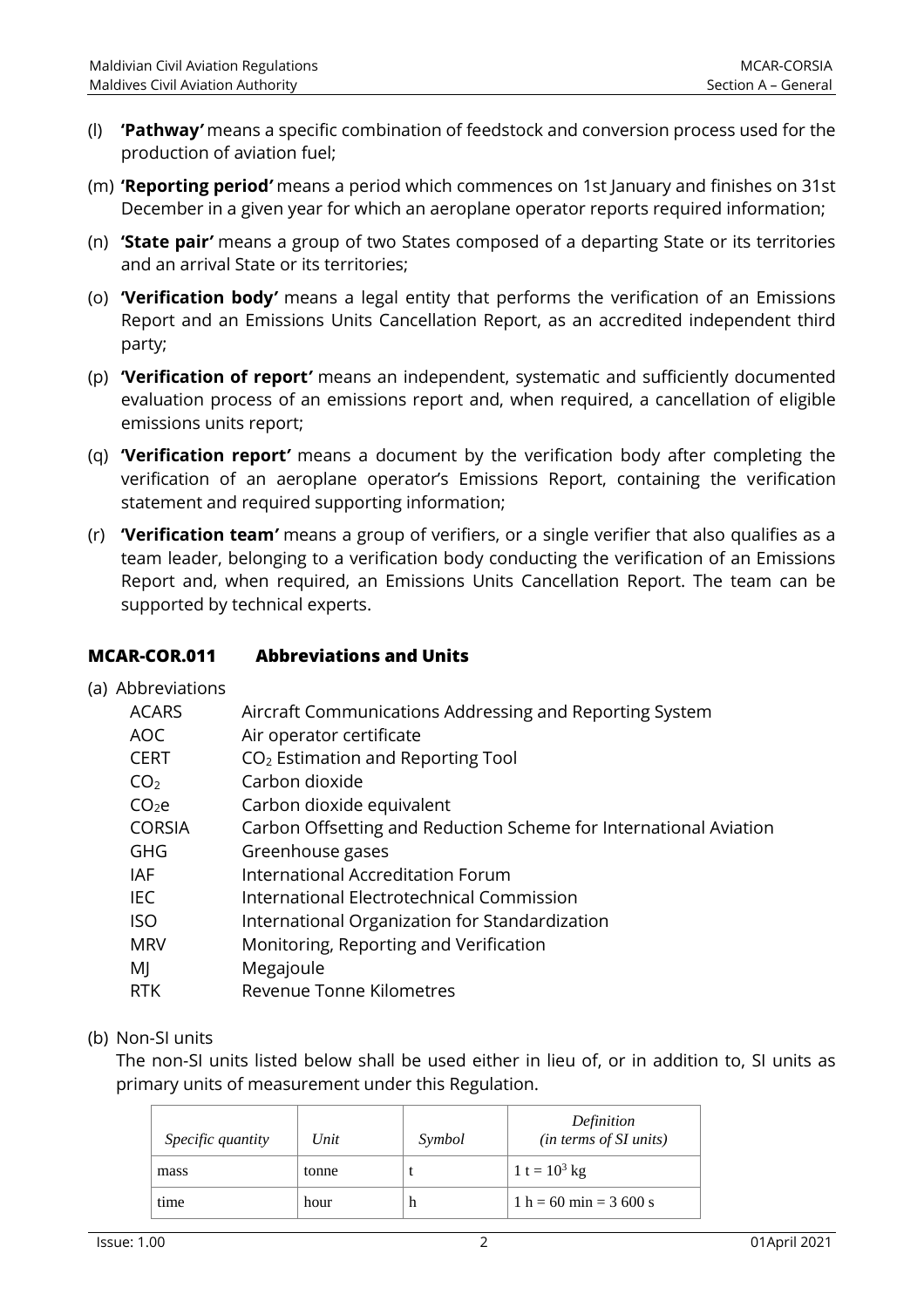| ume | ٠<br>11.<br> | $\sim$ $\sim$ $\sim$ $\sim$ $\sim$ | $\sim$<br>-<br>ш<br>-<br>T ATT<br>∼<br>$\overline{\phantom{a}}$<br>$\sim$ |
|-----|--------------|------------------------------------|---------------------------------------------------------------------------|

#### <span id="page-9-0"></span>**MCAR-COR.015 Attribution of an aeroplane operator to Maldives**

- (a) The aeroplane operator is considered attributed to Maldives under this Regulation in the following cases:
	- 1. Where the aeroplane operator has an International Civil Aviation Organization (ICAO) Designator, which is notified by Maldives; or
	- 2. Where the aeroplane operator does not possess an ICAO Designator, but has a valid air operator certificate (or equivalent) issued by Maldives; or
	- 3. Where the aeroplane operator does not possess an ICAO Designator or air operator certificate, but is registered as juridical person in Maldives. This also applies where the aeroplane operator is a natural person having residence and registration in Maldives.
- (b) If the aeroplane operator changes its ICAO Designator, AOC (or equivalent) or place of juridical registration, and is subsequently attributed to a new State, but it is not establishing a new entity or a subsidiary, then this State becomes the State to which the aeroplane operator fulfils its requirements under CORSIA at the start of the next compliance period.
- (c) The aeroplane operator with a wholly owned subsidiary aeroplane operator that is legally registered in Maldives can be treated as a single consolidated aeroplane operator liable for compliance with the requirements of this Regulation, subject to the approval of CAA. Evidence shall be provided in the aeroplane operator's Emissions Monitoring Plan (refer to Division B1 of Section B) to demonstrate that the subsidiary aeroplane operator is wholly owned.

#### <span id="page-9-1"></span>**MCAR-COR.020 Attribution of international flights to an aeroplane operator**

- (a) The aeroplane operator shall identify international flights that are attributed to it according to sub-paragraph (b).
- (b) A specific international flight shall be attributed to the aeroplane operator as follows:
	- 1. ICAO Designator: When Item 7 (aircraft identification) of the flight plan contains the ICAO Designator, that flight shall be attributed to the aeroplane operator that has been assigned this Designator; or
	- 2. Registration marks: When Item 7 (aircraft identification) of the flight plan contains the nationality or common mark, and registration mark of an aeroplane that is explicitly listed in an air operator certificate (or equivalent) issued by Maldives, that flight shall be attributed to the aeroplane operator that holds the air operator certificate (or equivalent); or
	- 3. Other: When the aeroplane operator of a flight has not been identified via subparagraphs 1 or 2, that flight shall be attributed to the aeroplane owner who shall then be considered the aeroplane operator.
- (c) Upon request by CAA, owners of aeroplanes registered in Maldives shall provide all information necessary to identify the actual aeroplane operator of a flight.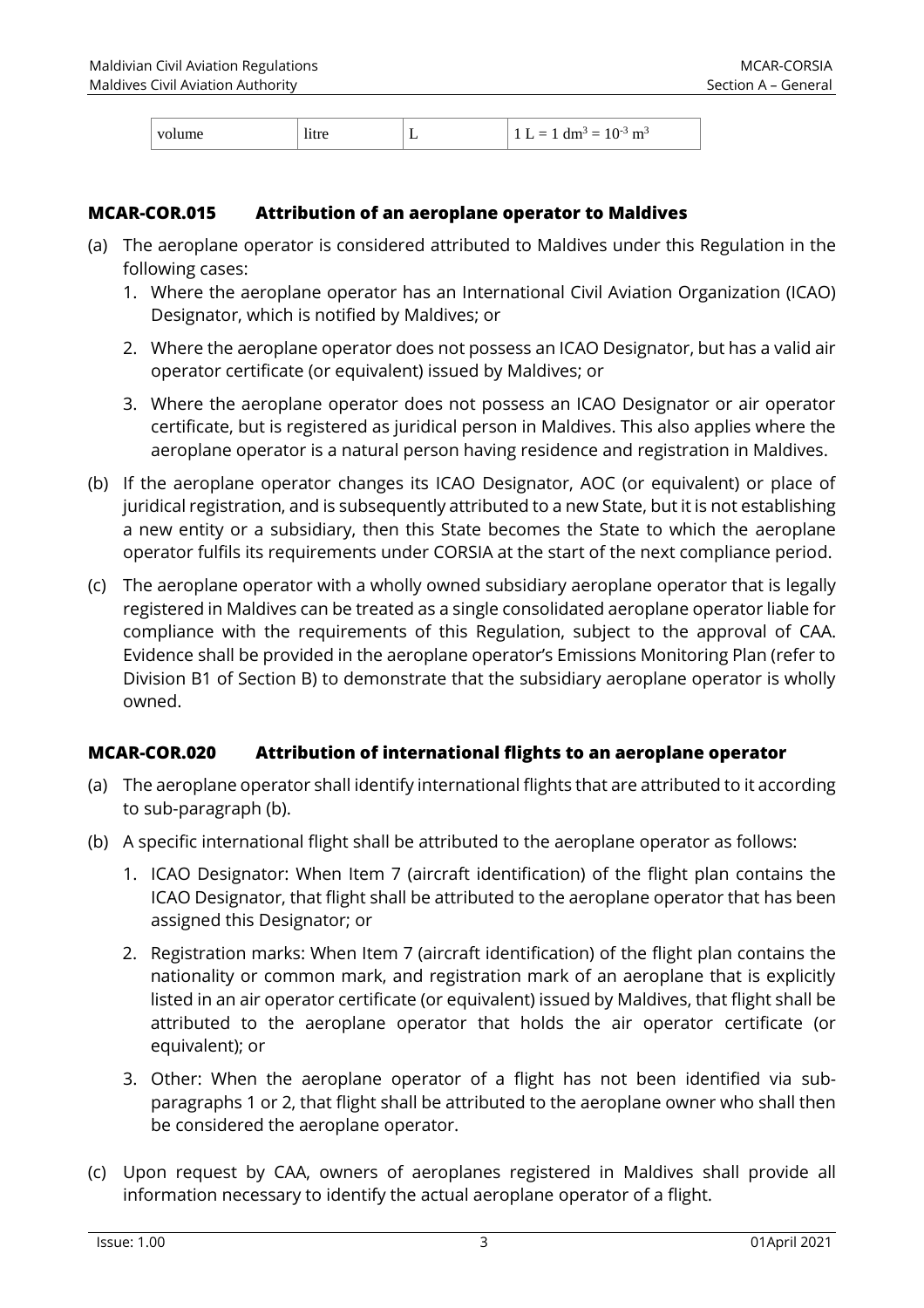(d) The aeroplane operator may delegate the administrative requirements of this Regulation to a third party contractor, as long as the delegation is not to the same entity as the verification body as prescribed in Division B3 of Section B. Liability for compliance shall remain with the aeroplane operator in all situations.

# <span id="page-10-0"></span>**MCAR-COR.025 CORSIA Focal Point**

- (a) The aeroplane operator shall designate a Focal Point(s) in their respective organizations duly approved by their management. Names and Contact details of such Focal Points shall be submitted to CAA for approval.
- (b) The Focal Point(s) should possess sound knowledge of CORSIA and related environmental protection matters.
- (c) The Focal Point(s) shall act as the contact person for CAA for all CORSIA related issues and shall be responsible for submission of all data, information, reports as and when required under CORSIA. The Focal Point(s) shall be also responsible for demonstrating compliance to this Regulation.

# <span id="page-10-1"></span>**MCAR-COR.030 Record keeping**

The aeroplane operator shall keep records relevant to demonstrating compliance with the requirements of this Regulation for a period of 10 years.

#### <span id="page-10-2"></span>**MCAR-COR.035 Compliance periods and timeline**

Aeroplane operators shall comply with Sections B, C, and D in accordance with the timeline in Appendix 11.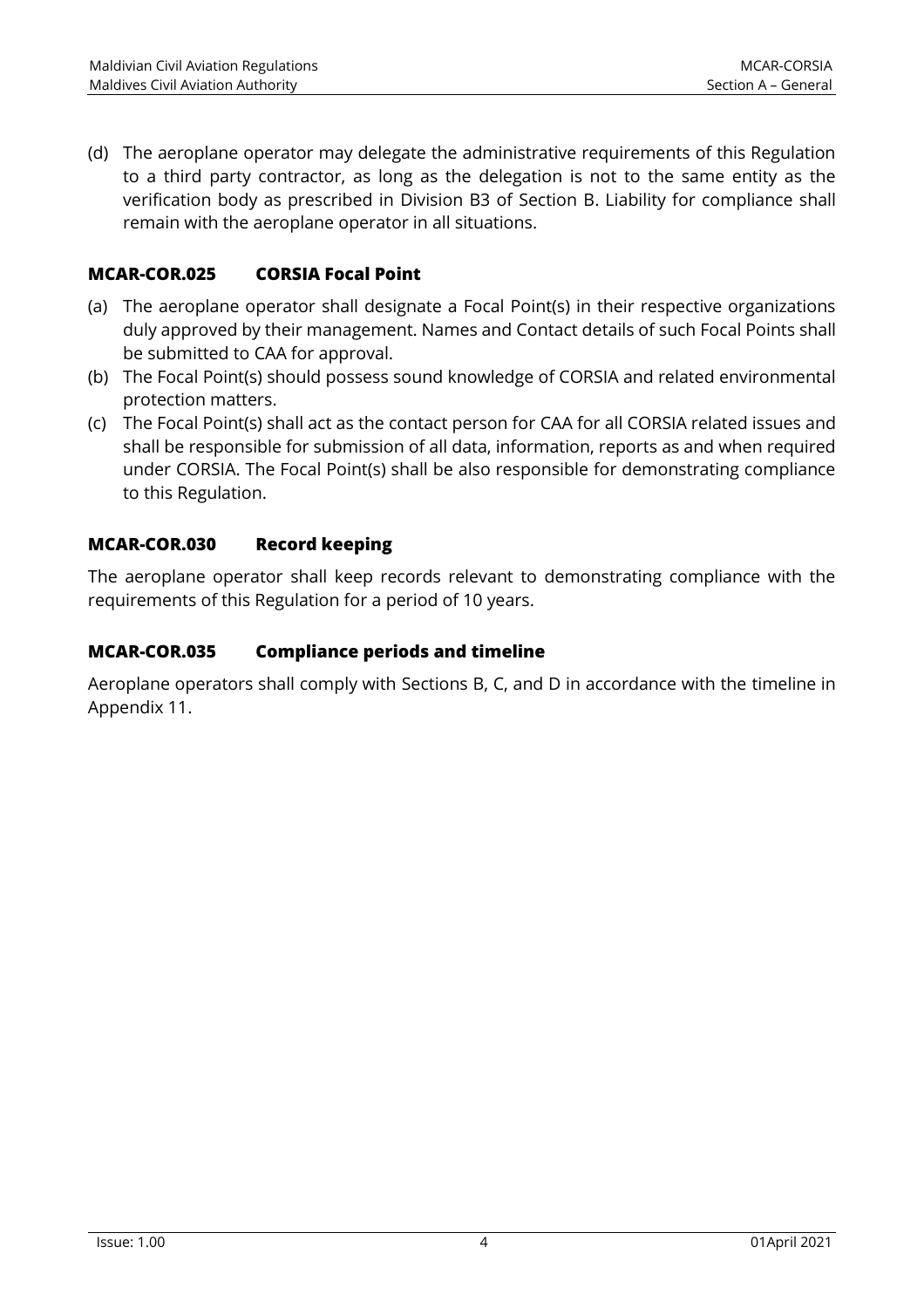# <span id="page-11-0"></span>**Section B — Monitoring, Reporting and Verification (MRV) of Aeroplane Operators Annual CO<sup>2</sup> Emissions**

#### <span id="page-11-1"></span>**MCAR-COR.100 Applicability of MRV requirements**

- (a) This Section shall be applicable to an aeroplane operator attributed to Maldives that produces annual  $CO<sub>2</sub>$  emissions greater than 10 000 tonnes from the use of an aeroplane(s) with a maximum certificated take-off mass greater than 5 700 kg conducting international flights on or after 1 January 2019, with the exception of humanitarian, medical and firefighting flights.
- (b) This Section shall not be applicable to international flights preceding or following a humanitarian, medical or firefighting flight provided such flights were conducted with the same aeroplane, and were required to accomplish the related humanitarian, medical or firefighting activities or to reposition thereafter the aeroplane for its next activity. The aeroplane operator shall provide supporting evidence of such activities to the verification body or, upon request, to CAA.
- (c) This Section shall be applicable to a new entrant aeroplane operator attributed to Maldives from the year after it meets the requirements in sub-paragraphs (a) and (b).

# **Division B1 – Monitoring of CO<sup>2</sup> Emissions**

#### <span id="page-11-3"></span><span id="page-11-2"></span>**MCAR-COR.105 Emissions Monitoring Plan**

- (a) Aeroplane operator shall submit an Emissions Monitoring Plan to CAA within three months of falling within the scope of applicability of this Section.
- (b) The Emissions Monitoring Plan shall contain the information as defined in Appendix 1.
- (c) The aeroplane operator shall submit the Emissions Monitoring Plan to CAA in the form prescribed by CAA.
- (d) CAA shall engage with the aeroplane operator to resolve any outstanding issues identified in an Emissions Monitoring Plan, and the aeroplane operator's Emissions Monitoring Plan shall be submitted for approval by CAA.
- (e) CAA shall decide on the level of aggregation (i.e., State pair or aerodrome pair) for which an aeroplane operator shall report the number of international flights and  $CO<sub>2</sub>$  emissions, and CAA shall inform the aeroplane operator on the level of aggregation during the approval process for the Emissions Monitoring Plan.
- (f) The aeroplane operator shall resubmit the Emissions Monitoring Plan to CAA if a material change is made to the information contained within the Emissions Monitoring Plan.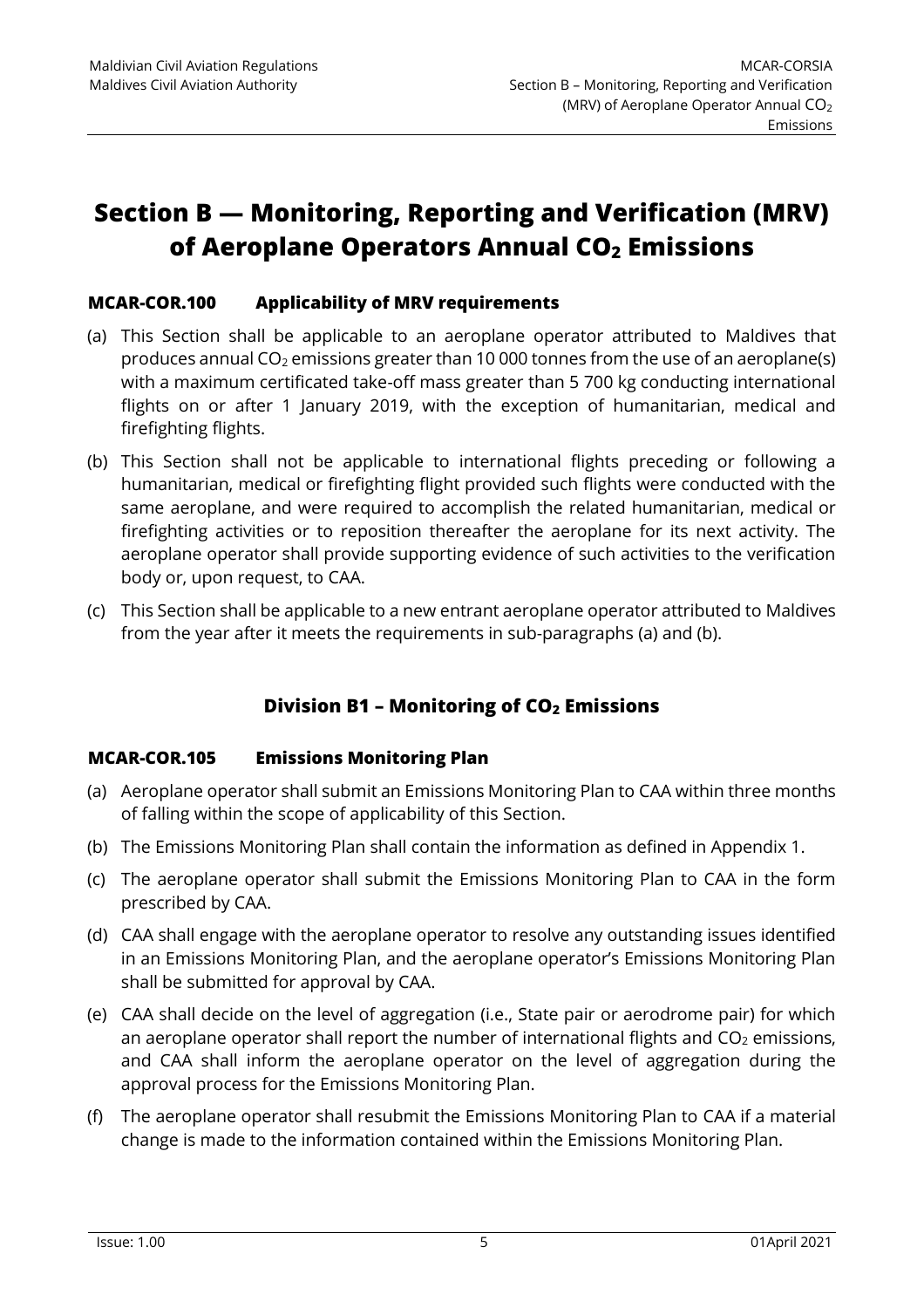(g) The aeroplane operator shall inform CAA of changes that would affect CAA's oversight (e.g., change in corporate name or address), even if the changes do not fall within the definition of a material change.

#### <span id="page-12-0"></span>**MCAR-COR.110 Monitoring of CO<sup>2</sup> emissions**

- (a) The aeroplane operator shall monitor and record its fuel use from international flights in accordance with an eligible monitoring method.
- (b) An aeroplane operator's fuel use monitoring method shall be submitted for approval by CAA.
- (c) Following approval of the Emissions Monitoring Plan, the aeroplane operator shall use the same eligible monitoring method for the entire compliance period.
- (d) 2019-2020 period
	- 1. The aeroplane operator with annual  $CO<sub>2</sub>$  emissions from international flights under the applicability of this Section, greater than or equal to 500 000 tonnes shall use a Fuel Use Monitoring Method as described in Appendix 2.
	- 2. The aeroplane operator with annual  $CO<sub>2</sub>$  emissions from international flights under the applicability of this Section, of less than 500 000 tonnes shall use either a Fuel Use Monitoring Method or the ICAO CORSIA CO<sup>2</sup> Estimation and Reporting Tool (CERT).
	- 3. If the aeroplane operator's annual  $CO<sub>2</sub>$  emissions from international flights increases above the threshold of 500 000 tonnes in 2019, CAA shall permit, at its discretion, the aeroplane operator to use the chosen monitoring method for 2020.
- (e) 2021-2035 period
	- 1. The aeroplane operator with annual  $CO<sub>2</sub>$  emissions from international flights subject to offsetting requirements of greater than or equal to 50 000 tonnes, shall use a Fuel Use Monitoring Method as described in Appendix 2 for these flights. For international flights not subject to offsetting requirements the aeroplane operator shall use either a Fuel Use Monitoring Method, or the ICAO CORSIA CO<sub>2</sub> Estimation and Reporting Tool (CERT).
	- 2. The aeroplane operator, with annual  $CO<sub>2</sub>$  emissions from international flights subject to offsetting requirements of less than 50 000 tonnes, shall use either a Fuel Use Monitoring Method or the ICAO CORSIA CO<sup>2</sup> Estimation and Reporting Tool (CERT).
	- 3. If the aeroplane operator's annual  $CO<sub>2</sub>$  emissions from international flights subject to offsetting requirements increases above the threshold of 50 000 tonnes in a given year (y), and also in year (y+1), the aeroplane operator shall submit an updated Emissions Monitoring Plan by 30 September of year (y  $+$  2). The aeroplane operator shall change to a Fuel Use Monitoring Method, as described in Appendix 2, on 1 January of year (y+3).
	- 4. If the aeroplane operator's annual  $CO<sub>2</sub>$  emissions from international flights subject to offsetting requirements decreases below the threshold of 50 000 tonnes in a given year (y), and also in year (y+1), the aeroplane operator may change monitoring method on 1 January of year (y+3). If the aeroplane operator chooses to change its monitoring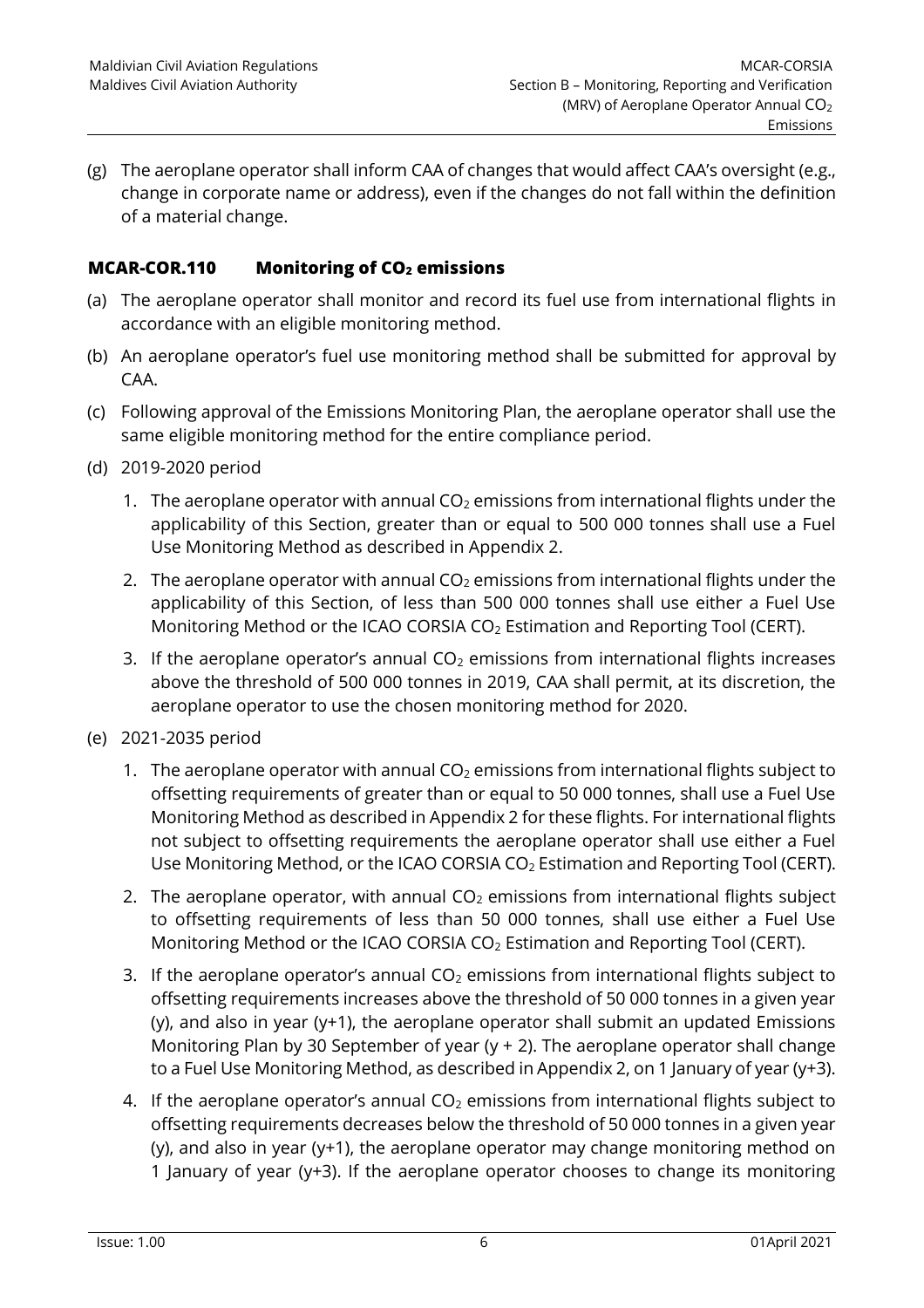method, it shall submit an updated Emissions Monitoring Plan by 30 September of year  $(y + 2)$ .

## <span id="page-13-0"></span>**MCAR-COR.115 Calculation of CO<sup>2</sup> emissions from aeroplane fuel use**

- (a) The aeroplane operator shall apply a fuel density value to calculate fuel mass where the amount of fuel uplift is determined in units of volume.
- (b) The aeroplane operator shall record the fuel density that is used for operational and safety reasons. Fuel density may be an actual or a standard value of 0.8 kg per litre. The aeroplane operator shall detail the procedure for informing the use of actual or standard density in the Emissions Monitoring Plan along with a reference to the relevant aeroplane operator documentation.
- (c) The aeroplane operator using a Fuel Use Monitoring Method shall determine the  $CO<sub>2</sub>$ emissions from international flights using the following equation:

$$
CO_2 = \sum_f M_f * FCF_f
$$

where:

 $CO<sub>2</sub> = CO<sub>2</sub>$  emissions (in tonnes);

 $M_f$  = Mass of fuel f used (in tonnes); and

FCF<sub>f</sub> = Fuel conversion factor of given fuel f, equal to 3.16 (in kg CO<sub>2</sub>/kg fuel) for Jet-A fuel / Jet-A1 fuel and 3.10 (in kg CO<sub>2</sub>/kg fuel) for AvGas or Jet-B fuel.

*Note: For the purpose of calculating CO<sup>2</sup> emissions the mass of fuel used includes all aviation fuels.*

# <span id="page-13-1"></span>**MCAR-COR.120 Monitoring of CORSIA eligible fuel claims**

- (a) The aeroplane operator that intends to claim for emissions reductions from the use of CORSIA eligible fuels shall use a CORSIA eligible fuel that meets the CORSIA Sustainability Criteria as defined within the ICAO document entitled "CORSIA Sustainability Criteria for CORSIA Eligible Fuels" that is available on the ICAO CORSIA website.
- (b) The aeroplane operator that intends to claim for emissions reductions from the use of CORSIA eligible fuels shall only use CORSIA eligible fuels from fuel producers that are certified by an approved Sustainability Certification Scheme included in the ICAO document entitled "CORSIA Approved Sustainability Certification Schemes", that is available on the ICAO CORSIA website. Such certification schemes meet the requirements included in the ICAO document entitled "CORSIA Eligibility Framework and Requirements for Sustainability Certification Schemes", that is available on the ICAO CORSIA website.
- (c) If the aeroplane operator cannot demonstrate the compliance of the CORSIA eligible fuel with the CORSIA Sustainability Criteria, then the fuel shall not be accounted for as CORSIA eligible fuel.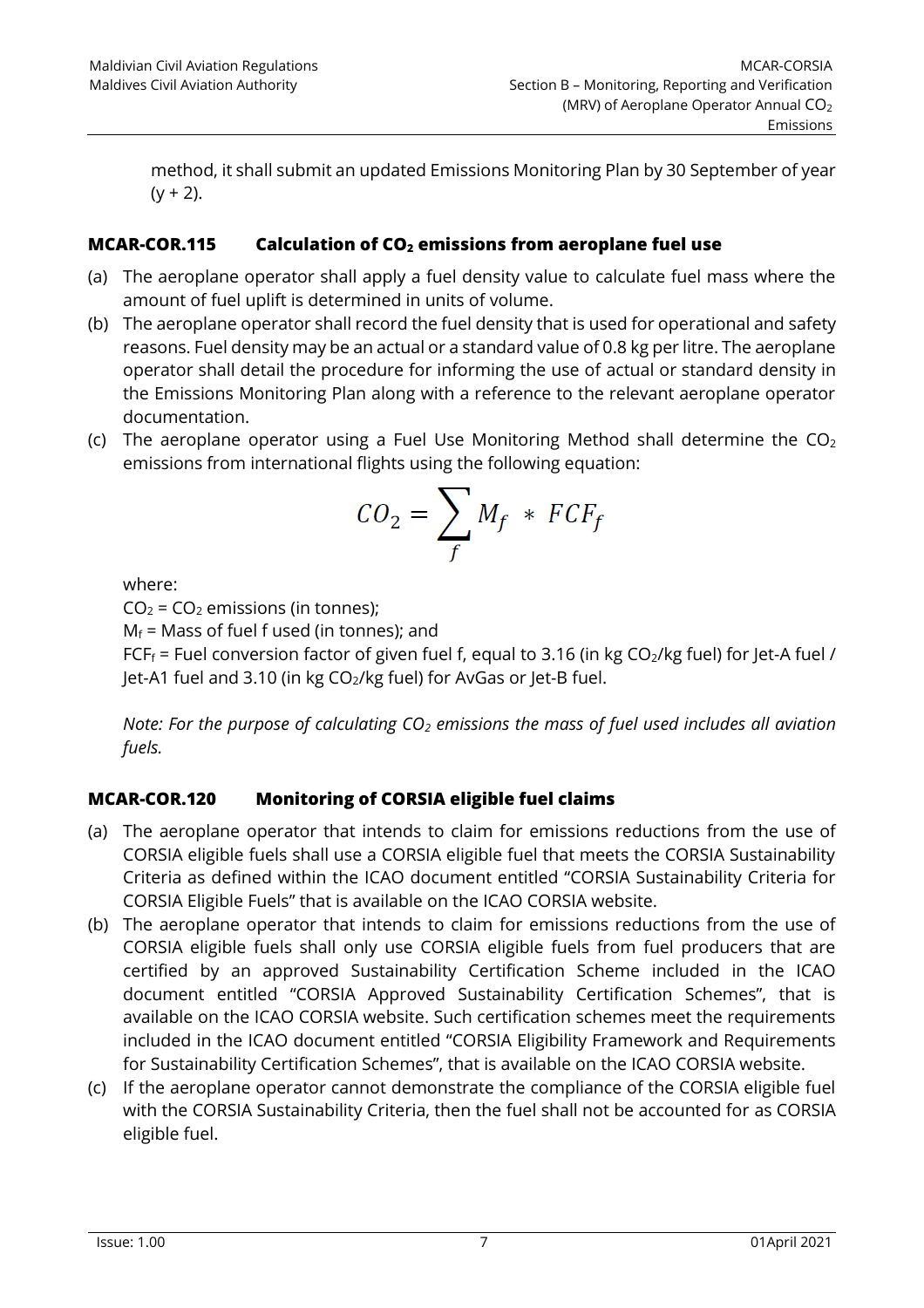# **Division B2 — Reporting of CO<sup>2</sup> Emissions and Emissions Report**

#### <span id="page-14-1"></span><span id="page-14-0"></span>**MCAR-COR.125 Reporting CO<sup>2</sup> emissions**

- (a)  $CO<sub>2</sub>$  emissions occurred during Reporting periods of 2019 and 2020:
	- 1. The aeroplane operator shall submit to CAA a copy of the verified Emissions Report and a copy of the associated Verification Report by 31 May in the calendar year which follows the reporting period.
	- 2. When the aeroplane operator reports its consolidated  $CO<sub>2</sub>$  emissions from international flights during the 2019-2020 period, including subsidiary aeroplane operators, disaggregated data relating to each subsidiary aeroplane operator shall be appended to the main Emissions Report.
- (b)  $CO<sub>2</sub>$  emissions occurred during Reporting periods of 2021 and 2035:

The aeroplane operator shall submit to CAA a copy of the verified Emissions Report and a copy of the associated Verification Report by 30 April in the calendar year which follows the reporting period.

#### <span id="page-14-2"></span>**MCAR-COR.130 Aeroplane operator's Emissions Report**

- (a) The Emissions Report shall include information contained in Appendix 3.
- (b) The aeroplane operator shall submit the Emissions Report to CAA in the form prescribed by CAA.
- (c) An aeroplane operator's Emissions Report shall be submitted for approval by CAA.
- (d) Based on Emissions Reports, CAA shall calculate average total  $CO<sub>2</sub>$  emissions of each aeroplane operator from 2019-2020. CAA shall inform the aeroplane operator of this calculation.

#### <span id="page-14-3"></span>**MCAR-COR.135 Publishing Emissions Report information**

- (a) In specific circumstances where the aeroplane operator operates a very limited number of State pairs that are subject to offsetting requirements, and/or a very limited number of State pairs that are not subject to offsetting requirements, it may request in writing to CAA that such data not be published at the aeroplane operator level explaining the reasons why disclosure would harm its commercial interests. Based on this request, CAA shall determine whether this data is confidential.
- (b) In specific circumstances where aggregated State pair data may be attributed to an identified aeroplane operator as a result of a very limited number of aeroplane operators conducting flights on a State pair, that aeroplane operator may request in writing to CAA that such data not be published at State pair level, explaining the reasons why disclosure would harm their commercial interests. Based on this request, CAA shall determine whether this data is confidential.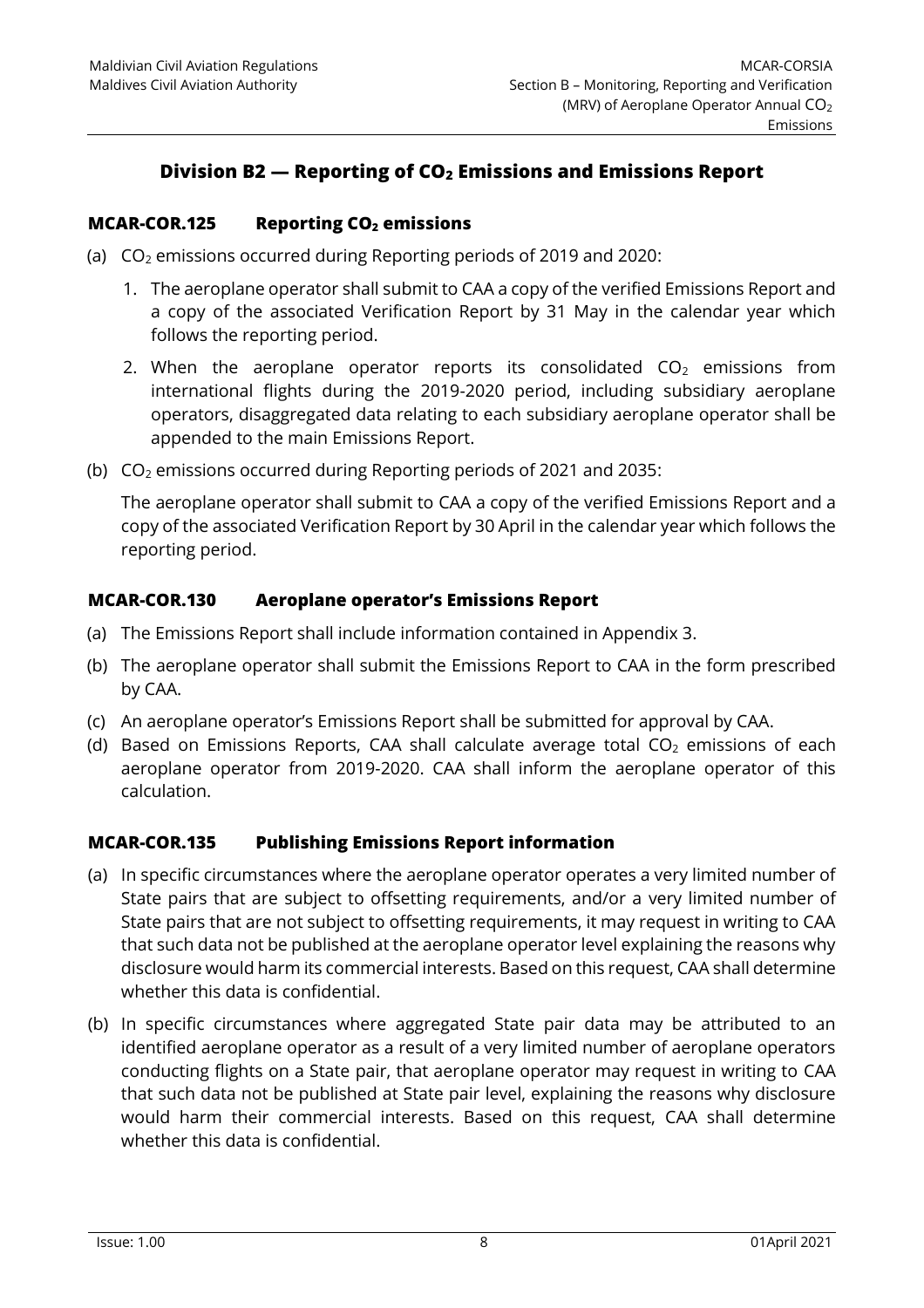#### <span id="page-15-0"></span>**MCAR-COR.140 Reporting of CORSIA eligible fuels**

- (a) The use of CORSIA eligible fuel reported to CAA shall not include any fuels traded or sold to a third party.
- (b) The aeroplane operator which participates in other greenhouse gas reductions schemes shall notify CAA of such participation. This notification will include a declaration that CORSIA eligible fuels reported under this Regulation have not also been claimed under another greenhouse gas reduction scheme.
- (c) The aeroplane operator may claim reduced emissions from using CORSIA eligible fuel in its Emissions Report. In order to make such claim, the aeroplane operator must provide supplementary information as described in Appendix 4. This information must originate at the blend point, and include fuel information from both the neat (unblended) fuel producer and the fuel blender.
- (d) The aeroplane operator can decide when to make a CORSIA eligible fuel claim within a given compliance period for all CORSIA eligible fuel received by a blender within that compliance period.
- (e) If the aeroplane operator purchases fuel from a supplier downstream from the fuel blender (e.g., from a distributor, another aeroplane operator, or an aerodrome-based fuel distributor), this fuel supplier shall provide all of the requisite documentation in order for the emissions reductions from the use of CORSIA eligible fuels to be claimed by the aeroplane operator.

# **Division B3 — Verification Requirements**

#### <span id="page-15-2"></span><span id="page-15-1"></span>**MCAR-COR.145 Verification of an Emissions Report and submission of relevant Reports**

- (a) The aeroplane operator shall engage a verification body for the verification of its Emissions Report.
- (b) A verification body shall conduct the verification according to ISO 14064-3:2006, and the relevant requirements in Appendix 8.
- (c) Following the verification of the Emissions Report by the verification body, the aeroplane operator and the verification body shall both independently submit, upon authorization by the aeroplane operator, a copy of the Emissions Report and associated Verification Report to CAA, in accordance with the timeline in sub-paragraphs (a)1 and (b) of COR.125.

#### <span id="page-15-3"></span>**MCAR-COR.150 Requirements for a verification body and national accreditation body**

- (a) A verification body shall be accredited to ISO 14065:2013 and to the relevant requirements in Appendix 9 by a national accreditation body, in order to be eligible to verify the Emissions Report of the aeroplane operator.
- (b) A national accreditation body shall be working in accordance with ISO/IEC 17011.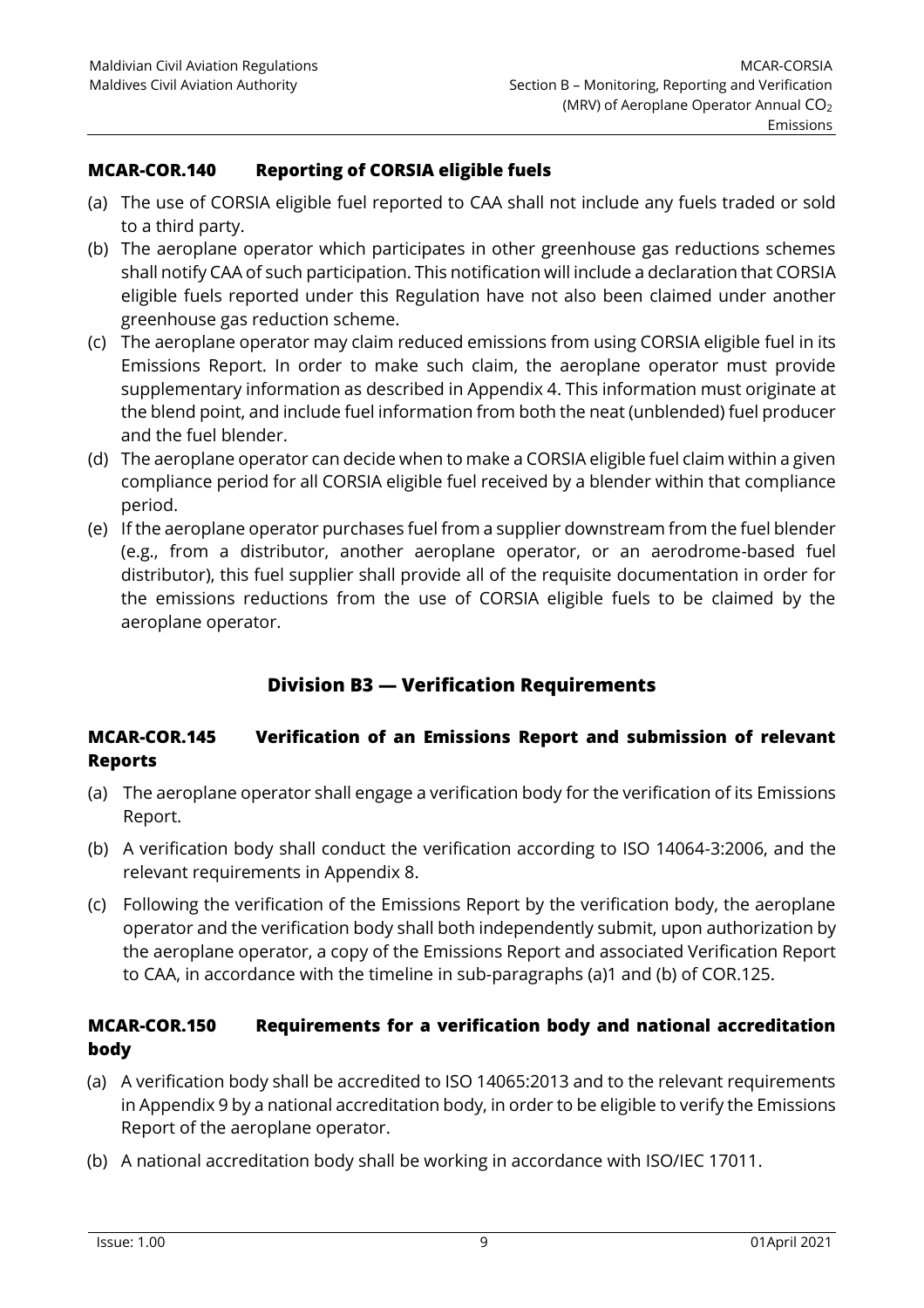(c) An aeroplane operator may engage a verification body accredited in another State, subject to approval from CAA.

#### <span id="page-16-0"></span>**MCAR-COR.155 Verification of CORSIA eligible fuels**

- (a) Fuel purchases, transaction reports, fuel blending records and sustainability credentials shall constitute the documentary proof for the purpose of verification and approval of emissions reductions from the use of CORSIA eligible fuels.
- (b) The aeroplane operator shall ensure that it, or its designated representative, has audit rights of the production records for the CORSIA eligible fuels that it purchases.

#### <span id="page-16-1"></span>**MCAR-COR.160 Data gaps and error correction**

- (a) The aeroplane operator shall correct issues identified with the aeroplane operator's data and information management system in a timely manner to mitigate ongoing data gaps and system weaknesses.
- (b) The aeroplane operator using a Fuel Use Monitoring Method shall fill a data gap by using the ICAO CORSIA  $CO<sub>2</sub>$  Estimation and Reporting Tool (CERT), provided that the data gaps during a compliance period do not exceed the following thresholds:
	- 1. for 2019-2020 period: 5 per cent of international flights;
	- 2. for 2021-2035 period: 5 per cent of international flights subject to offsetting requirements.
- (c) If the aeroplane operator realizes it has data gaps that exceed the threshold in subparagraph (b), then the aeroplane operator shall engage with CAA to take remedial action to address this.
- (d) When the threshold is exceeded, the aeroplane operator shall state the percentage of international flights for the 2019-2020 period, or flights subject to offsetting requirements for the 2021-2035 period, that had data gaps, and provide an explanation to CAA in their annual Emissions Report.
- (e) The aeroplane operator shall fill all data gaps and correct systematic errors and misstatements prior to the submission of the Emissions Report.
- (f) If the aeroplane operator does not provide its Emissions Report in accordance with the timeline, CAA shall engage with the aeroplane operator to obtain the necessary information. If this proves unsuccessful, then CAA shall estimate the aeroplane operator's annual emissions using the best available information and tools, such as the ICAO CORSIA CO<sup>2</sup> Estimation and Reporting Tool (CERT).
- (g) If an error in the aeroplane operator's reported emissions is identified by CAA, the verification body, or the aeroplane operator after the reported  $CO<sub>2</sub>$  emissions have been submitted to ICAO, CAA shall update the reported  $CO<sub>2</sub>$  emissions to address the error. CAA shall assess any implications with respect to the aeroplane operator's offsetting requirements in previous years and, if necessary, make an adjustment to compensate for the error during the compliance period in which the error has been identified.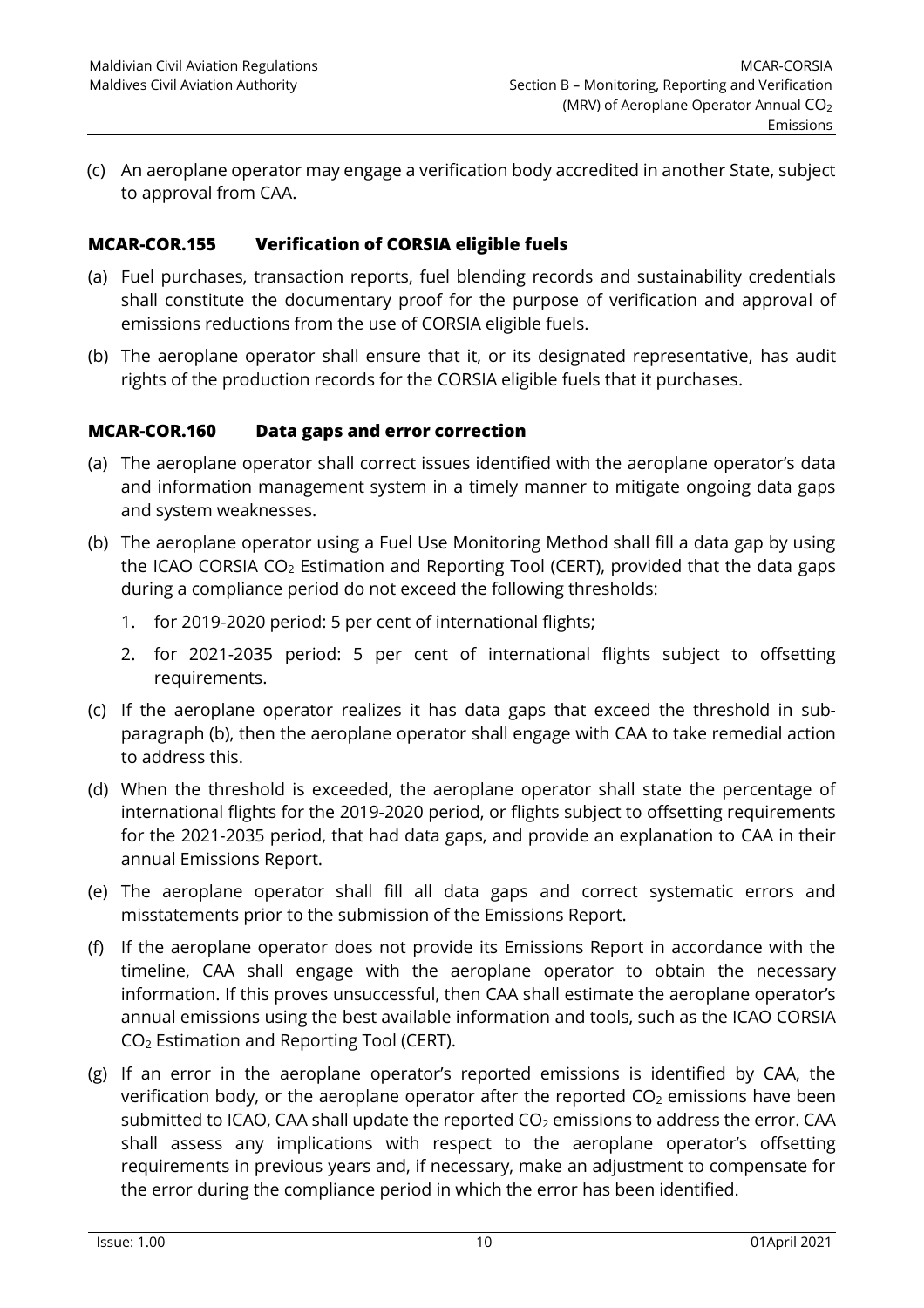# <span id="page-17-0"></span>**Section C — CO<sup>2</sup> Offsetting Requirements from International Flights and Emissions Reductions from the Use of CORSIA Eligible Fuels**

#### <span id="page-17-1"></span>**MCAR-COR.300 Applicability of CO<sup>2</sup> offsetting requirements**

- (a) From 1 January 2021 to 31 December 2035, the offsetting requirements of this Section shall be applicable to an aeroplane operator attributed to Maldives with international flights between States as defined in the ICAO document entitled "CORSIA States for Chapter 3 State Pairs" that is available on the ICAO CORSIA website.
- (b) This Section shall not be applicable to a new entrant aeroplane operator for three years starting in the year when it meets the requirements in sub-paragraphs (a) and (b) of COR.100, or until its annual CO<sub>2</sub> emissions exceed 0.1 per cent of total CO<sub>2</sub> emissions from international flights in 2020, whichever occurs earlier. This Section shall then be applicable to that new entrant in the subsequent year.

#### <span id="page-17-2"></span>**MCAR-COR.305 CO<sup>2</sup> offsetting requirements**

<span id="page-17-3"></span>(Reserved)

# **MCAR-COR.310 Emissions reductions from the use of CORSIA eligible fuels**

(a) The aeroplane operator that intends to claim for emissions reductions from the use of CORSIA eligible fuels in a given year shall compute emissions reductions as follows:

$$
ER_{y} = FCF * \left[\sum_{f} MS_{f,y} * \left(1 - \frac{LS_{f}}{LC}\right)\right]
$$

where:

- $ER<sub>y</sub>$  = Emissions reductions from the use of CORSIA eligible fuels in the given year y (in tonnes);
- FCF = Fuel conversion factor, equal to 3.16 kg  $CO<sub>2</sub>/kg$  fuel for Jet-A fuel / Jet-A1 fuel and 3.10 kg CO2/kg fuel for AvGas or Jet-B fuel;
- $MS_{f,y}$  = Total mass of a neat CORSIA eligible fuel claimed in the given year y (in tonnes), as described and reported in Field 12.b in the table from Appendix 3;
- $LS_f =$  Life cycle emissions value for a CORSIA eligible fuel (in g CO<sub>2</sub>e/MJ); and
- LC = Baseline life cycle emissions values for aviation fuel, equal to 89 g CO<sub>2</sub>e/MJ for jet fuel and equal to 95 g  $CO<sub>2</sub>e/M$ ] for AvGas.

*Note 1.*— *The ratio*  $\left(1 - \frac{m}{LC}\right)$  is also referred to as the emissions reduction factor (ERF<sub>f</sub>) of a *CORSIA eligible fuel*.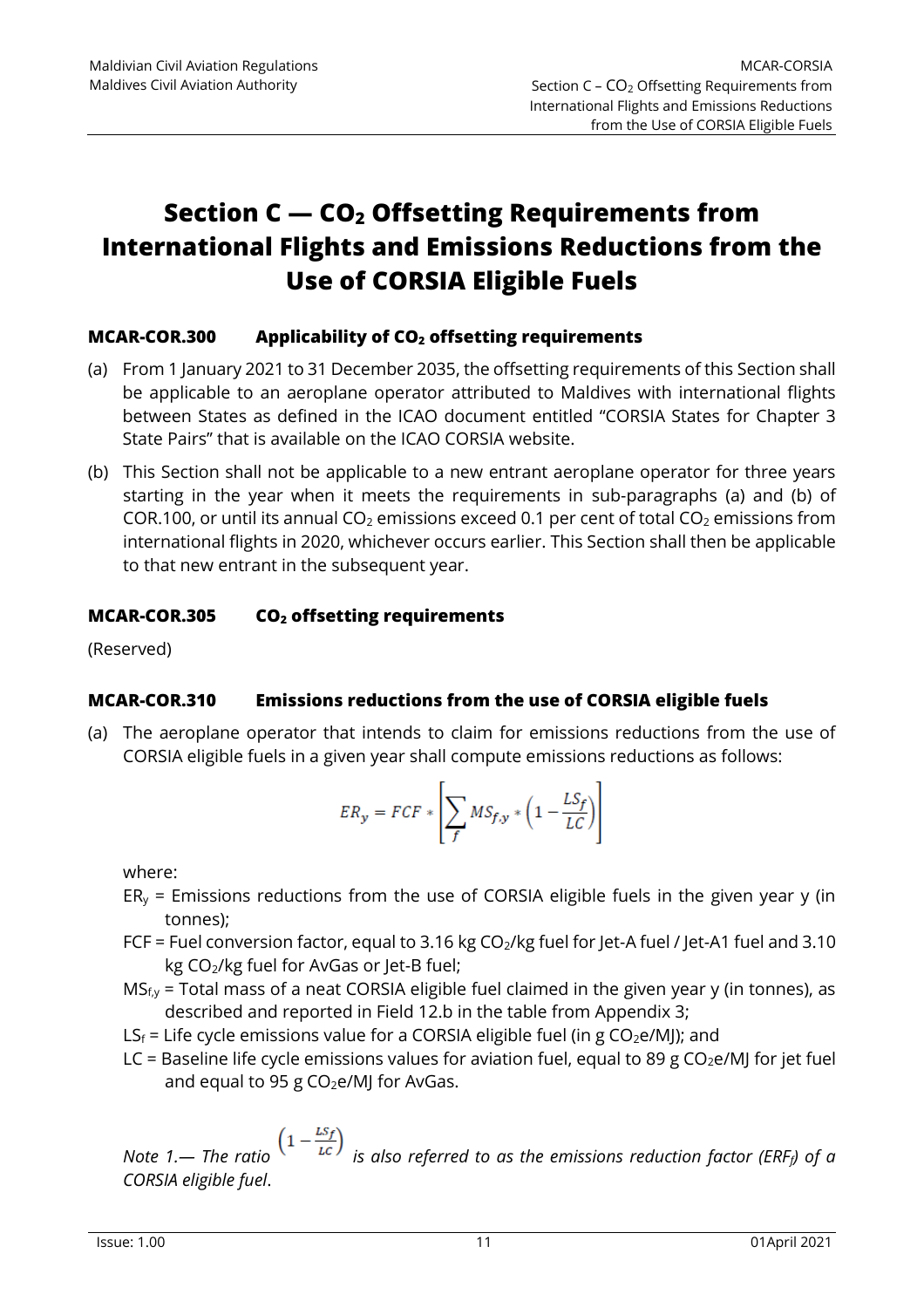*Note 2.— For each of the CORSIA eligible fuels claimed, the total mass of the neat CORSIA eligible fuel claimed in the given year y needs to be multiplied by its emissions reduction factor (ERFf)*. *Then the quantities are summed for all CORSIA eligible fuels.*

- (b) If a Default Life Cycle Emissions value is used, then the aeroplane operator shall use the ICAO document entitled "CORSIA Default Life Cycle Emissions Values for CORSIA Eligible Fuels" that is available on the ICAO CORSIA website for the calculation in sub-paragraph (a).
- (c) If an Actual Life Cycle Emissions value is used, then an approved Sustainability Certification Scheme shall ensure that the methodology, as defined in the ICAO document entitled "CORSIA Methodology for Calculating Actual Life Cycle Emissions Values" that is available on the ICAO CORSIA website, has been applied correctly.

#### <span id="page-18-0"></span>**MCAR-COR.315 Total final CO<sup>2</sup> offsetting requirements for a given compliance period with emissions reductions from the use of CORSIA eligible fuels**

(a) The amount of  $CO<sub>2</sub>$  emissions required to be offset by the aeroplane operator, after taking into account emissions reductions from the use of CORSIA eligible fuels in a given compliance period from 1 January 2021 to 31 December 2035, shall be calculated by CAA as follows:

$$
FOR_c = (OR_{1,c} + OR_{2,c} + OR_{3,c}) - (ER_{1,c} + ER_{2,c} + ER_{3,c})
$$

where:

- $FOR<sub>c</sub>$  = Aeroplane operator's total final offsetting requirements in the given compliance period *c*;
- ORy,c = Aeroplane operator's offsetting requirements in the given year y (where *y* = 1, 2 or 3) of the compliance period *c*; and
- ERy,c = Emissions reductions from the use of CORSIA eligible fuels in the given year *y* (where *y* = 1, 2 or 3) of the compliance period *c*.
- (b) If the aeroplane operator's total final offsetting requirements during a compliance period (i.e., FORc) is negative, then the aeroplane operator has no offsetting requirements for the compliance period. These negative offsetting requirements shall not be carried forward to subsequent compliance periods.
- (c) The aeroplane operator's total final offsetting requirements during a compliance period (i.e., FOR $<sub>c</sub>$ ) shall be rounded up to the nearest tonne of CO<sub>2</sub>.</sub>
- (d) CAA shall, upon calculating the total final offsetting requirements for a given compliance period of each of the aeroplane operators attributed to it, inform the aeroplane operator of its total final offsetting requirements.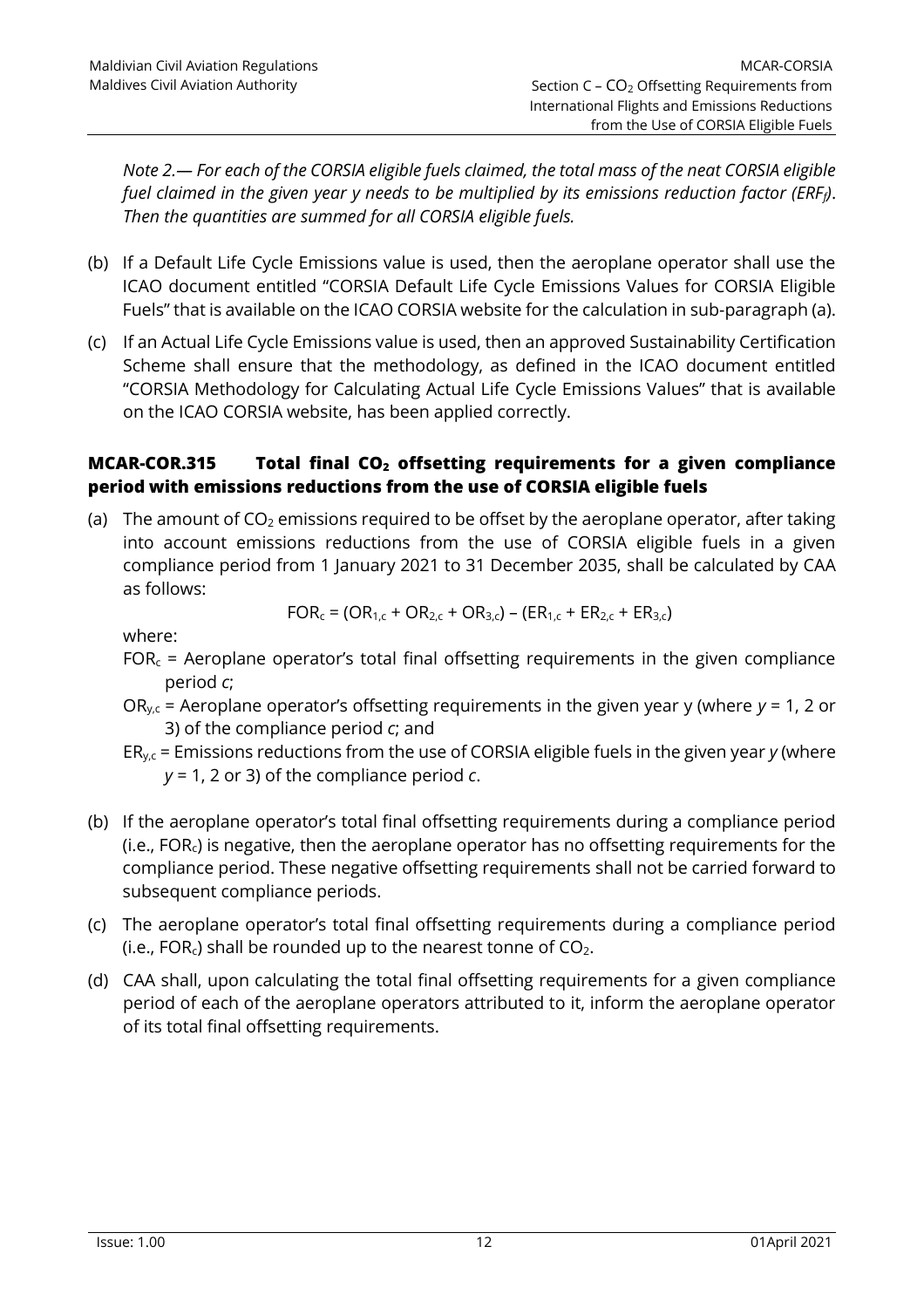# **Section D — Emissions Units**

<span id="page-19-1"></span><span id="page-19-0"></span>*Note.— An emissions unit represents one metric tonne of carbon dioxide equivalent.*

#### **MCAR-COR.400 Applicability of emissions units**

This Section shall be applicable to an aeroplane operator who is subject to offsetting requirements in Section C.

#### <span id="page-19-2"></span>**MCAR-COR.405 Cancelling CORSIA Eligible Emissions Units**

- (a) The aeroplane operator shall meet its offsetting requirements according to sub-paragraph (d) of COR.315, as calculated by CAA, by cancelling CORSIA Eligible Emissions Units in a quantity equal to its total final offsetting requirements for a given compliance period (i.e., FORc). The CORSIA Eligible Emissions Units are only those units described in the ICAO document entitled "CORSIA Eligible Emissions Units", which meet the CORSIA Emissions Unit Eligibility Criteria contained in the ICAO document entitled "CORSIA Emissions Unit Eligibility Criteria". These ICAO documents are available on the ICAO CORSIA website.
- (b) To fulfil the provisions in sub-paragraph (a), the aeroplane operator shall:
	- 1. cancel such CORSIA Eligible Emissions Units within a registry designated by a CORSIA Eligible Emissions Unit Programme in accordance with the timeline as defined in Appendix 11; and
	- 2. request each CORSIA Eligible Emissions Unit Programme registry to make visible on the registry's public website, information on each of the aeroplane operator's cancelled CORSIA Eligible Emissions Units for a given compliance period, as defined in Appendix 11. Such information for each cancelled CORSIA Eligible Emissions Unit shall include the consolidated identifying information in Field 5 of the table in Appendix 10, except fields 5.j, 5.k and 5.m.

*Note.— "Cancel" means the permanent removal and single use of a CORSIA Eligible Emissions Unit within a CORSIA Eligible Emissions Unit Programme designated registry such that the same emissions unit may not be used more than once. This is sometimes also referred to as "retirement", "cancelled", "cancelling" or "cancellation".*

# <span id="page-19-3"></span>**MCAR-COR.410 Reporting emissions unit cancellation**

The aeroplane operator shall report to CAA, the cancellation of CORSIA Eligible Emissions Units carried out in accordance with COR.405 to meet its total final offsetting requirements for a given compliance period, by submitting to CAA a copy of the verified Emissions Unit Cancellation Report for approval and a copy of the associated Verification Report. The Emissions Unit Cancellation Report shall contain information using the required fields defined in Appendix 10 and shall be submitted to CAA according to the timeline as defined in Appendix 11.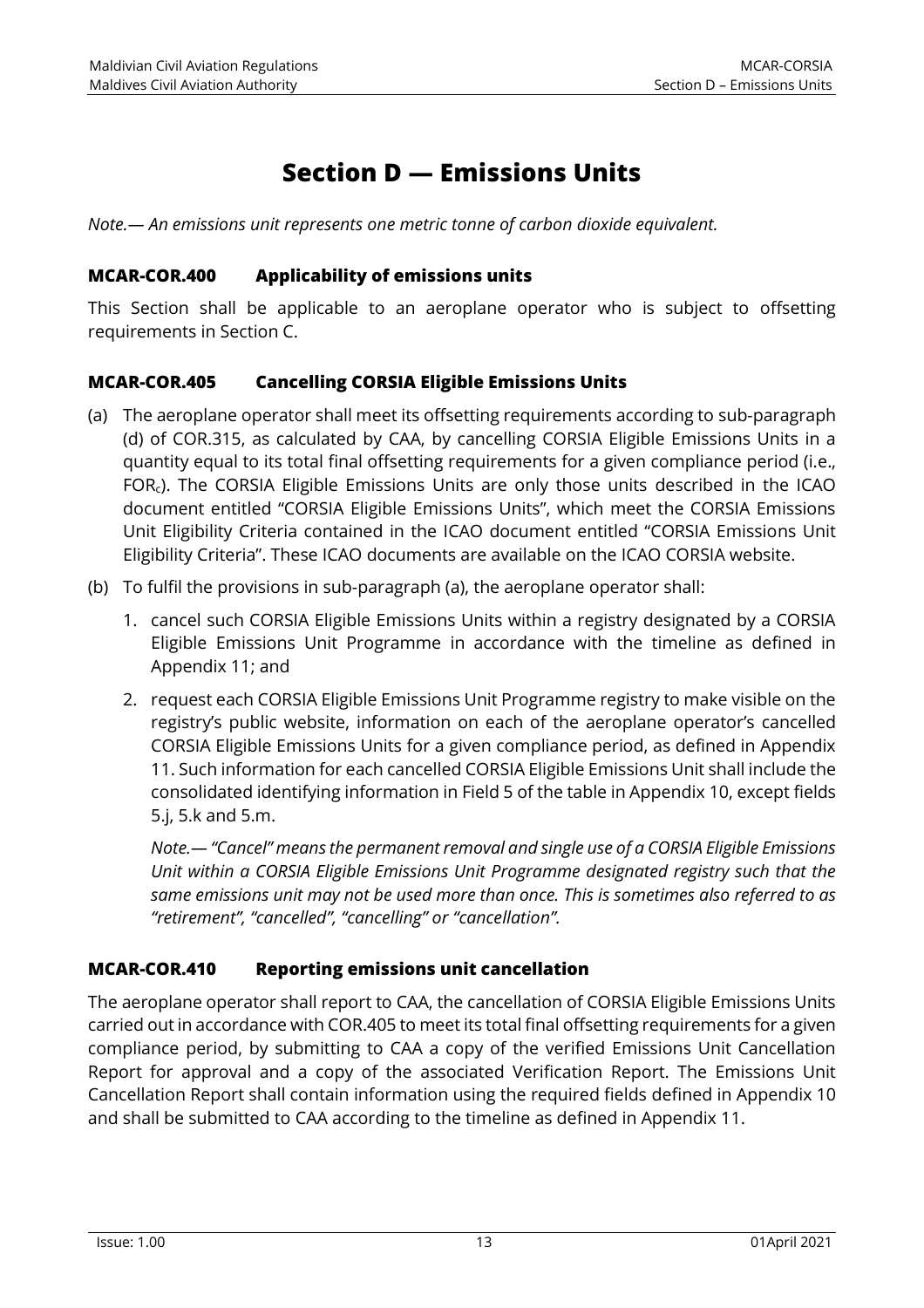#### <span id="page-20-0"></span>**MCAR-COR.415 Verification of an aeroplane operator's Emissions Unit Cancellation Report**

(a) The aeroplane operator shall engage a verification body for the verification of its Emissions Unit Cancellation Report.

*Note.— The aeroplane operator may choose to use the same verification body engaged for the verification of its Emissions Report, although it is not obligated to do so.*

- (b) A verification body shall conduct the verification according to ISO 14064-3:2006, and the relevant requirements in Appendix 8.
- (c) If required by the verification body, the aeroplane operator shall provide access to relevant information on the cancellation of emissions units.
- (d) Following the verification of the Emissions Unit Cancellation Report by the verification body, the aeroplane operator and the verification body shall both independently submit, upon authorization by the aeroplane operator, a copy of the Emissions Unit Cancellation Report and associated Verification Report to CAA in accordance with the timeline in Appendix 11.

#### <span id="page-20-1"></span>**MCAR-COR.420 Verification body and national accreditation body**

(a) A verification body shall be accredited to ISO 14065:20132 and the relevant requirements in Appendix 9 by a national accreditation body, in order to be eligible to verify the Emissions Unit Cancellation Report of an aeroplane operator.

*Note.— An aeroplane operator may engage a verification body accredited in another State, subject to approval from CAA.*

(b) A national accreditation body shall be working in accordance with ISO/IEC 17011:20043.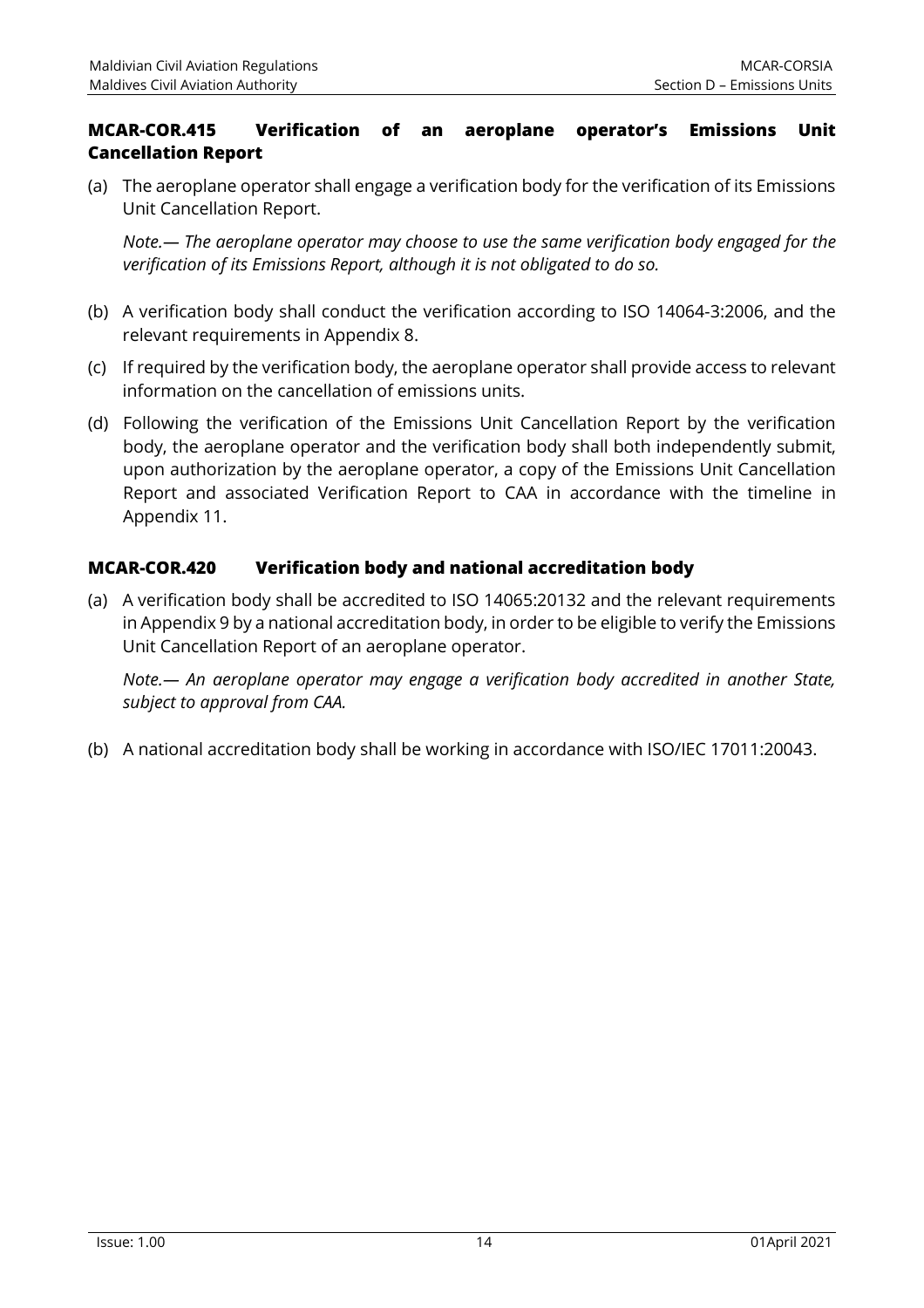# **Appendix 1**

#### **Content of an Emissions Monitoring Plan**

#### <span id="page-21-0"></span>**1. INTRODUCTION**

The Emissions Monitoring Plan of an aeroplane operator shall contain the information listed in Section 2 of this Appendix.

#### **2. CONTENT OF EMISSIONS MONITORING PLANS**

*Note. – The template of an Emissions Monitoring Plan (from aeroplane operator to State) is provided in Appendix 1 of the Environmental Technical Manual (Doc 9501), Volume IV - Procedures for* demonstrating compliance with the Carbon Offsetting and Reduction Scheme for International Aviation (CORSIA).

#### **2.1 Aeroplane operator identification**

2.1.1 Name and address of the aeroplane operator with legal responsibility.

2.1.2 Information for attributing the aeroplane operator to a State:

a) *ICAO Designator:* ICAO Designator(s) used for air traffic control purposes, as listed in Doc 8585 *— Designators for Aircraft Operating Agencies, Aeronautical Authorities and Services*.

b) *Air operator certificate:* If the aeroplane operator does not have an ICAO Designator, then a copy of the air operator certificate.

c) *Place of juridical registration:* If the aeroplane operator does not have an ICAO Designator or an air operator certificate, then the aeroplane operator's place of juridical registration.

2.1.3 Details of ownership structure relative to any other aeroplane operators with international flights, including identification of whether the aeroplane operator is a parent company to other aeroplane operators with international flights, a subsidiary of another aeroplane operator(s) with international flights, and/or has a parent and or subsidiaries that are aeroplane operators with international flights.

2.1.4 If the aeroplane operator in a parent-subsidiary relationship seeks to be considered a single aeroplane operator for purposes of this Regulation, then confirmation shall be provided that the parent and subsidiary(ies) are attributed to Maldives and that the subsidiary(ies) are wholly-owned by the parent.

2.1.5 Contact information for the person within the aeroplane operator's company who is responsible for the Emissions Monitoring Plan.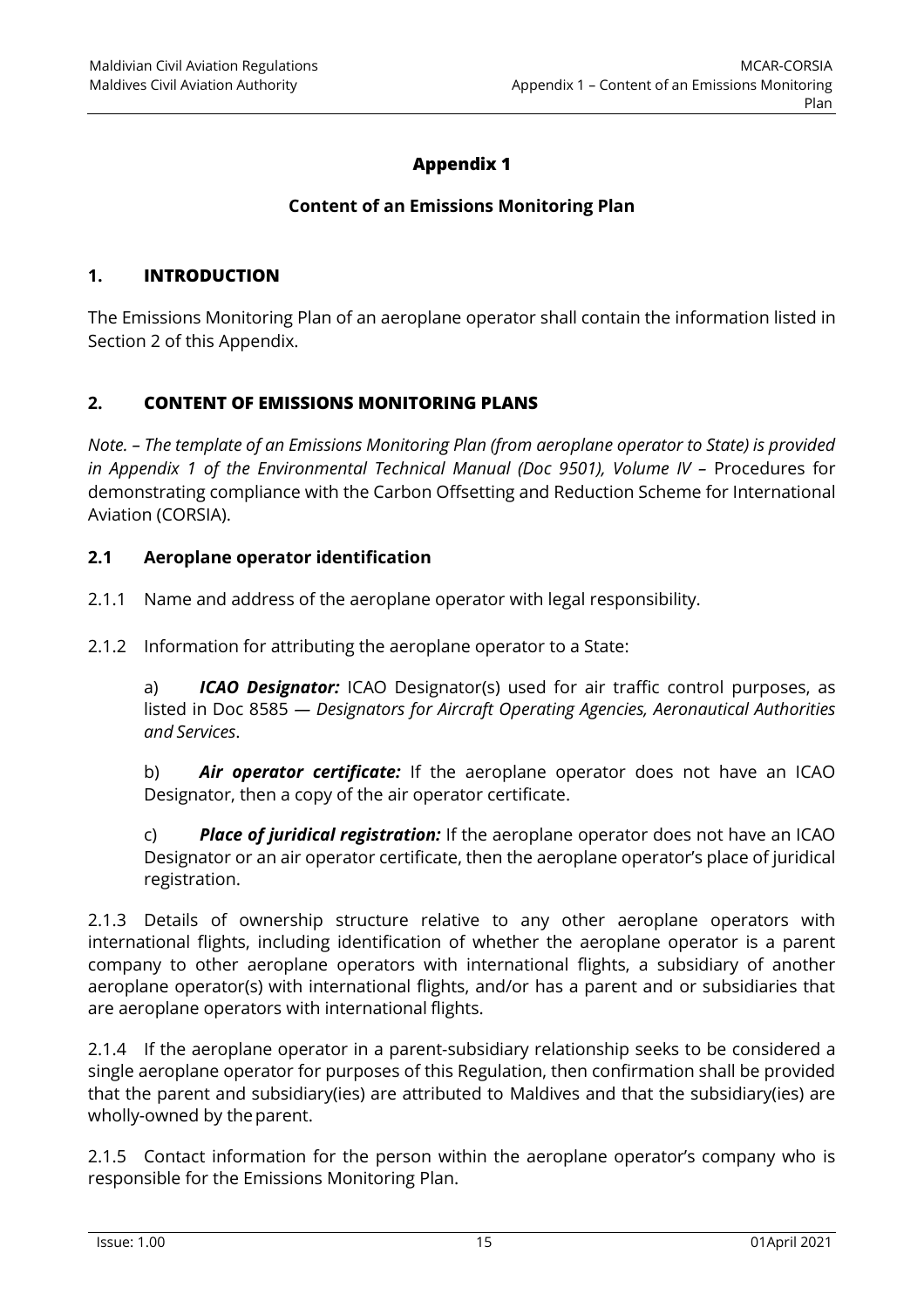2.1.6 Description of the aeroplane operator's activities (e.g. scheduled/non-scheduled, passenger/cargo/executive, and geographic scope of operations).

#### **2.2 Fleet and operations data**

2.2.1 List of the aeroplane types and type of fuel (e.g. Jet-A, Jet-A1, Jet-B, AvGas) used in aeroplanes operated for international flights at the time of submission of the Emissions Monitoring Plan, recognizing that there may be changes over time. The list shall include:

a) Aeroplane types with a maximum certificated take-off mass of 5 700 kg or greater and the number of aeroplane per type, including owned and leased aeroplanes; and

*Note 1. — Aeroplane types are contained in Doc 8643 —* Aircraft Type Designators*.*

*Note 2. — The aeroplane operator using the ICAO CORSIA CO2 Estimation and Reporting Tool (CERT) could use the functionality of the CERT to identify applicable aeroplane types.*

b) Type of fuel(s) used by the aeroplanes (e.g., Jet-A, Jet-A1, Jet-B, AvGas).

*Note. — The aeroplane operator using the ICAO CORSIA CO<sup>2</sup> Estimation and Reporting Tool (CERT) does not need to specify the type of fuel used by aeroplanes.*

2.2.2 Information used for attributing international flights to the aeroplane operator:

a) **ICAO Designator:** List of the ICAO Designator(s) used in Item 7 of the aeroplane operator's flight plans.

b) **Registration marks:** If the aeroplane operator does not have an ICAO Designator, then a list of the nationality or common mark, and registration mark of aeroplanes that are explicitly stated in the air operator certificate (or equivalent) and used in Item 7 of the aeroplane operator's flight plans.

2.2.3 Procedures on how changes in the aeroplane fleet and fuel used will be tracked, and subsequently integrated in the Emissions Monitoring Plan.

2.2.4 Procedures on how the specific flights of an aeroplane will be tracked to ensure completeness of monitoring.

2.2.5 Procedures for determining which aeroplane flights are subject to the Section B, Section C, or Section D requirements.

*Note. — The aeroplane operator using the ICAO CORSIA CO<sup>2</sup> Estimation and Reporting Tool (CERT) could use the functionality of the CERT to identify international flights, as long as all flights (i.e., domestic and international) conducted during the reporting year are entered as input into the tool.*

2.2.6 List of States to where the aeroplane operator operates international flights at the time of initial submission of the Emissions Monitoring Plan.

*Note. — The aeroplane operator using the estimation functionality of the ICAO CORSIA CO<sup>2</sup> Estimation and Reporting Tool (CERT) to assess its eligibility to use the CERT could use the output of the tool (i.e., list of States) as input to the Emissions Monitoring Plan submission.*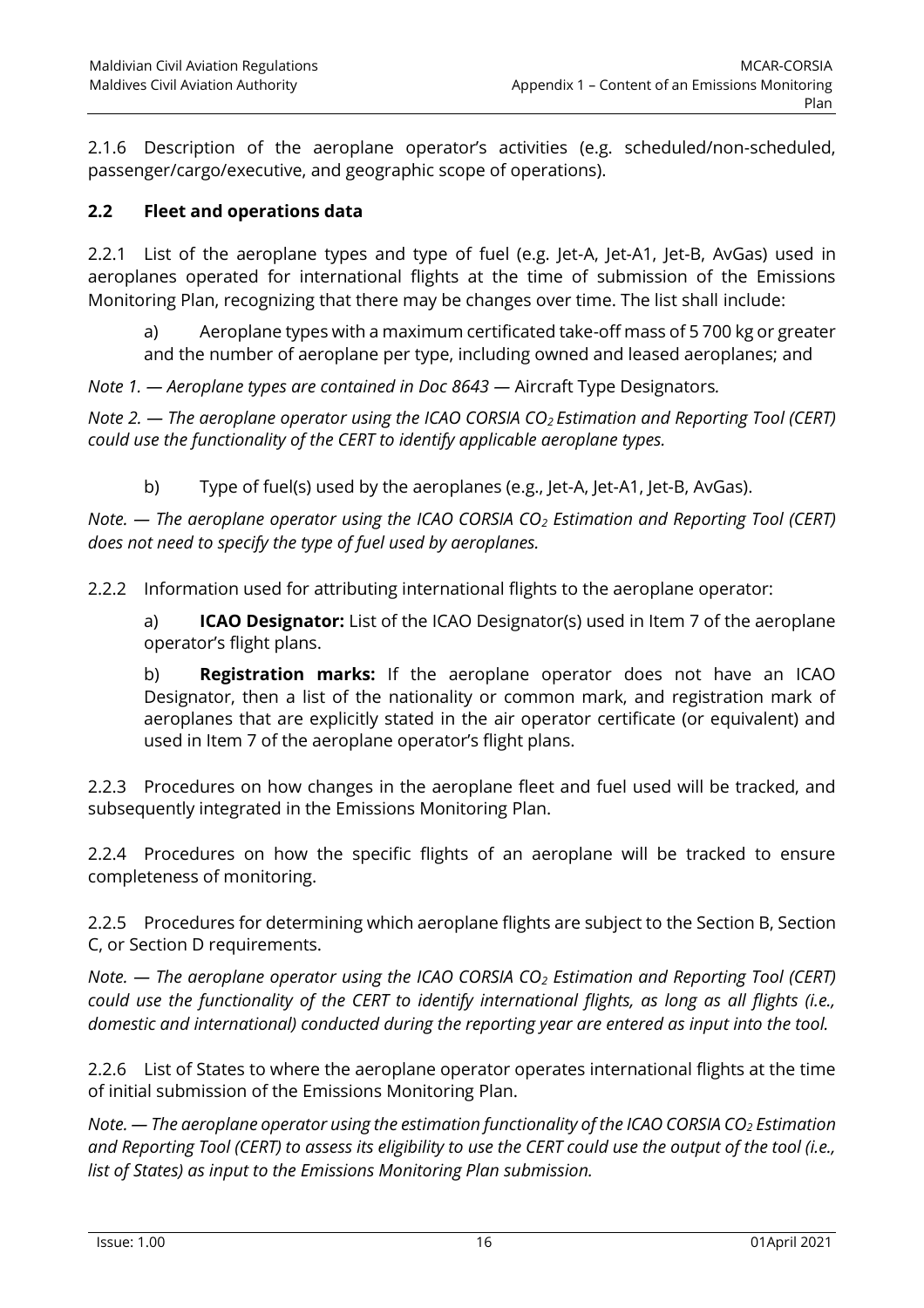2.2.7 Procedures for determining which international aeroplane flights are subject to CORSIA offsetting requirements.

*Note. — The aeroplane operator using the ICAO CORSIA CO<sup>2</sup> Estimation and Reporting Tool (CERT) could use the functionality of the CERT to identify flights subject to offsetting requirements in a given year of compliance as long as the aeroplane operator uses the correct version (i.e., year of compliance) of the CERT.*

2.2.8 Procedures for identifying domestic flights and/or humanitarian, medical or firefighting international flights that would not be subject to Section B, Section C, or Section D requirements.

#### **2.3 Methods and means of calculating emissions from international flights**

2.3.1 Methods and means for establishing the average emissions during the 2019-2020 period

2.3.1.1 If the aeroplane operator meets the eligibility criteria in sub-paragraph (d)2 of COR.110 and chooses to use the ICAO CORSIA  $CO<sub>2</sub>$  Estimation and Reporting Tool (CERT), then the following information shall be provided:

a) An estimate of  $CO<sub>2</sub>$  emissions for all international flights within the applicability of Section B, Section C, or Section D requirements for 2019 with supporting information on how the estimation was calculated.

b) The type of input method used in the ICAO CORSIA  $CO<sub>2</sub>$  Estimation and Reporting Tool (CERT):

- Great Circle Distance input method; or
- Block Time input method.

*Note. – Guidance on estimating CO<sup>2</sup> emissions for 2019 is provided in the Environmental Technical Manual (Doc 9501), Volume IV –* Procedures for demonstrating compliance with the Carbon Offsetting and Reduction Scheme for International Aviation (CORSIA)*.*

2.3.1.2 If the aeroplane operator meets the eligibility criteria in sub-paragraph (d)1 of COR.110 or chooses to use a Fuel Use Monitoring method as described in Appendix 2, then the following information shall be provided:

- a) The Fuel Use Monitoring Method that will be used:
	- Method A;
	- Method B;
	- Block-off / Block-on;
	- Fuel Uplift; or
	- Fuel Allocation with Block Hour.

b) If different Fuel Use Monitoring Methods are to be used for different aeroplane types, then the aeroplane operator shall specify which method applies to which aeroplane type;

c) Information on the procedures for determining and recording fuel density values (standard or actual) as used for operational and safety reasons and a reference to the relevant aeroplane operator documentation; and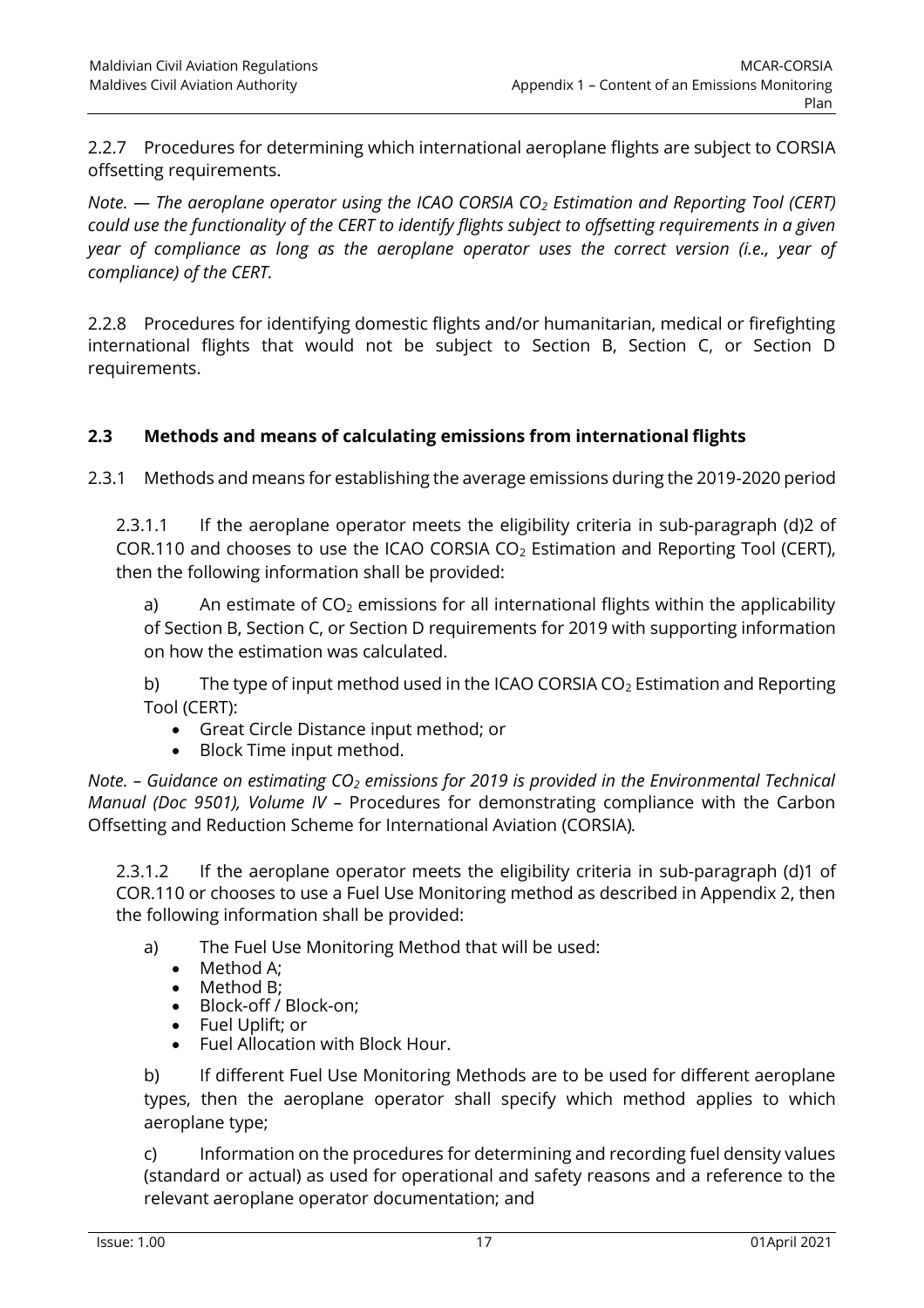d) The systems and procedures to monitor fuel consumption in both owned and leased aeroplane. If the aeroplane operator has chosen the Fuel Allocation with Block Hour method, information shall be provided on the systems and procedures used to establish the average fuel burn ratios as described in Appendix 2.

2.3.1.3 If the aeroplane operator is in a parent-subsidiary relationship and seeks to be considered as a single aeroplane operator for purposes of this Regulation, then it shall provide the procedures that were used for maintaining records of fuel used and emissions monitored during the 2019-2020 period of the various corporate entities. This shall be used to establish individual average emissions during the 2019- 2020 period for the parent and subsidiary (or subsidiaries).

2.3.2 Methods and means for emissions monitoring and compliance on or after 1 January 2021

2.3.2.1 If the aeroplane operator has international flights, but these are not subject to offsetting requirements, then it shall confirm whether it plans to use the ICAO CORSIA CO<sup>2</sup> Estimation and Reporting Tool (CERT) or the Fuel Use Monitoring Methods as described in Appendix 2.

2.3.2.2. If the aeroplane operator meets the eligibility criteria in sub-paragraph (e)2 of COR.110, and it chooses to use the ICAO CORSIA CO<sup>2</sup> Estimation and Reporting Tool (CERT), then the following information shall be provided:

a) An estimate of  $CO<sub>2</sub>$  emissions for all international flights subject to offsetting requirements for the year before the emissions monitoring is to occur (for example, an estimate of such emissions for 2020 for monitoring in 2021), as well as information on how the fuel use and  $CO<sub>2</sub>$  estimation was calculated.

b) The type of input method used in the ICAO CORSIA  $CO<sub>2</sub>$  Estimation and Reporting Tool (CERT):

- Great Circle Distance input method; or
- Block Time input method.

2.3.2.3 If the aeroplane operator meets the eligibility criteria in sub-paragraph (e)1 of COR.110, or chooses to use a Fuel Use Monitoring method as described in Appendix 2, then the following information shall be provided:

- a) The Fuel Use Monitoring Method that will be used:
	- Method A:
	- Method B;
	- Block-off / Block-on;
	- Fuel Uplift; or
	- Fuel Allocation with Block Hour.

b) If different Fuel Use Monitoring Methods are to be used for different aeroplane types, then the aeroplane operator shall specify which method applies to which aeroplane type;

c) Information on the procedures for determining and recording fuel density values (standard or actual) as used for operational and safety reasons and a reference to the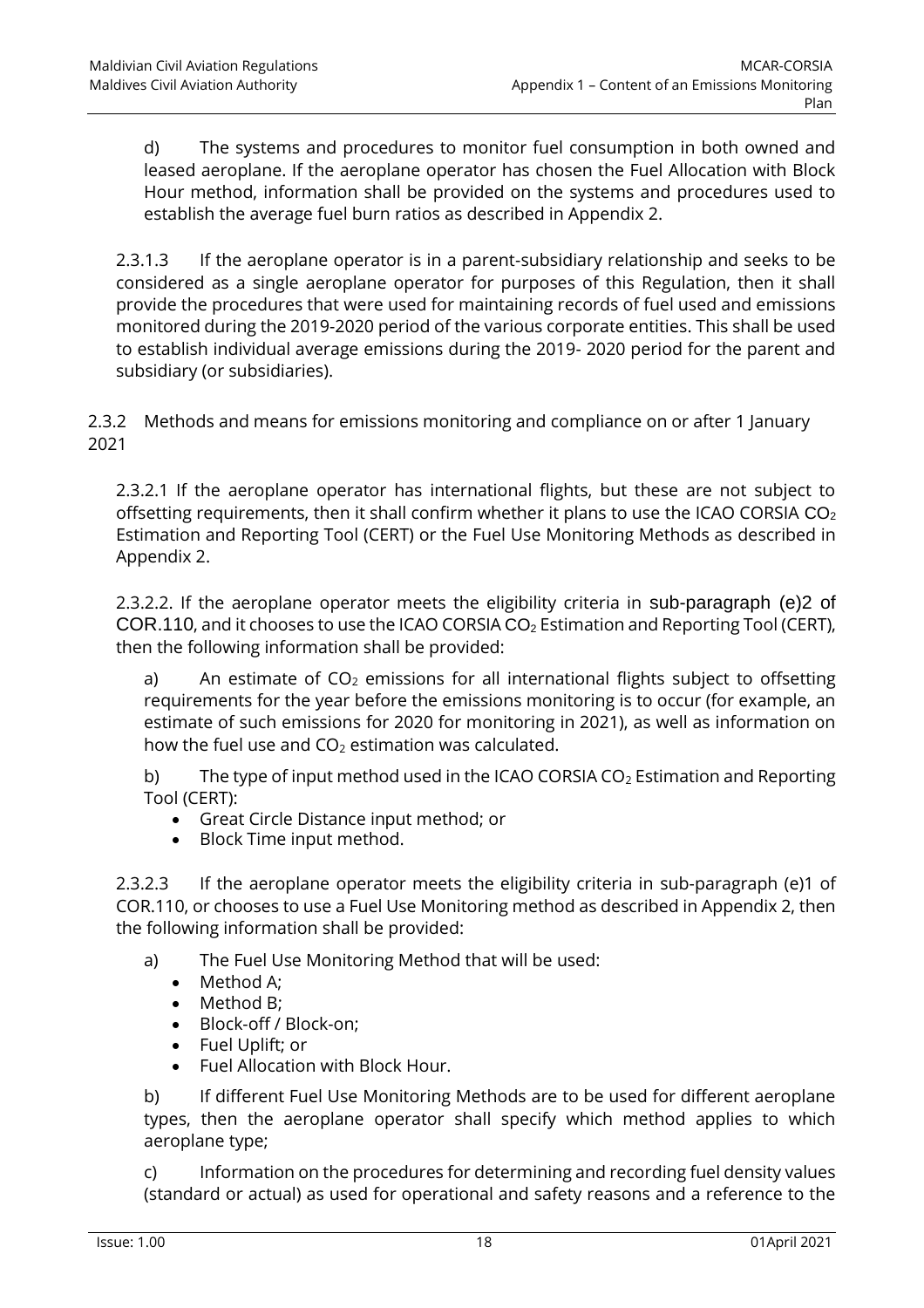relevant aeroplane operator documentation; and

d) The systems and procedures to monitor fuel consumption in both owned and leased aeroplane. If the aeroplane operator has chosen the Fuel Allocation with Block Hour method, information shall be provided on the systems and procedures used to establish the average fuel burn ratios as described in Appendix 2.

2.3.2.4 If the aeroplane operator is using a Fuel Use Monitoring Method, as defined in Appendix 2, it shall state whether it plans to use the ICAO CORSIA CERT for international flights that are subject to emissions monitoring but not offsetting requirements. If so, the aeroplane operators shall also state which input method into the ICAO CORSIA CERT is being used (i.e., Great Circle Distance input method, or Block Time input method).

#### **2.4 Data management, data flow and control**

2.4.1 The aeroplane operator shall provide the following information:

- a) roles, responsibilities and procedures on data management;
- b) procedures to handle data gaps and erroneous data values, including:
	- i. Secondary data reference sources which would be used as an alternative;

ii. Alternative method in case the secondary data reference source is not available; and

iii. For those aeroplane operators using a Fuel Use Monitoring Method, information on systems and procedures for identifying data gaps and for assessing whether the 5 per cent threshold for significant data gaps has been reached.

c) documentation and record keeping plan;

d) assessment of the risks associated with the data management processes and means for addressing significant risks;

e) procedures for making revisions to the Emissions Monitoring Plan and resubmitting relevant portions to the CAA when there are material changes;

f) procedures for providing notice in the Emissions Report of non-material changes that require the attention of the CAA and

g) a data flow diagram summarizing the systems used to record and store data associated with the monitoring and reporting of  $CO<sub>2</sub>$  emissions.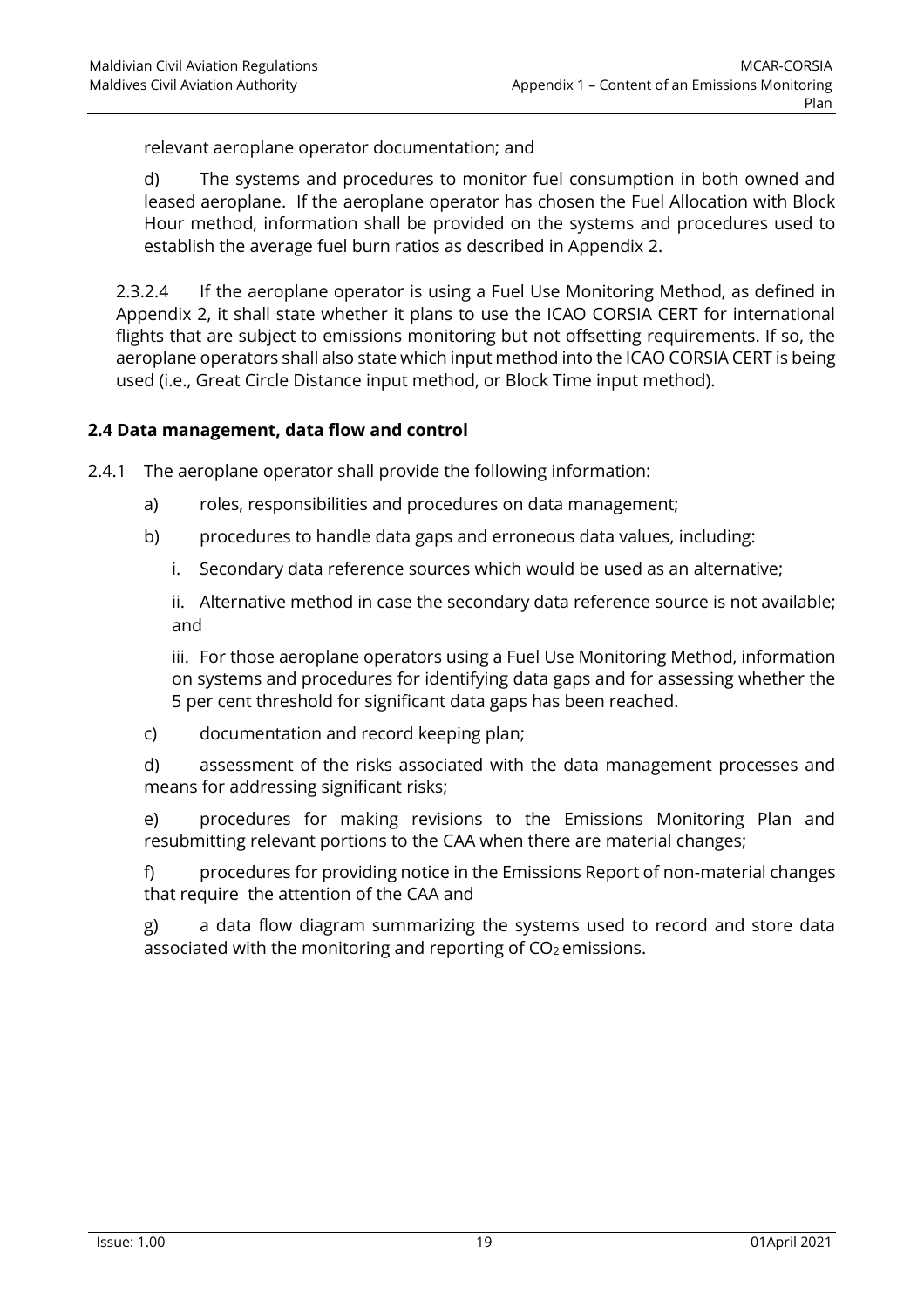# **Appendix 2**

#### **Fuel Use Monitoring Methods**

#### <span id="page-26-0"></span>**1. INTRODUCTION**

*Note. — The procedures specified in this Appendix are concerned with the monitoring of fuel use by aeroplane operators. The methods proposed are representative of the most accurate established practices.*

Any equivalent procedures to those contained in this Appendix shall only be allowed after prior application to and approval by CAA.

#### **2. FUEL USE MONITORING METHODS**

2.1 The aeroplane operator, with the exception of an aeroplane operator eligible to use the ICAO CORSIA CO<sup>2</sup> Estimation and Reporting Tool (CERT), shall choose from the following fuel use monitoring methods:

- a) Method A;
- b) Method B;
- c) Block-off / Block-on;
- d) Fuel Uplift; or
- e) Fuel Allocation with Block Hour.

#### **2.2 Method A**

2.2.1 The aeroplane operator shall use the following formula to compute fuel use according to Method A:

$$
F_N = T_N - T_{N+1} + U_{N+1}
$$

where:

- $F_N$  = Fuel used for the flight under consideration (=flight <sub>N</sub>) determined using Method A (in tonnes);
- $T_N$  = Amount of fuel contained in aeroplane tanks once fuel uplifts for the flight under consideration (i.e., flight  $_N$ ) are complete (in tonnes);
- $T<sub>N+1</sub>$  = Amount of fuel contained in aeroplane tanks once fuel uplifts for the subsequent flight (i.e., flight  $_{N+1}$ ) are complete (in tonnes); and
- $U_{N+1}$  = Sum of fuel uplifts for the subsequent flight (i.e., flight  $_{N+1}$ ) measured in volume and multiplied with a density value (in tonnes).

*Note 1. — See* sub-paragraphs (e)3 and (e)4 of COR.110 *for requirements on fuel density values.*

*Note 2. — Fuel uplift*  $U_{N+1}$  *is determined by the measurement by the fuel supplier, as documented in the fuel delivery notes or invoices for each flight.*

*Note 3. — For ensuring completeness of the data, it is important to note that not only data generated during the flight under consideration (i.e., flight N) is needed, but also data generated from the*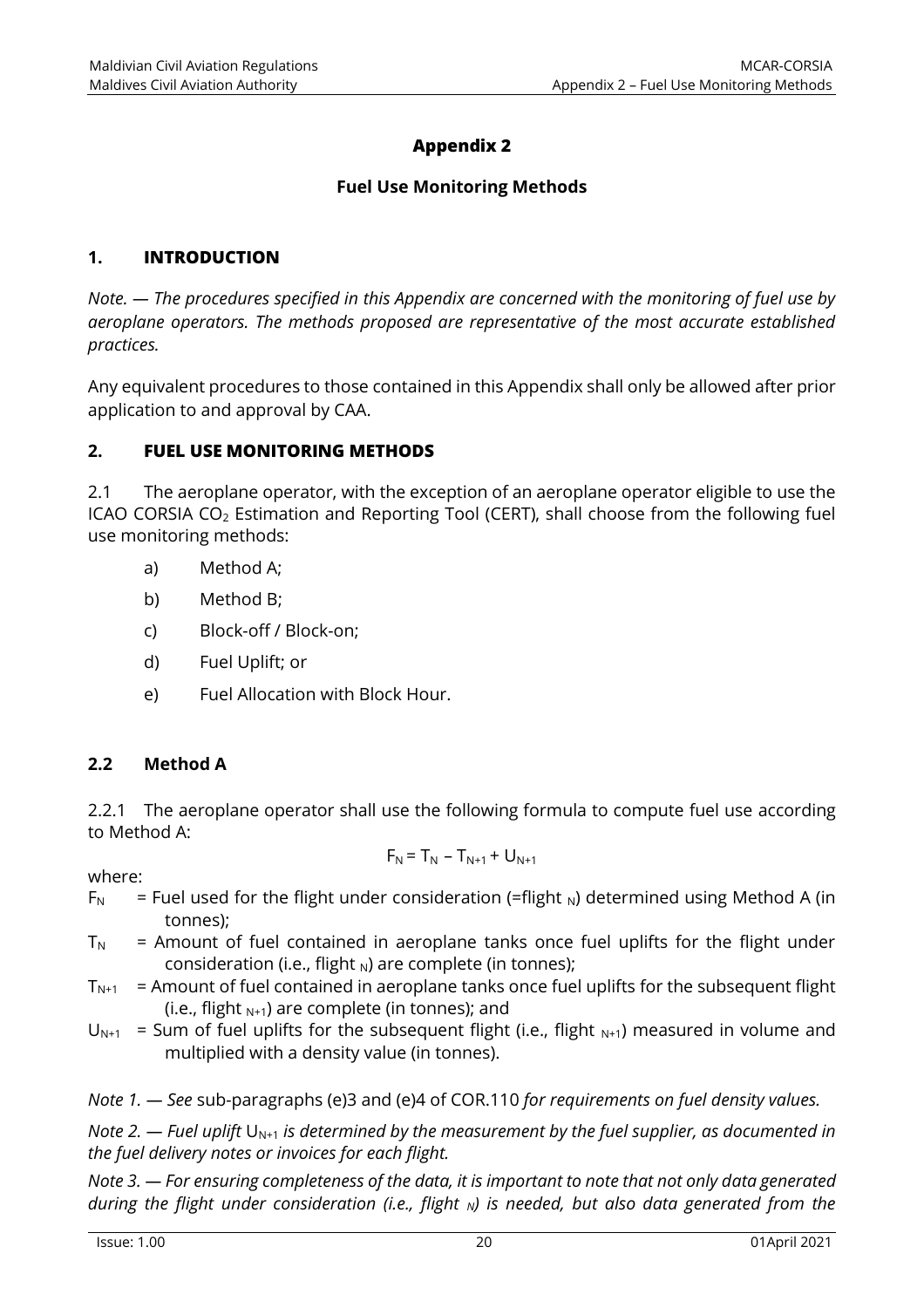*subsequent flight (i.e., flight N+1). This is of particular importance when a domestic flight is followed by an international flight, or vice versa. In order to avoid data gaps it is therefore recommended that the Block- on fuel or the amount of fuel in the tank after all fuel uplifts for a flight is always recorded on flights of aeroplanes which are used for international flights. For the same reasons, fuel uplift data for all flights of those aeroplanes should be collected, before deciding which flights are international.*

2.2.2 The aeroplane operator performing on an ad-hoc basis flights attributed to another aeroplane operator shall provide to the latter the fuel measurement values according to the Block-off / Block-on method.

2.2.3 Where no fuel uplift for the flight or subsequent flight takes place, the amount of fuel contained in aeroplane tanks ( $T_N$  or  $T_{N+1}$ ) shall be determined at block-off for the flight or subsequent flight. In exceptional cases the variable  $T_{N+1}$  cannot be determined. This is the case when an aeroplane performs activities other than a flight, including undergoing major maintenance involving the emptying of the tanks, after the flight to be monitored. In such case the aeroplane operator may substitute the quantity " $T_{N+1}$  +  $U_{N+1}$ " with the amount of fuel remaining in tanks at the start of the subsequent activity of the aeroplane or fuel in tanks at Block-on, as recorded by technical logs.

# **2.3 Method B**

2.3.1 The aeroplane operator shall use the following formula to compute fuel use according to Method B:

where:

$$
F_N=R_{N\text{-}1}-R_N+U_N
$$

- $F_N$  = Fuel used for the flight under consideration (i.e., flight <sub>N</sub>) determined using Method B (in tonnes);
- $R_{N-1}$  = Amount of fuel remaining in aeroplane tanks at the end of the previous flight (i.e., flight  $_{N-1}$ ) at Block-on before the flight under consideration, (in tonnes);
- $R_N$  = Amount of fuel remaining in aeroplane tanks at the end of the flight under consideration (i.e., flight  $_N$ ) at Block-on after the flight, (in tonnes); and
- $U_N$  = Fuel uplift for the flight considered measured in volume and multiplied with a density value (in tonnes).

*Note 1. — See* sub-paragraphs (a) and (b) of COR.115 *for requirements on fuel density values.*

*Note 2. — Fuel uplift is determined by the measurement by the fuel supplier, as documented in the fuel delivery notes or invoices for each flight.*

*Note 3. — For ensuring completeness of the data, it is important to note that not only data generated during the flight under consideration (i.e., flight N) is needed, but also data generated from the previous flight (i.e., flight N-1). This is in particular important when a domestic flight is followed by an international, or vice versa. For avoiding data gaps it is therefore recommended that, the amount of fuel remaining in the tank after the flight or the amount of fuel in the tank after fuel uplift is always recorded on flights of aeroplane which are used for international flights. For the same reasons, fuel uplift data for all flights of those aeroplane should be collected, before deciding which flights are international.*

2.3.2 The aeroplane operator performing on an ad-hoc basis flights attributed to another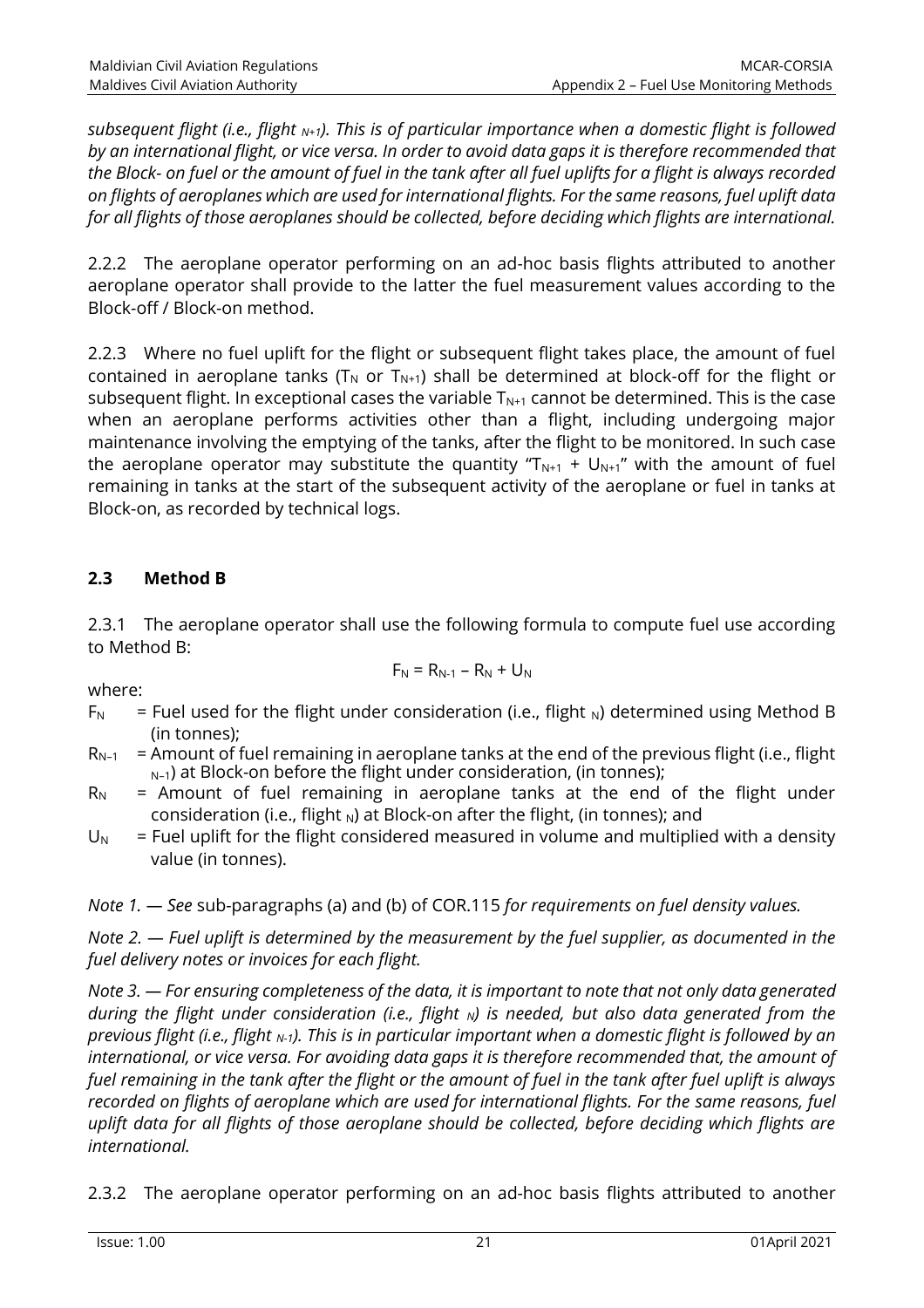aeroplane operator shall provide to the latter the fuel measurement values according to the Block-off / Block-on method.

2.3.3 Where an aeroplane does not perform a flight previous to the flight for which fuel consumption is being monitored (e.g., if the flight follows a major revision or maintenance), the aeroplane operator may substitute the quantity  $R_{N-1}$  with the amount of fuel remaining in aeroplane tanks at the end of the previous activity of the aeroplane, as recorded by technical logs.

#### **2.4 Block-off / Block-on**

2.4.1 The aeroplane operator shall use the following formula to compute fuel use according to the Block-off / Block-on Method:

 $F_N = T_N - R_N$ 

where:

- $F_N$  = Fuel used for the flight under consideration (=flight <sub>N</sub>) determined using Block-off / Block- on Method (in tonnes);
- $T_N$  = Amount of fuel contained in aeroplane tanks at Block-off for the flight under consideration i.e., flight  $_N$  (in tonnes); and
- $R_N$  = Amount of fuel remaining in aeroplane tanks at Block-on of the flight under consideration i.e., flight  $_N$  (in tonnes).

# **2.5 Fuel Uplift**

2.5.1 For flights with a fuel uplift unless the subsequent flight has no uplift, the aeroplane operator shall use the following formula to compute fuel use according to the Fuel Uplift Method:

 $F_N = U_N$ 

where:

- $F_N$  = Fuel used for the flight under consideration (i.e., flight N) determined using fuel uplift (in tonnes); and
- $U_N$  = Fuel uplift for the flight considered, measured in volume and multiplied with a density value (in tonnes).

*Note 1. — See* sub-paragraphs (a) and (b) of COR.115 *for requirements on fuel density values.*

2.5.2 For flight(s) without a fuel uplift (i.e., flight  $N+1$ , ..., flight  $N+n$ ,), the aeroplane operator shall use the following formula to allocate fuel use from the prior fuel uplift (i.e., from flight  $_N$ ) proportionally to block hour:

$$
F_N = U_N \times \left[ \frac{BH_N}{BH_N + BH_{N+1} + \dots + BH_{N+n}} \right]
$$

$$
F_{N+1} = U_N * \left[ \frac{BH_{N+1}}{BH_N + BH_{N+1} + \dots + BH_{N+n}} \right]
$$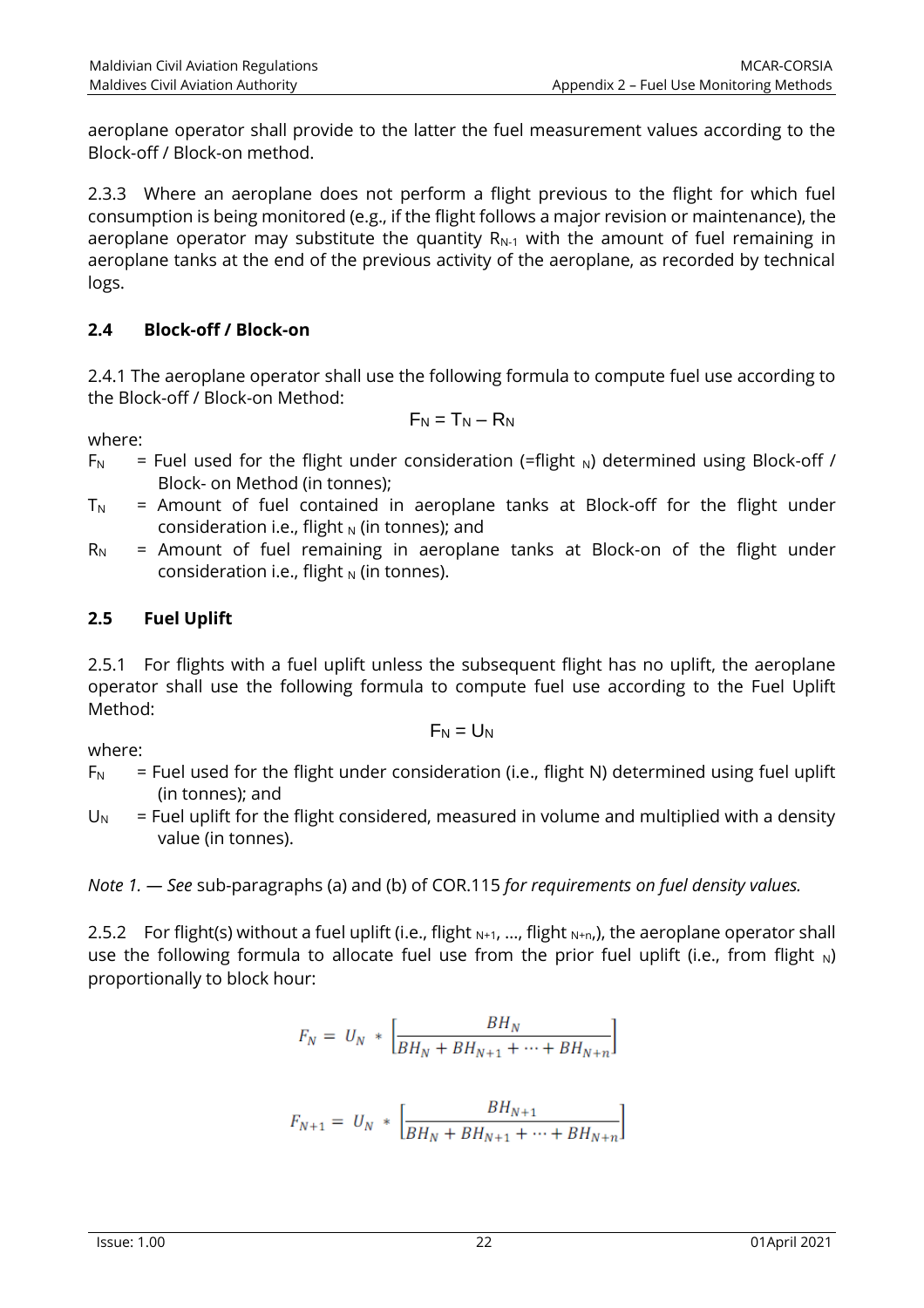where:

…

- $F_N$  = Fuel used for the flight under consideration (i.e., flight <sub>N</sub>) determined using fuel uplift (in tonnes);
- $F_{N+1}$  = Fuel used for the subsequent flight (i.e., flight  $_{N+1}$ ) determined using fuel uplift (in tonnes);
- $F_{N+n}$  = Fuel used for the follow-on flight (i.e., flight  $_{N+n}$ ) determined using fuel uplift (in tonnes);
- $U_N$  = Fuel uplift for the flight under consideration (i.e., flight <sub>N</sub>) (in tonnes);
- BH<sub>N</sub> = Block hour for the flight under consideration (i.e., flight <sub>N</sub>) (in hours);

 $BH_{N+1}$  = Block hour for the subsequent flight (i.e., flight  $_{N+1}$ ) (in hours); and

… BH<sub>N+n</sub> = Block hour for the follow-on flight (i.e., flight  $_{N+n}$ ) (in hours).

*Note. — Fuel uplift is determined by the measurement by the fuel supplier, as documented in the fuel delivery notes or invoices for each flight.*

#### **2.6 Fuel Allocation with Block Hour**

2.6.1 Computation of average fuel burn ratios

2.6.1.1 For an aeroplane operator which can clearly distinguish between international and domestic fuel uplifts, the aeroplane operator shall compute, for each aeroplane type, the average fuel burn ratios by summing up all actual fuel uplifts from international flights, divided by the sum of all actual block hours from international flights for a given year, according to the following formula:

$$
AFBR_{AO,AT} = \frac{\sum_{N} U_{AO,AT,N}}{\sum_{N} BH_{AO,AT,N}}
$$

where:

- AFBR  $_{AO, AT}$  = Average fuel burn ratios for aeroplane operator (AO) and aeroplane type (AT) (in tonnes per hour);
- $U_{AO, AT, N}$  = Fuel uplifted for the international flight N for aeroplane operator (AO) and aeroplane type (AT) determined using monitoring method Fuel Uplift (in tonnes); and
- $BH<sub>AO, AT,N</sub>$  = Block hour for the international flight N for aeroplane operator (AO) and aeroplane type (AT) (in hours).

2.6.1.2 For an aeroplane operator which cannot clearly distinguish between international and domestic fuel uplifts, the aeroplane operator shall compute, for each aeroplane type, the average fuel burn ratios by summing up all actual fuel uplifts from international and domestic flights divided by the sum of all actual block hours from these flights for a given year, according to the following formula:

$$
AFBR_{AO,AT} = \frac{\sum_{N} U_{AO,AT,N}}{\sum_{N} BH_{AO,AT,N}}
$$

where:

AFBR  $_{AO, AT}$  = Average fuel burn ratios for aeroplane operator (AO) and aeroplane type (AT)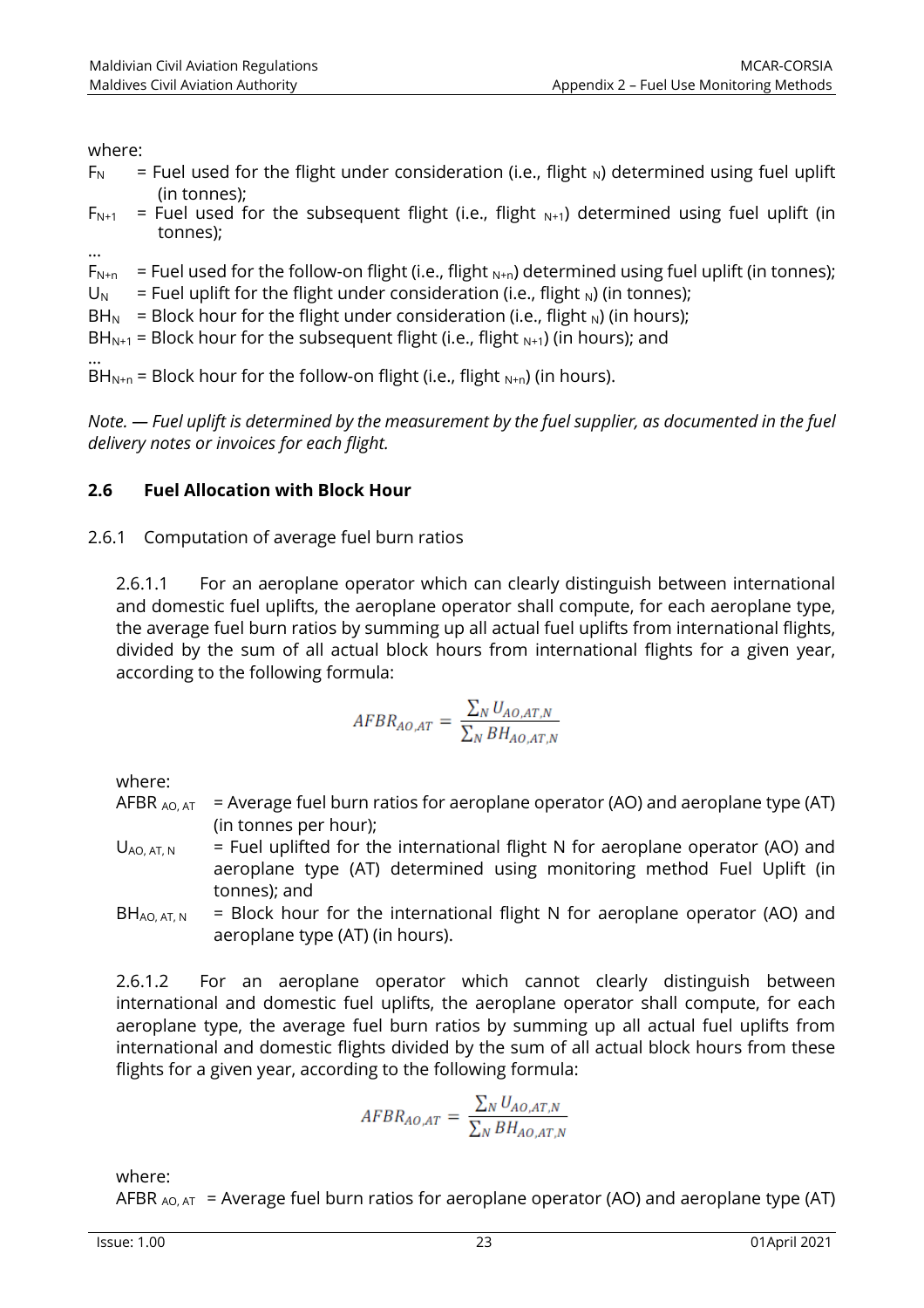(in tonnes per hour);

- $U_{AOLAT,N}$  = Fuel uplifted for the international or a domestic flight N for aeroplane operator (AO) and aeroplane type (AT) measured in volume and multiplied with a specific density value (in tonnes); and
- $BH_{AO, AT,N}$  = Block hour for the international and domestic flight N for aeroplane operator (AO) and aeroplane type (AT) (in hours).

2.6.1.3 An aeroplane operator specific average fuel burn ratios shall be calculated on a yearly basis by using the yearly data from the actual reporting year. The average fuel burn ratios shall be reported, for each aeroplane type, in the aeroplane operator's Emissions Report.

*Note 1. — See* sub-paragraphs (a) and (b) of COR.115 *for requirements on fuel density values.*

*Note 2. — Aeroplane types are contained in Doc 8643 —* Aircraft Type Designators*.*

2.6.2 Computation of fuel use for individual flights

2.6.2.1 The aeroplane operator shall compute the fuel consumption for each international flight by multiplying the aeroplane operator specific average fuel burn ratios with the flight's block hour according to the following formula:

$$
F_N = AFBR_{AO, AT} * BH_{AO, AT, N}
$$

where:

| $F_N$                   | = Fuel allocated to the international flight under consideration (i.e., flight $_N$ )           |
|-------------------------|-------------------------------------------------------------------------------------------------|
|                         | using the Fuel Allocation Block Hour method (in tonnes);                                        |
|                         | AFBR $_{AO, AT}$ = Average fuel burn ratios for aeroplane operator (AO) and aeroplane type (AT) |
|                         | (in tonnes per hour); and                                                                       |
| BH <sub>AO, AT, N</sub> | = Block hour for the international flight under consideration (=flight $_{N}$ ) for             |
|                         | aeroplane operator (AO) and aeroplane type (AT) (in hours).                                     |

*Note 1. — Fuel uplift is determined by the measurement by the fuel supplier, as documented in the fuel delivery notes or invoices for each flight.*

*Note 2. — The Verification Report of the external verification body includes an assessment of the aeroplane operator specific average fuel burn ratio per ICAO aircraft type designator used.*

*Note 3. — Average fuel burn ratio (AFBR) based on all flights for a reporting year and rounded to at least three decimal places.*

2.6.2.2 A verification body shall cross-check whether the emissions reported are reasonable in comparison to other fuel related data of the aeroplane operator.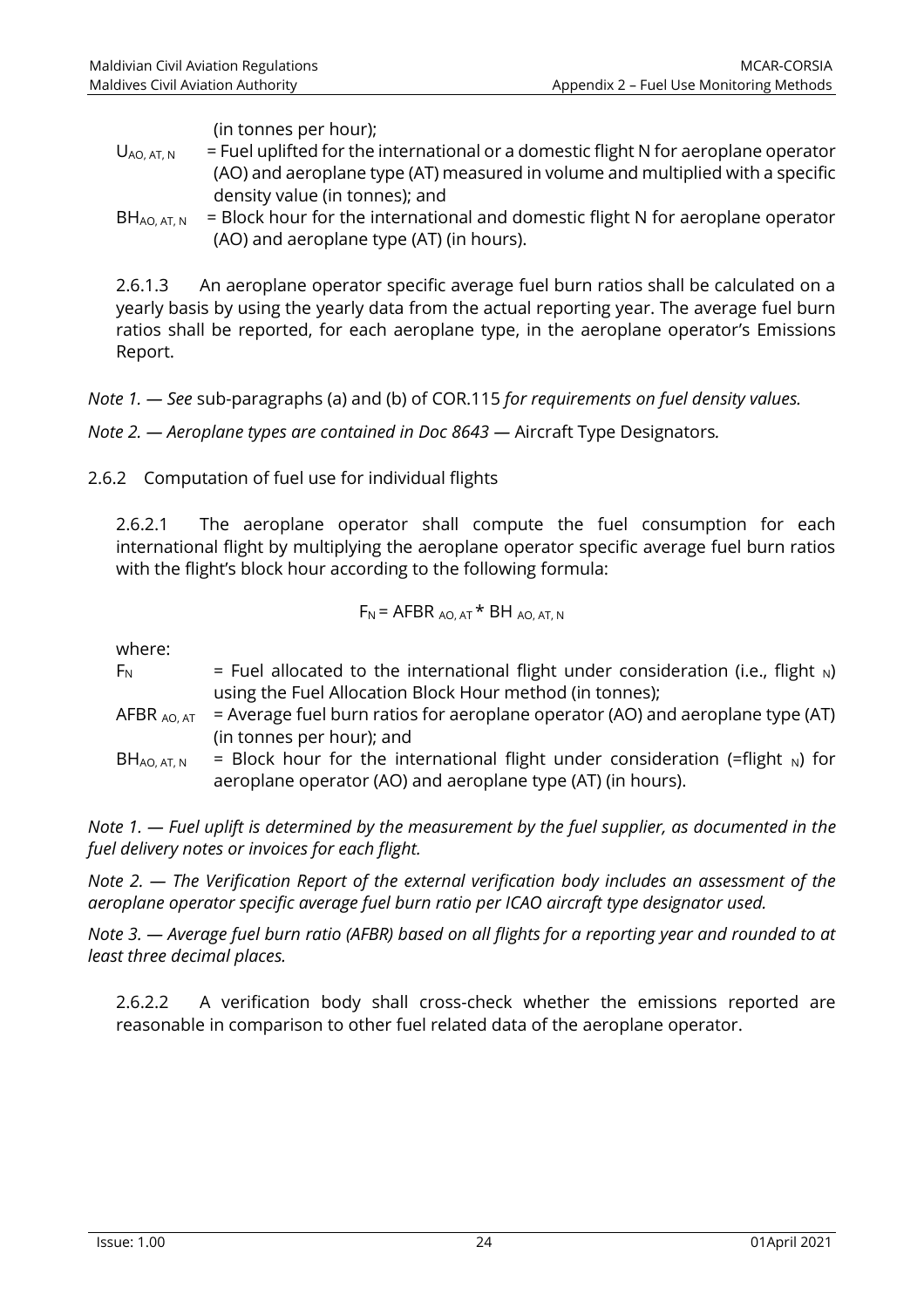# **Appendix 3**

#### <span id="page-31-0"></span>**Content of an Emissions Report from Aeroplane Operator to State**

| Field # | Data Field                                                                  | <b>Details</b>                                                                                                                          |  |
|---------|-----------------------------------------------------------------------------|-----------------------------------------------------------------------------------------------------------------------------------------|--|
| Field 1 | Aeroplane<br>operator<br>information                                        | Name of aeroplane operator<br>1.a                                                                                                       |  |
|         |                                                                             | 1.b<br>Detailed contact information of<br>aeroplane operator                                                                            |  |
|         |                                                                             | 1.c<br>Name of a point of contact                                                                                                       |  |
|         |                                                                             | Method and identifier used to attribute<br>1.d<br>an aeroplane operator to Maldives in<br>accordance with sub-paragraph (a) of COR.015. |  |
|         |                                                                             | 1.e<br>State                                                                                                                            |  |
| Field 2 | Reference details of<br>aeroplane operator<br><b>Emissions Monitoring</b>   | Reference to the Emissions Monitoring<br>$\overline{2}$<br>Plan that is the basis for emissions monitoring<br>that year                 |  |
|         | Plan                                                                        | Note. - CAA may require providing reference to<br>updated Emissions Monitoring Plan, if applicable.                                     |  |
| Field 3 | Information to identify<br>the verification body<br>and Verification Report | Name and contact information of the<br>3.a<br>verification body                                                                         |  |
|         |                                                                             | 3.b<br>Verification Report to be a separate<br>report from aeroplane operator's Emissions<br>Report                                     |  |
| Field 4 | Reporting year                                                              | Year during which emissions were<br>4<br>monitored                                                                                      |  |
| Field 5 | Type and mass of                                                            | Total fuel mass per type of fuel:<br>5.a                                                                                                |  |
|         | fuel(s) used                                                                | Jet-A (in tonnes)                                                                                                                       |  |
|         |                                                                             | Jet-A1 (in tonnes)                                                                                                                      |  |
|         |                                                                             | Jet-B (in tonnes)                                                                                                                       |  |
|         |                                                                             | AvGas (in tonnes)                                                                                                                       |  |
|         |                                                                             | Note 1. - Above totals to include CORSIA eligible<br>fuels.                                                                             |  |
|         |                                                                             | Note 2.- The aeroplane operator using the ICAO<br>CORSIA CERT, does not need to report Field 5.                                         |  |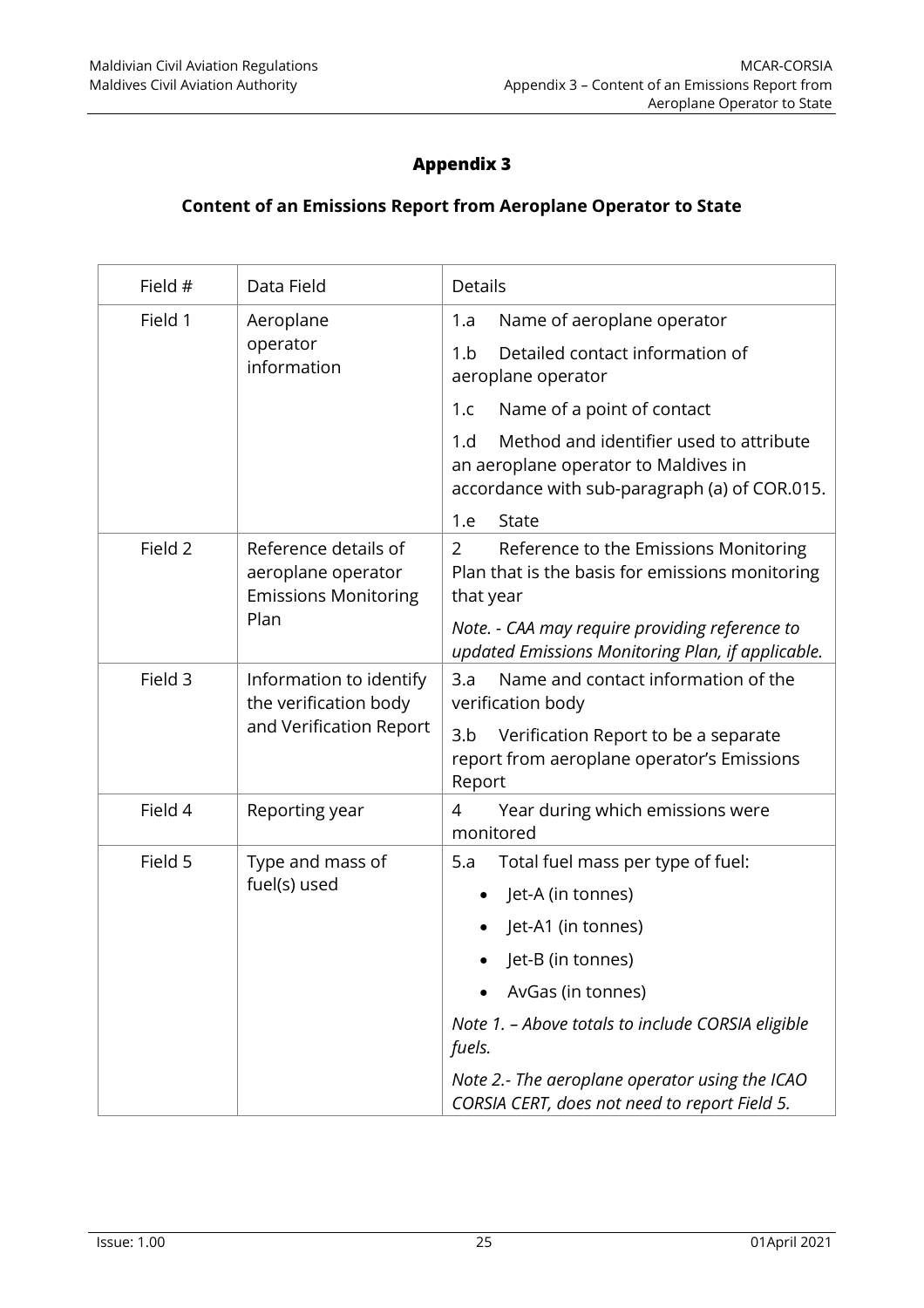| Field 6              | Total number of<br>international flights<br>during the reporting<br>period                                                                     | Total number of international flights,<br>6.a<br>subject to Section B, Section C, or Section D<br>requirements, during the reporting period.<br>Note. - Total (sum of values from Field 7)                         |
|----------------------|------------------------------------------------------------------------------------------------------------------------------------------------|--------------------------------------------------------------------------------------------------------------------------------------------------------------------------------------------------------------------|
| Number of<br>Field 7 | international flights<br>per State pair or                                                                                                     | Number of international flights, subject to<br>7.a<br>Section B, Section C, or Section D requirements,<br>per State pair (no rounding); or                                                                         |
|                      | aerodrome pair                                                                                                                                 | Number of international flights per<br>7.b<br>aerodrome pair (no rounding).                                                                                                                                        |
| Field 8              | $CO2$ emissions per<br>aerodrome pair or<br>State pair                                                                                         | CO <sub>2</sub> emissions from international flights,<br>8.a<br>subject to Section B, Section C, or Section D<br>requirements, per State pair (in tonnes); or                                                      |
|                      |                                                                                                                                                | CO <sub>2</sub> emissions from international flights,<br>8.b<br>subject to Section B, Section C, or Section D<br>requirements, per aerodrome pair (in tonnes).                                                     |
| Field 9              | Scale of data gaps                                                                                                                             | Per cent of data gaps (according to<br>9.a<br>criteria defined in sub-paragraph (b) of<br>COR.160 and rounded to the nearest 0.1%)                                                                                 |
|                      |                                                                                                                                                | Reason for data gaps if per cent of data<br>9.b<br>gaps exceeds the threshold defined in sub-<br>paragraph (b) of COR.160                                                                                          |
| Field 10             | Aeroplane                                                                                                                                      | 10.a List of aeroplane types                                                                                                                                                                                       |
|                      | information                                                                                                                                    | 10.b Aeroplane identifiers used in flight plans'<br>Item 7 during the year for all international<br>flights. Where the identifier is based on an<br>ICAO Designator, only the ICAO Designator is<br>to be reported |
|                      |                                                                                                                                                | 10.c Information on leased aeroplanes                                                                                                                                                                              |
|                      |                                                                                                                                                | 10.d Average fuel burn ratio (AFBR) for each<br>aeroplane type under 10.a in line with Doc<br>8643 - Aircraft Type Designator (in tonnes per<br>hour to 3 decimal places)                                          |
|                      |                                                                                                                                                | Note: - 10.d is only required if the aeroplane<br>operator is using the Fuel Allocation with Block<br>Hour method, as defined in Appendix 2.                                                                       |
| Field 11             | Eligibility for and use<br>of the ICAO CORSIA<br>$CO2$ Estimation and<br><b>Reporting Tool</b><br>(CERT) as per<br>Division B1 of<br>Section B | 11.a Version of the ICAO CORSIA CERT used<br>11.b Scope of use of the ICAO CORSIA CERT<br>i.e., on all flights or only on the international<br>flights not subject to offsetting requirements                      |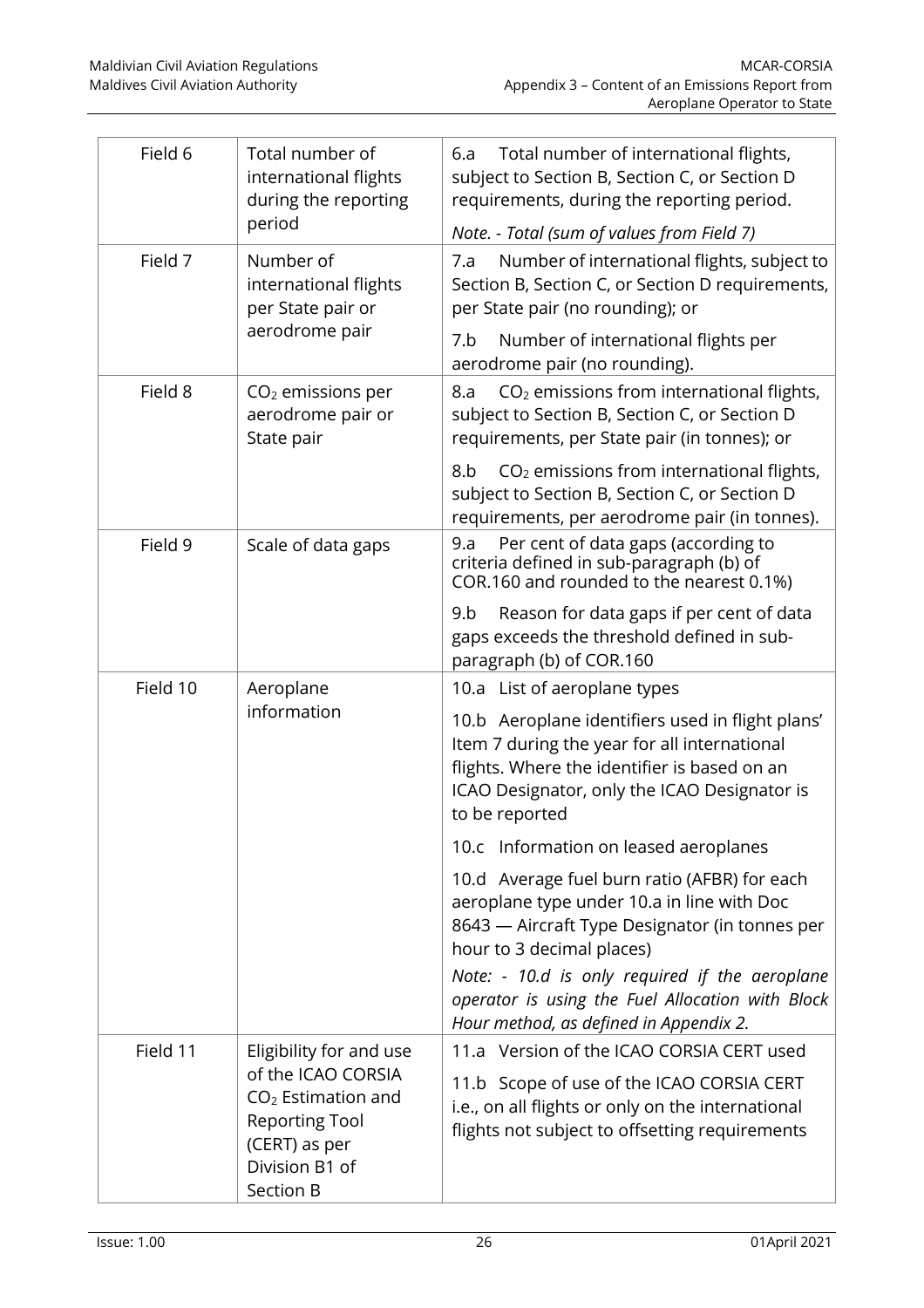| Field 12                                                                                                                                                                                                                                    | CORSIA eligible fuel<br>claimed             | 12.a Fuel type (i.e., type of fuel, feedstock and<br>conversion process)                                                                                                                                                                                                                                                                                                                                                                                              |
|---------------------------------------------------------------------------------------------------------------------------------------------------------------------------------------------------------------------------------------------|---------------------------------------------|-----------------------------------------------------------------------------------------------------------------------------------------------------------------------------------------------------------------------------------------------------------------------------------------------------------------------------------------------------------------------------------------------------------------------------------------------------------------------|
| Note.- If<br>emissions<br>reductions from<br>the use of CORSIA<br>eligible fuel are<br>claimed, see<br>Appendix 4 for<br>supplementary<br>information that<br>is to be provided<br>with the<br>aeroplane<br>operator's<br>Emissions Report. |                                             | 12.b Total mass of the neat CORSIA eligible<br>fuel claimed (in tonnes) per fuel type                                                                                                                                                                                                                                                                                                                                                                                 |
|                                                                                                                                                                                                                                             | Emissions<br>information (per fuel<br>type) | 12.c Approved Life Cycle Emissions values<br>12.d Emissions reductions claimed from a<br>CORSIA eligible fuel                                                                                                                                                                                                                                                                                                                                                         |
|                                                                                                                                                                                                                                             | Emissions<br>reductions (total)             | 12.e Total emissions reductions claimed from<br>the use of all CORSIA eligible fuels (in tonnes)<br>Note. - During the 2019-2020 period, fields 12.a to<br>12.e are not required as the applicability of CORSIA<br>offsetting requirements starts on 1 January 2021<br>i.e., there are no offsetting requirements and no<br>emissions reductions from the use of CORSIA<br>eligible fuels during the 2019-2020 period.                                                |
| Field 13                                                                                                                                                                                                                                    | Total CO <sub>2</sub> emissions             | 13.a Total CO <sub>2</sub> emissions (based on total mass<br>of fuel in tonnes from Field 5 and reported in<br>tonnes)                                                                                                                                                                                                                                                                                                                                                |
|                                                                                                                                                                                                                                             |                                             | 13.b Total CO <sub>2</sub> emissions from flights subject<br>to offsetting requirements (in tonnes)                                                                                                                                                                                                                                                                                                                                                                   |
|                                                                                                                                                                                                                                             |                                             | 13.c Total CO <sub>2</sub> emissions from international<br>flights, subject to Section B, Section C, or<br>Section D requirements. and that are not<br>subject to offsetting requirements (in tonnes)<br>Note. - During the 2019-2020 period, only fields<br>13.a is required as the applicability of CORSIA<br>offsetting requirements starts on 1 January 2021<br>i.e., there are no State pairs subject to offsetting<br>requirements during the 2019-2020 period. |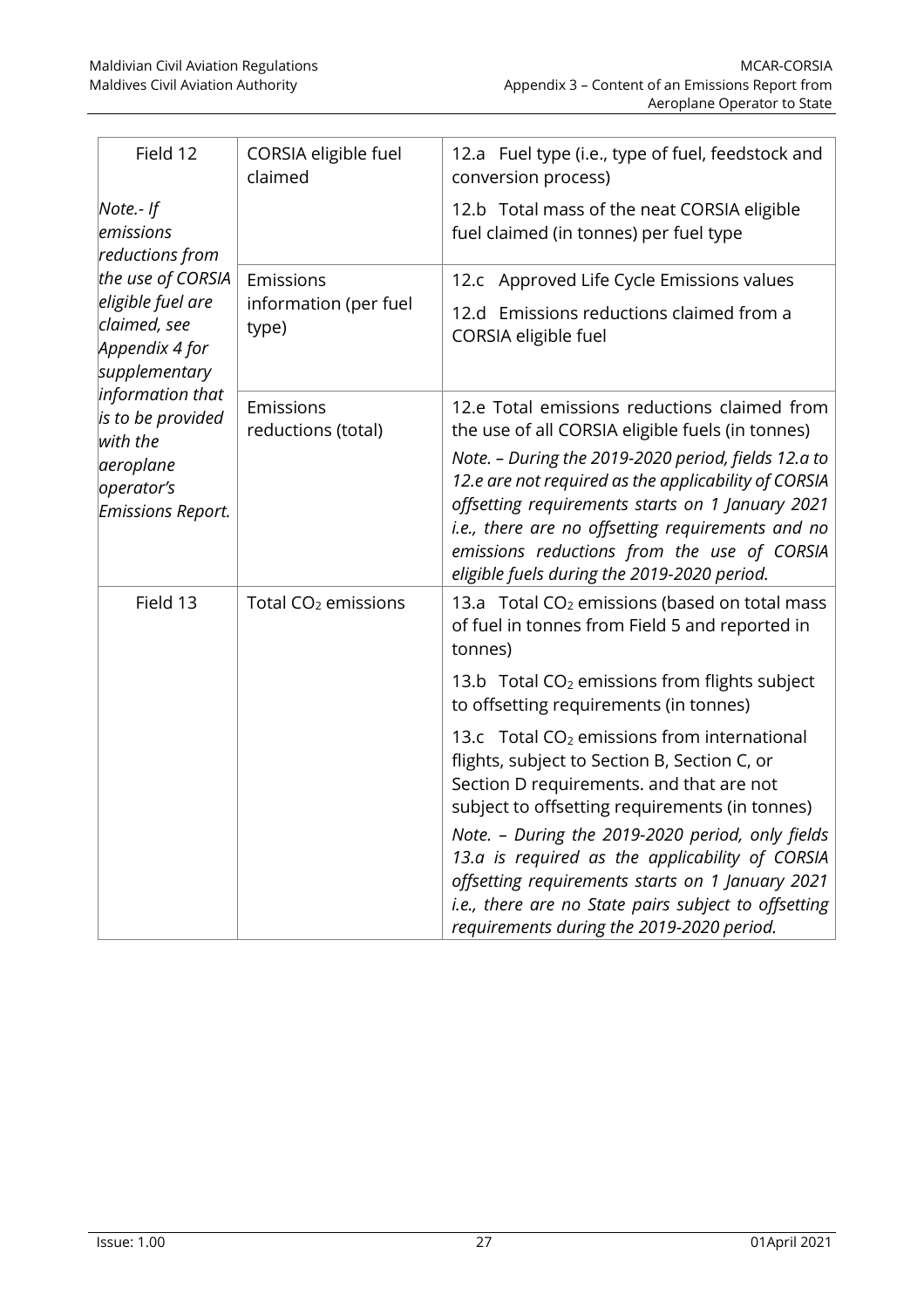# **Appendix 4**

#### <span id="page-34-0"></span>**Supplementary Information to an Aeroplane Operator's Emissions Report if Emissions Reductions from the Use of Each CORSIA Eligible Fuel Being Claimed**

| Field # | Data Field                                                            | <b>Details</b>                                                                                               |
|---------|-----------------------------------------------------------------------|--------------------------------------------------------------------------------------------------------------|
| Field 1 | Purchase date of the<br>neat CORSIA eligible<br>fuel                  |                                                                                                              |
| Field 2 | Identification of the<br>producer of the neat<br>CORSIA eligible fuel | Name of producer of the neat CORSIA<br>2.a<br>eligible fuel<br>Contact information of the producer of<br>2.b |
|         |                                                                       | the neat CORSIA eligible fuel                                                                                |
| Field 3 | <b>Fuel Production</b>                                                | Production date of the neat CORSIA<br>3.a<br>eligible fuel                                                   |
|         |                                                                       | 3.b<br>Production location of the neat CORSIA<br>eligible fuel                                               |
|         |                                                                       | Batch number of each batch of neat<br>3.c<br>CORSIA eligible fuel                                            |
|         |                                                                       | Mass of each batch of neat CORSIA<br>3.d<br>eligible fuel produced                                           |
| Field 4 | Fuel type                                                             | 4.a<br>Type of fuel (i.e., Jet-A, Jet-A1, Jet-B,<br>AvGas)                                                   |
|         |                                                                       | Feedstock used to create the neat<br>4.b<br>CORSIA eligible fuel                                             |
|         |                                                                       | Conversion process used to create the<br>4.c<br>neat CORSIA eligible fuel                                    |
| Field 5 | <b>Fuel Purchased</b>                                                 | Proportion of neat CORSIA eligible fuel<br>5.a<br>batch purchased (rounded to the nearest %)                 |
|         |                                                                       | Note. - If less than an entire batch of CORSIA<br>eligible fuel is purchased.                                |
|         |                                                                       | Total mass of each batch of neat CORSIA<br>5.b<br>eligible fuel purchased (in tonnes)                        |
|         |                                                                       | Mass of neat CORSIA eligible fuel<br>5.c<br>purchased (in tonnes)                                            |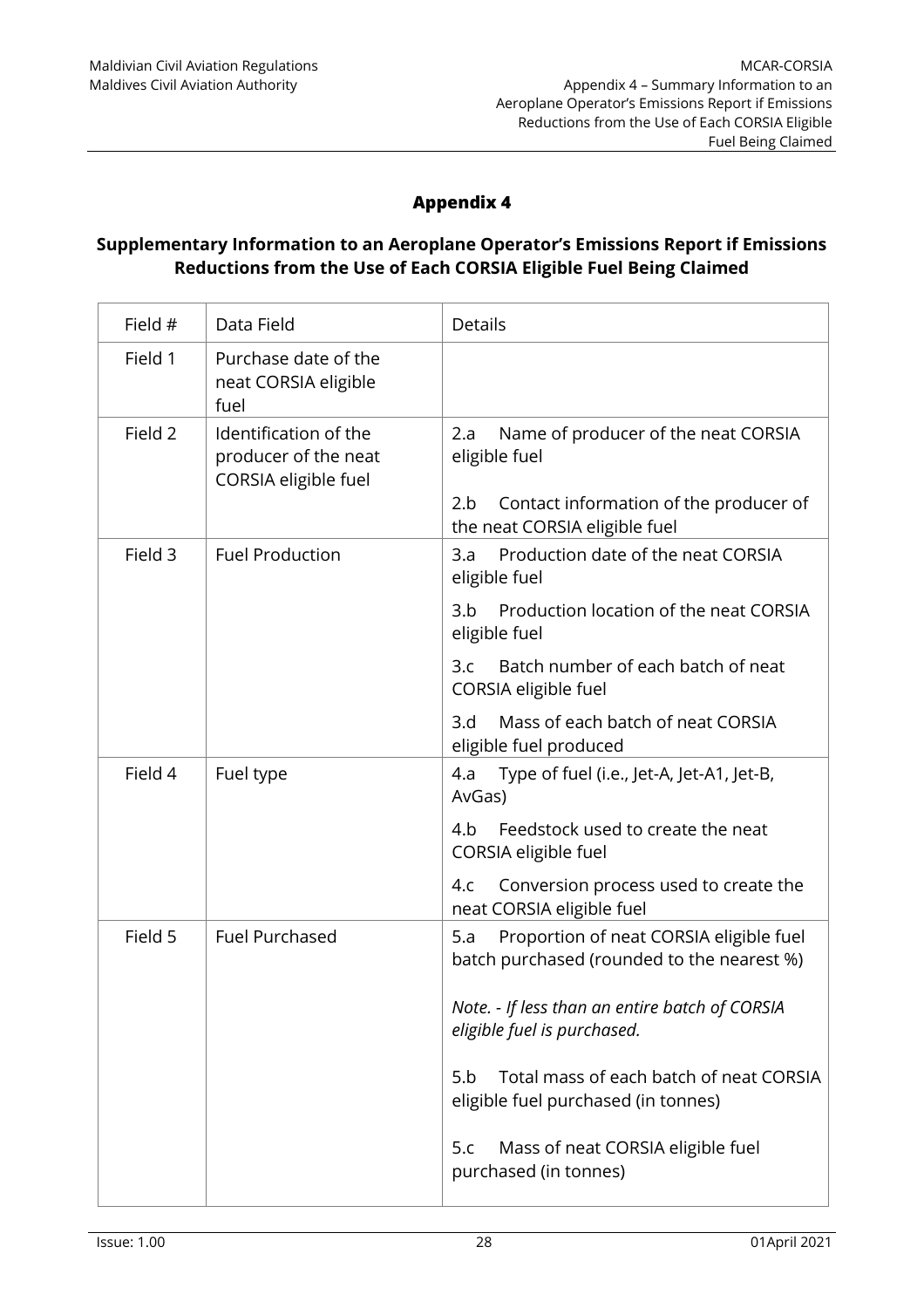|         |                                                                                              | Note. - Field 5.c is equal to the total for all<br>batches of CORSIA eligible fuels reported in Field<br>5.b.                                                                                                                                                                                                                                                                                                                                                                                                                                                  |
|---------|----------------------------------------------------------------------------------------------|----------------------------------------------------------------------------------------------------------------------------------------------------------------------------------------------------------------------------------------------------------------------------------------------------------------------------------------------------------------------------------------------------------------------------------------------------------------------------------------------------------------------------------------------------------------|
| Field 6 | Evidence that fuel satisfies<br>the CORSIA Sustainability<br>Criteria                        | i.e., valid sustainability certification document                                                                                                                                                                                                                                                                                                                                                                                                                                                                                                              |
| Field 7 | Life cycle emissions<br>values of the CORSIA<br>eligible fuel                                | Default or Actual Life Cycle Emissions<br>7.a<br>Value (LSf) for given CORSIA eligible fuel f,<br>which is equal to the sum of 7.b and 7.c (in g<br>CO <sub>2</sub> e/MJ rounded to the nearest whole<br>number)<br>Default or Actual Core Life Cycle<br>7.b<br>Assessment (LCA) value for given CORSIA<br>eligible fuel f (in g CO <sub>2</sub> e/MJ rounded to the<br>nearest whole number)                                                                                                                                                                  |
|         |                                                                                              | Default Induced Land Use Change (ILUC)<br>7.b<br>value for given CORSIA eligible fuel f (in g<br>CO <sub>2</sub> e/MJ rounded to the nearest whole<br>number)                                                                                                                                                                                                                                                                                                                                                                                                  |
| Field 8 | Intermediate purchaser                                                                       | Name of the intermediate purchaser<br>8.a<br>Contact information of the intermediate<br>8.b<br>purchaser<br>Note. - This information would be included in<br>the event that the aeroplane operator claiming<br>emissions reductions from the use of CORSIA<br>eligible fuels was not the original purchaser of<br>the fuel from the producer (e.g., the aeroplane<br>operator purchased fuel from a broker or a<br>distributor). In those cases, this information is<br>needed to demonstrate the complete chain of<br>custody from production to blend point. |
| Field 9 | Party responsible for<br>shipping of the neat<br>CORSIA eligible fuel to the<br>fuel blender | Name of party responsible for shipping<br>9.a<br>of the neat CORSIA eligible fuel to the fuel<br>blender<br>9.b<br>Contact information of party<br>responsible for shipping of the neat CORSIA<br>eligible fuel to the fuel blender                                                                                                                                                                                                                                                                                                                            |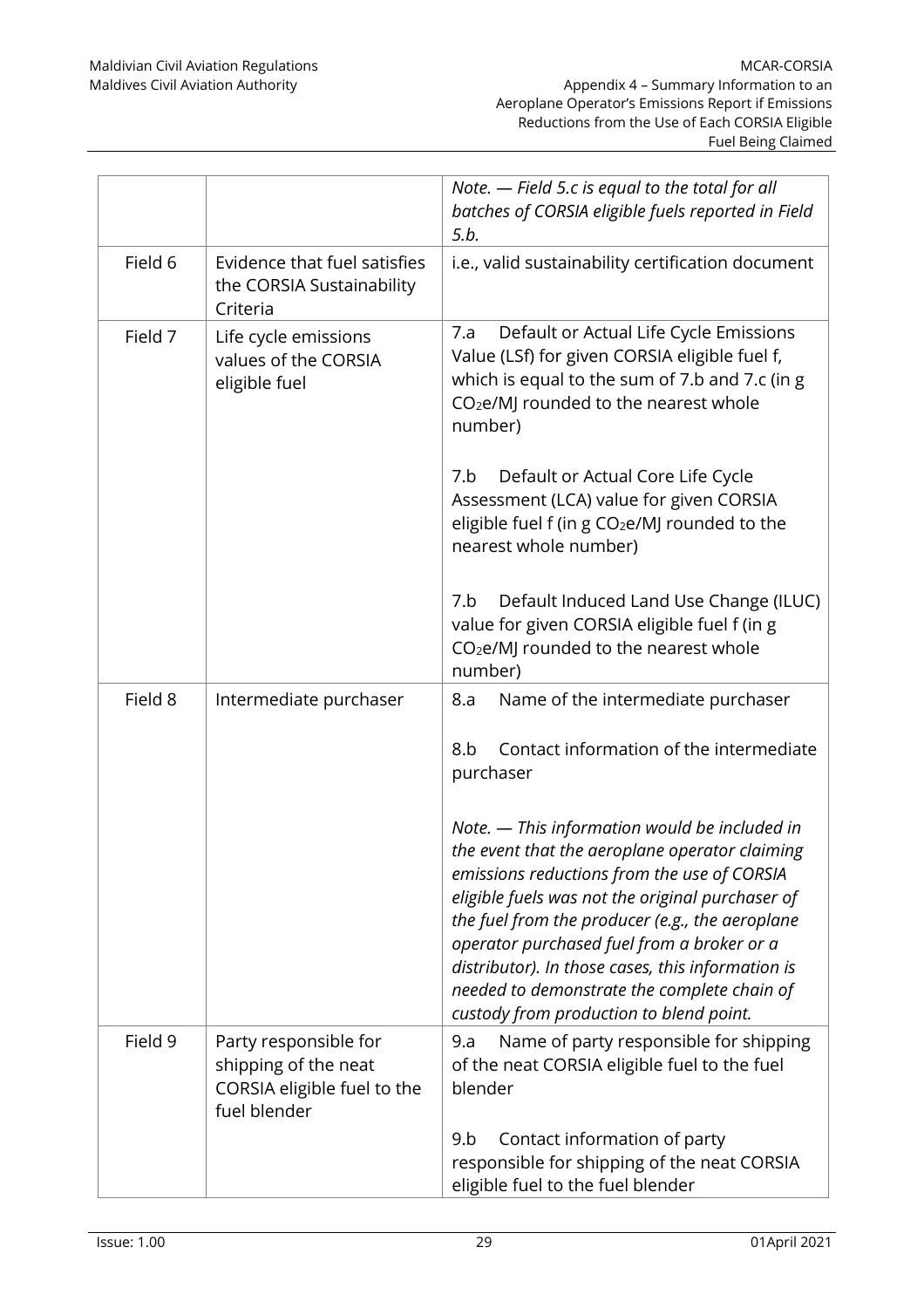| Field 10 | <b>Fuel Blender</b>                                                                                                                                                                                        | 10.a Name of the party responsible for<br>blending neat CORSIA eligible fuel with<br>aviation fuel<br>10.b Contact information of the party<br>responsible for blending neat CORSIA eligible<br>fuel with aviation fuel |
|----------|------------------------------------------------------------------------------------------------------------------------------------------------------------------------------------------------------------|-------------------------------------------------------------------------------------------------------------------------------------------------------------------------------------------------------------------------|
| Field 11 | Location where neat<br>CORSIA eligible fuel is<br>blended with aviation fuel                                                                                                                               |                                                                                                                                                                                                                         |
| Field 12 | Date the neat CORSIA<br>eligible fuel was received<br>by blender                                                                                                                                           |                                                                                                                                                                                                                         |
| Field 13 | Mass of neat CORSIA<br>eligible fuel received (in<br>tonnes)                                                                                                                                               | Note. - This number may differ from the number<br>in Field 5.c in cases where only a portion of a<br>batch or batches are received by the blender (i.e.<br>due to sale to intermediate purchaser).                      |
| Field 14 | Blend ratio of neat<br>CORSIA eligible fuel and<br>aviation fuel (rounded to<br>the nearest %)                                                                                                             |                                                                                                                                                                                                                         |
| Field 15 | Documentation<br>demonstrating that the<br>batch or batches of neat<br>CORSIA eligible fuel were<br>blended into aviation fuel<br>(e.g., the subsequent<br>Certificate of Analysis of<br>the blended fuel) |                                                                                                                                                                                                                         |
| Field 16 | Mass of neat CORSIA<br>eligible fuel claimed (in<br>tonnes)                                                                                                                                                | Note. - This number may differ from the number<br>in Field 5.c in cases where only a portion of a<br>batch or batches are claimed by the aeroplane<br>operator.                                                         |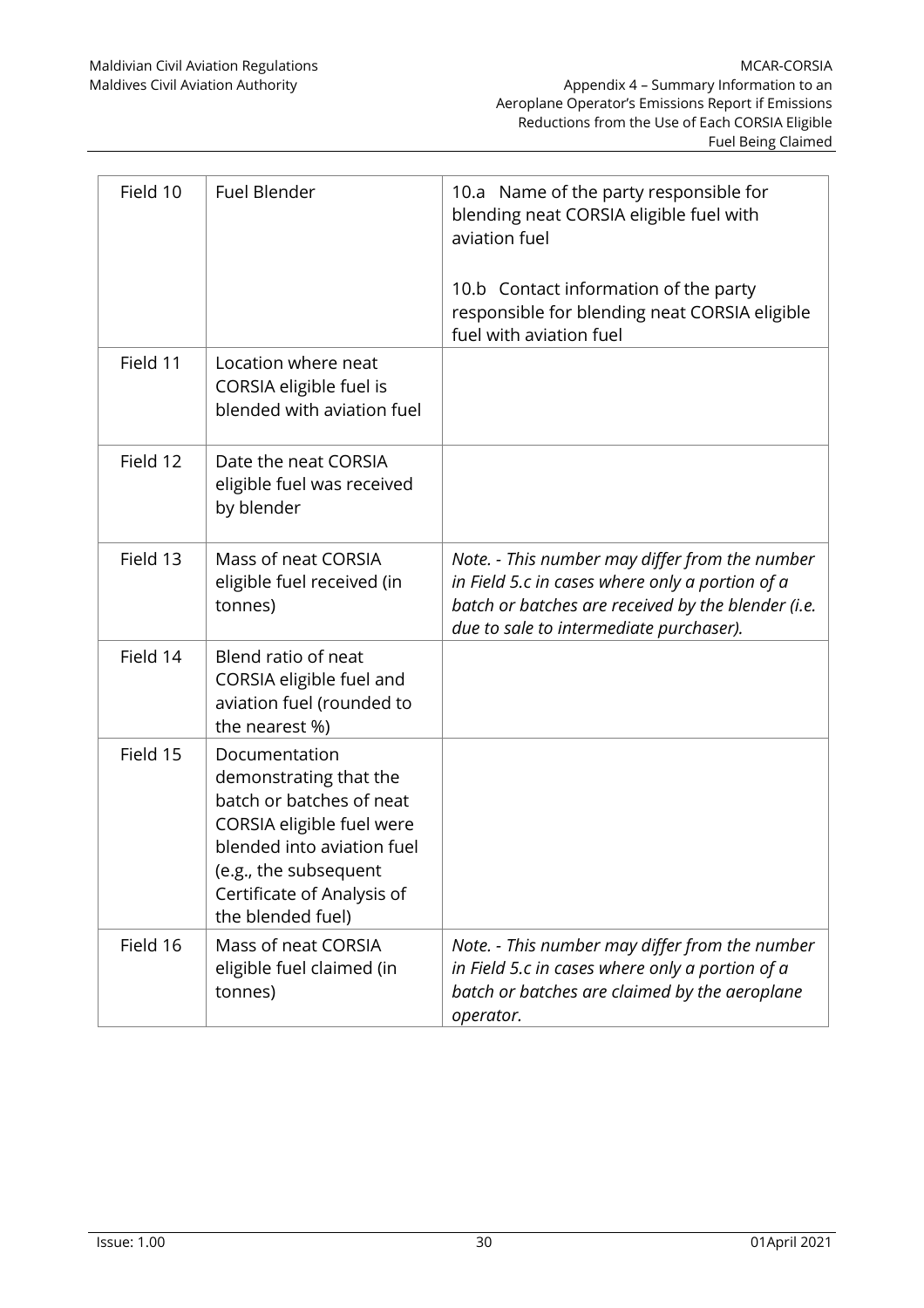# <span id="page-37-0"></span>**Appendices 5, 6, 7 (reserved)**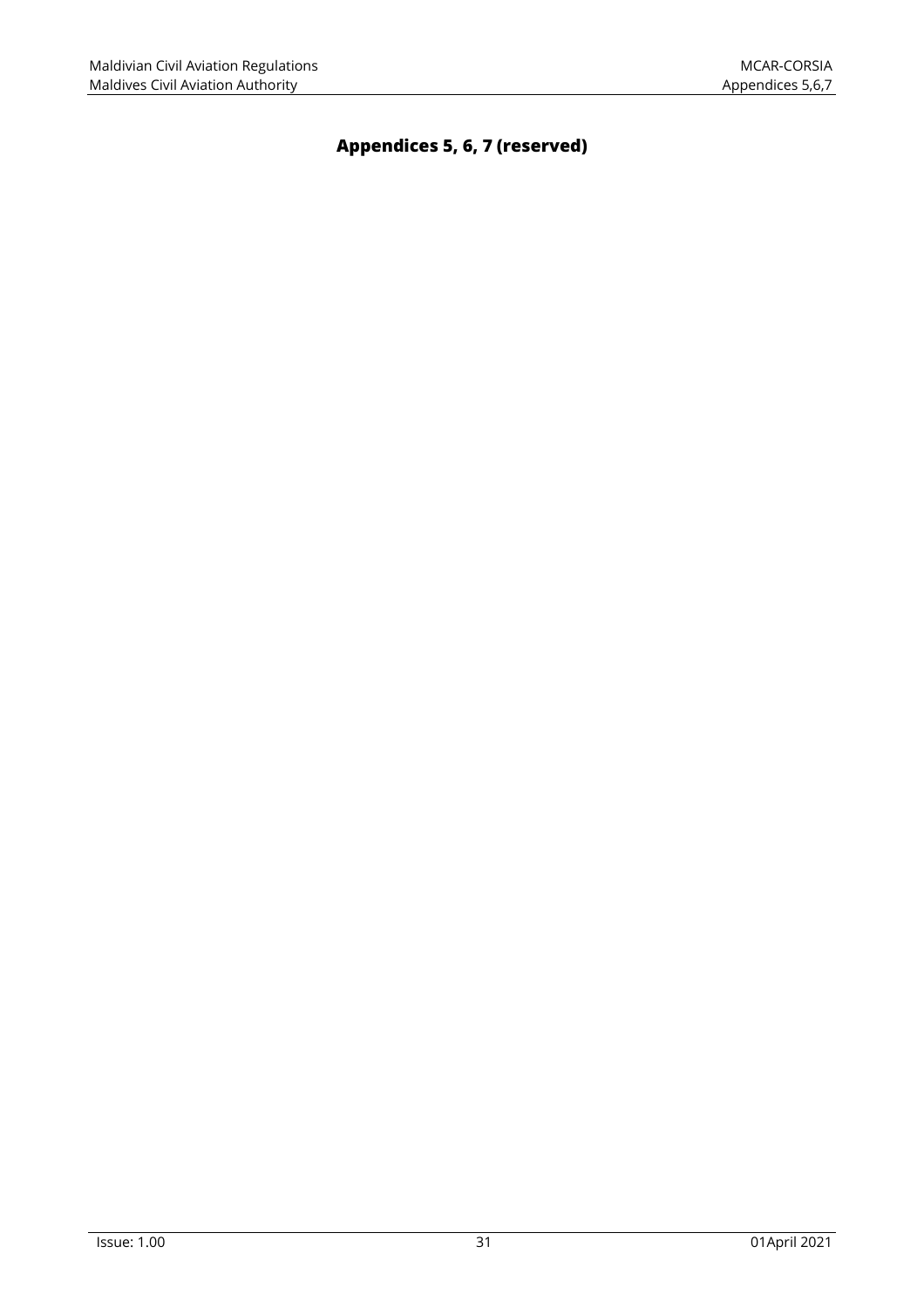# **Appendix 8**

#### **Requirements for Conducting the Verification**

<span id="page-38-0"></span>The verification team shall conduct the verification according to ISO 14064-3:2006, and the following additional requirements.

#### **3.1 Level of assurance (ISO 14064-3:2006 section 4.3.1)**

A reasonable level of assurance shall be required for all verifications under this Regulation.

#### **3.2 Objectives (ISO 14064-3:2006 section 4.3.2)**

3.2.1 When conducting the verification of an Emissions Report, the verification body shall perform sufficient procedures to conclude whether:

a) the greenhouse gas assertion is materially fair and an accurate representation of emissions over the period of the Emissions Report and is supported by sufficient and appropriate evidence;

b) the aeroplane operator has monitored, quantified and reported its emissions over the period of the Emissions Report in accordance with this Regulation and the approved Emissions Monitoring Plan;

c) the aeroplane operator has correctly applied the method of flight attribution documented in the approved Emissions Monitoring Plan and in accordance with subparagraph (b) of COR.020, to ensure a correct attribution of leased aeroplane and international flights operated by other aeroplane operators under the same corporate structure;

d) the stated amount of emissions reductions from the use of CORSIA eligible fuels is materially fair and an accurate representation of emissions reductions over the reporting period, and is supported by sufficient and appropriate internal and external evidence;

e) the claimed batches of CORSIA eligible fuels have not also been claimed by the aeroplane operator under any other voluntary or mandatory schemes it has participated in (where the emissions reductions from CORSIA eligible fuels may be claimed), during the current compliance period, as well as the compliance period immediately preceding it; and

f) the aeroplane operator has monitored, calculated and reported its emissions reductions associated from the use of CORSIA eligible fuels over the period of the reporting period in accordance with this Regulation.

3.2.2 When conducting the verification of an Emissions Unit Cancellation Report, the verification body shall perform sufficient procedures to conclude whether:

a) the aeroplane operator has accurately reported cancellations of its CORSIA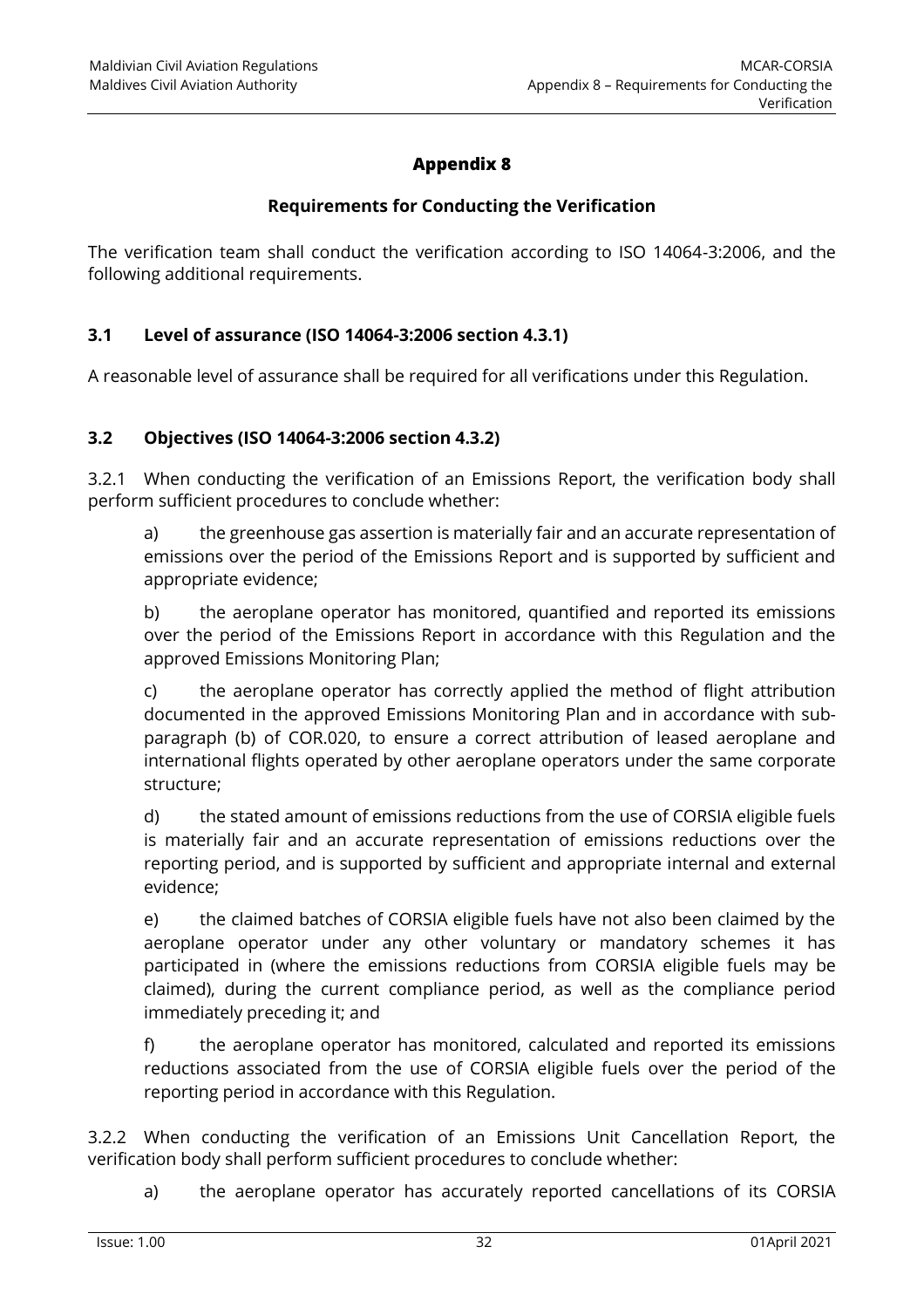Eligible Emissions Units in accordance with this Regulation;

b) the stated number of cancelled CORSIA Eligible Emissions Units is sufficient for meeting the aeroplane operator's total final offsetting requirements associated with the relevant compliance period, after accounting for any claimed emissions reductions from the use of CORSIA eligible fuels, and the aeroplane operator can demonstrate sole right of use to such cancelled CORSIA Eligible Emissions Units; and

c) the eligible emissions units cancelled by the aeroplane operator to meet its offsetting requirements under this Regulation have not been used by the aeroplane operator to offset any other emissions.

#### **3.3 Scope (ISO 14064-3:2006 section 4.3.4)**

3.3.1 When conducting the verification of an Emissions Report, the scope of the verification shall reflect the period of time and information covered by the report and the CORSIA eligible fuels claim(s) where applicable. This includes:

a) CO<sub>2</sub> emissions from aeroplane fuel monitoring methods, calculated in accordance with Division B1 of Section B; and

b) Emissions reductions from the use of CORSIA eligible fuel(s).

3.3.2 The scope of the verification of the CORSIA eligible fuel claim(s) in the Emissions Report shall include the following:

a) Any internal aeroplane operator procedures for CORSIA eligible fuels, including aeroplane operator controls to ensure the claimed CORSIA eligible fuels satisfies the CORSIA Sustainability Criteria;

b) Checks for double claiming are limited to the specific aeroplane operator. Any findings outside of this scope are not relevant for the verification statement, however they should still be included in the Verification Report for further consideration by CAA;

c) Assessment of verification risk with appropriate changes to the verification plan; and

d) Assessment of whether there is sufficient access to relevant internal and external information to obtain sufficient confidence in each CORSIA eligible fuel claim. Where evidence of the sustainability or the size of the CORSIA eligible fuels claim is considered either inappropriate or insufficient, further information should be sought directly from the fuel producer with direct access facilitated through the aeroplane operator.

3.3.3 When conducting the verification of an Emissions Unit Cancellation Report, the scope of the verification shall reflect the period of time and information covered by the report and the verification body shall confirm that the cancelled eligible emissions units used to meet the aeroplane operator's offsetting requirements under this Regulation have not been used to offset any other emissions.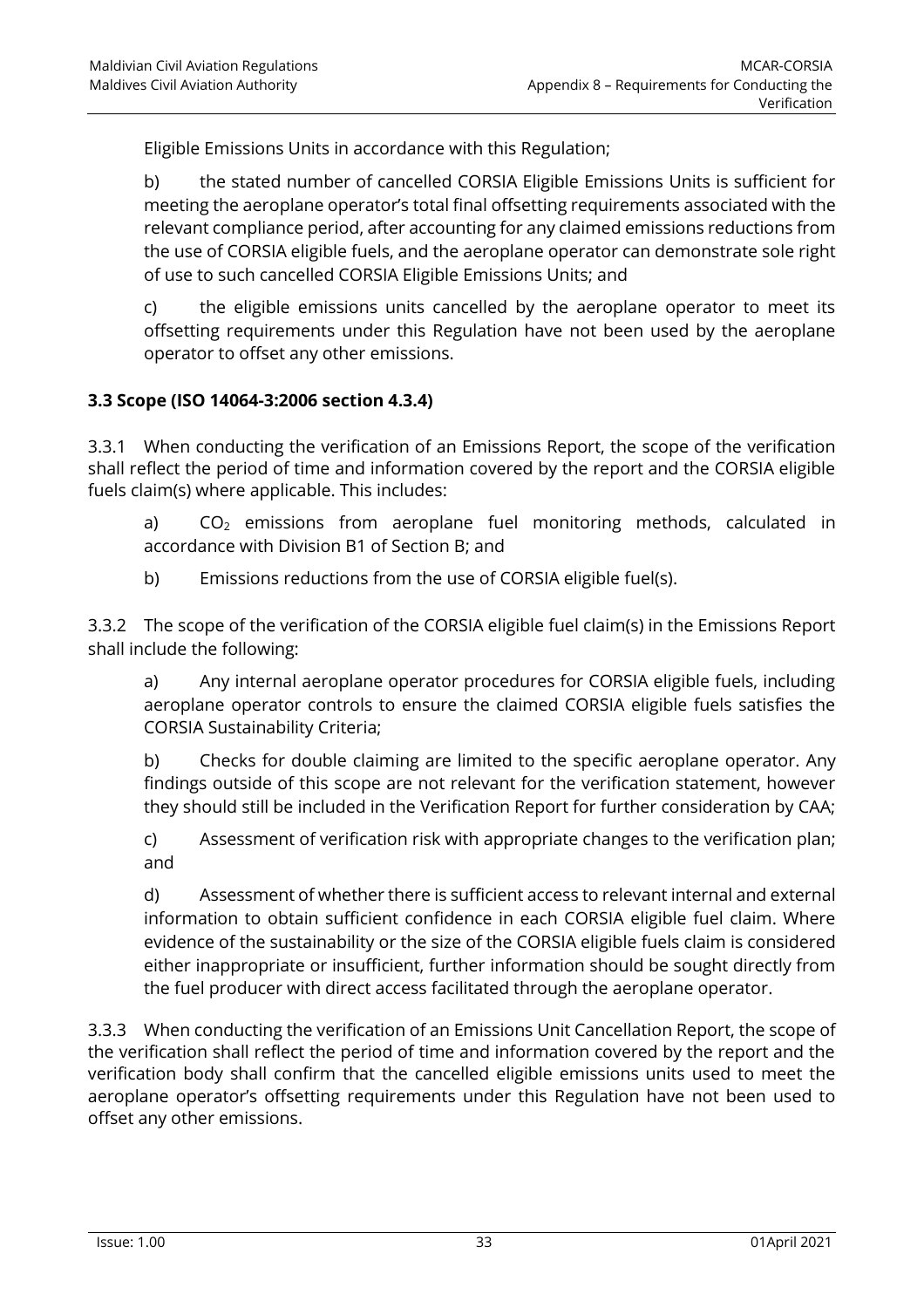#### **3.4 Materiality (ISO 14064-3:2006 section 4.3.5)**

3.4.1 When conducting the verification of an Emissions Report, the verification body shall apply the following materiality thresholds:

a) of 2 per cent for aeroplane operators with annual emissions on international flights subject to Section B, Section C, or Section D requirements above 500 000 tonnes; and

b) of 5 per cent for aeroplane operators with annual emissions on international flights subject to Section B, Section C, or Section D requirements equal or less than 500 000 tonnes of CO<sub>2</sub>.

3.4.2 When conducting the verification of an Emissions Report, the over and understatements in 3.4.1 shall be allowed to balance out in both cases.

#### **3.5 General (ISO 14064-3:2006 section 4.4.1)**

Prior to the development of the verification approach, the verification body shall assess the risk of misstatements and non-conformities and their likelihood of a material effect on the basis of a strategic analysis of the aeroplane operator's greenhouse gas emissions information $^1$ . Depending on the information obtained during the verification, the verification body shall revise the risk assessment and modify or repeat the verification activities to be performed.

#### **3.6 Validation or verification plan (ISO 14064-3:2006 section 4.4.2)**

3.6.1 The verification team shall prepare the verification plan on the basis of the strategic analysis and assessment of risks. The verification plan shall include a description of the verification activities for each variable that has a potential impact on the reported emissions. The verification team shall consider the assessment of risk, and the requirement to deliver a verification opinion with reasonable assurance, when determining sample size.

3.6.2 The verification plan shall include the following:

- a) verification team members, roles, responsibilities and qualifications;
- b) any external resources required;
- c) schedule of verification activities; and

d) sampling plan, including the processes, controls and information to be verified and details of the risk assessment conducted to identify these.

#### **3.7 Sampling plan (ISO 14064-3:2006 section 4.4.3)**

- 3.7.1 The Emissions Report sampling plan shall include the following:
	- a) number and type of records and evidence to be examined;
	- b) methodology used to determine a representative sample; and

 $<sup>1</sup>$  Definitions of strategic analysis and the assessment of risks are contained in the IAF Mandatory</sup> Document for the Application of ISO 14065: 2013, Issue 2 (IAF MD 6:2014).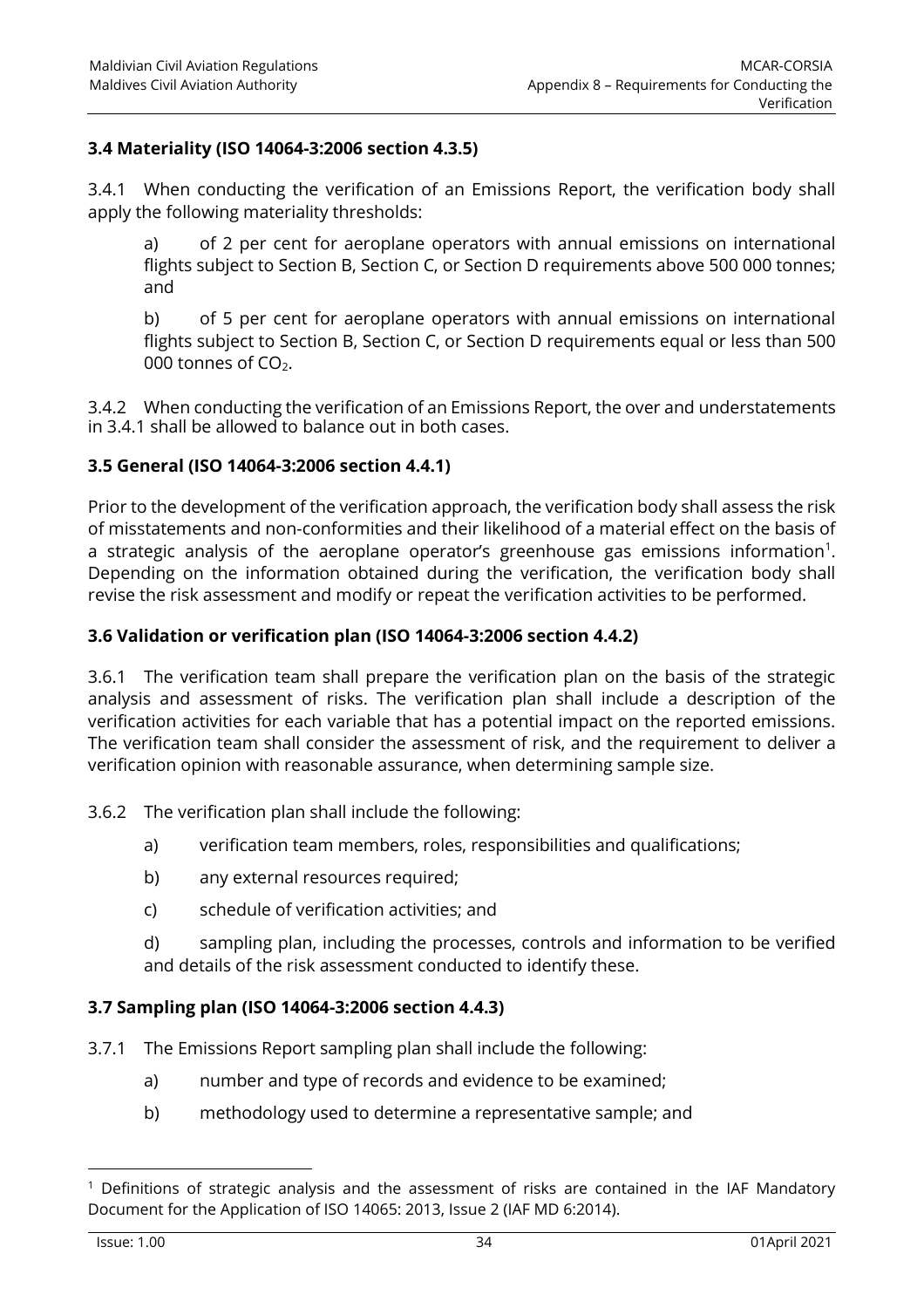c) justification for the selected methodology.

3.7.2 When conducting the verification of an Emissions Unit Cancellation Report, the verification body shall not rely on sampling.

#### **3.8 Assessment of GHG data and information (ISO 14064-3:2006 section 4.6)**

3.8.1 The verification team shall confirm that the Emissions Report data has been collected in accordance with the approved Emissions Monitoring Plan and monitoring requirements specified in this Regulation.

3.8.2 In accordance with the Emissions Report sampling plan, the verification body shall carry out substantive data testing consisting of analytical procedures and data verification to assess the plausibility and completeness of data. The verification team shall, as a minimum, assess the plausibility of fluctuations and trends over time or between comparable data items as well as identify and assess immediate outliers, unexpected data, anomalies, and data gaps.

3.8.3 Depending on the outcome of Emissions Report data testing and assessment, the assessment of risk, verification and sampling plans shall be amended, where necessary.

#### **3.9 Evaluation of the GHG assertion (ISO 14064-3:2006 section 4.8)**

3.9.1 The verification body shall use an independent reviewer not involved in the verification activities to assess the internal verification documentation, and the Verification Report, prior to its submission to the aeroplane operator and CAA.

3.9.2 The independent review, whose scope includes the complete verification process, shall be recorded in the internal verification documentation.

3.9.3 The independent review shall be performed to ensure that the verification process has been conducted in accordance with ISO 14065:2013, ISO 14064-3:2006 and this Regulation, and that the evidence gathered is appropriate and sufficient to enable the verification body to issue a Verification Report with reasonable assurance.

#### **3.10 Validation and verification statement (ISO 14064-3:2006 section 4.9)**

3.10.1 The verification body shall submit a copy of the Verification Report to the aeroplane operator. Upon authorization by the aeroplane operator, the verification body shall forward a copy of the Verification Report together with the Emissions Report, the Emissions Unit Cancellation Report, or both, to CAA. The Verification Report shall include:

- a) names of the verification body and verification team members;
- b) time allocation (including any revisions and dates);
- c) scope of the verification;
- d) main results of impartiality and avoidance of conflict of interest assessment;
- e) criteria against which the Emissions Report was verified;
- f) aeroplane operator information and data used by the verification body to cross-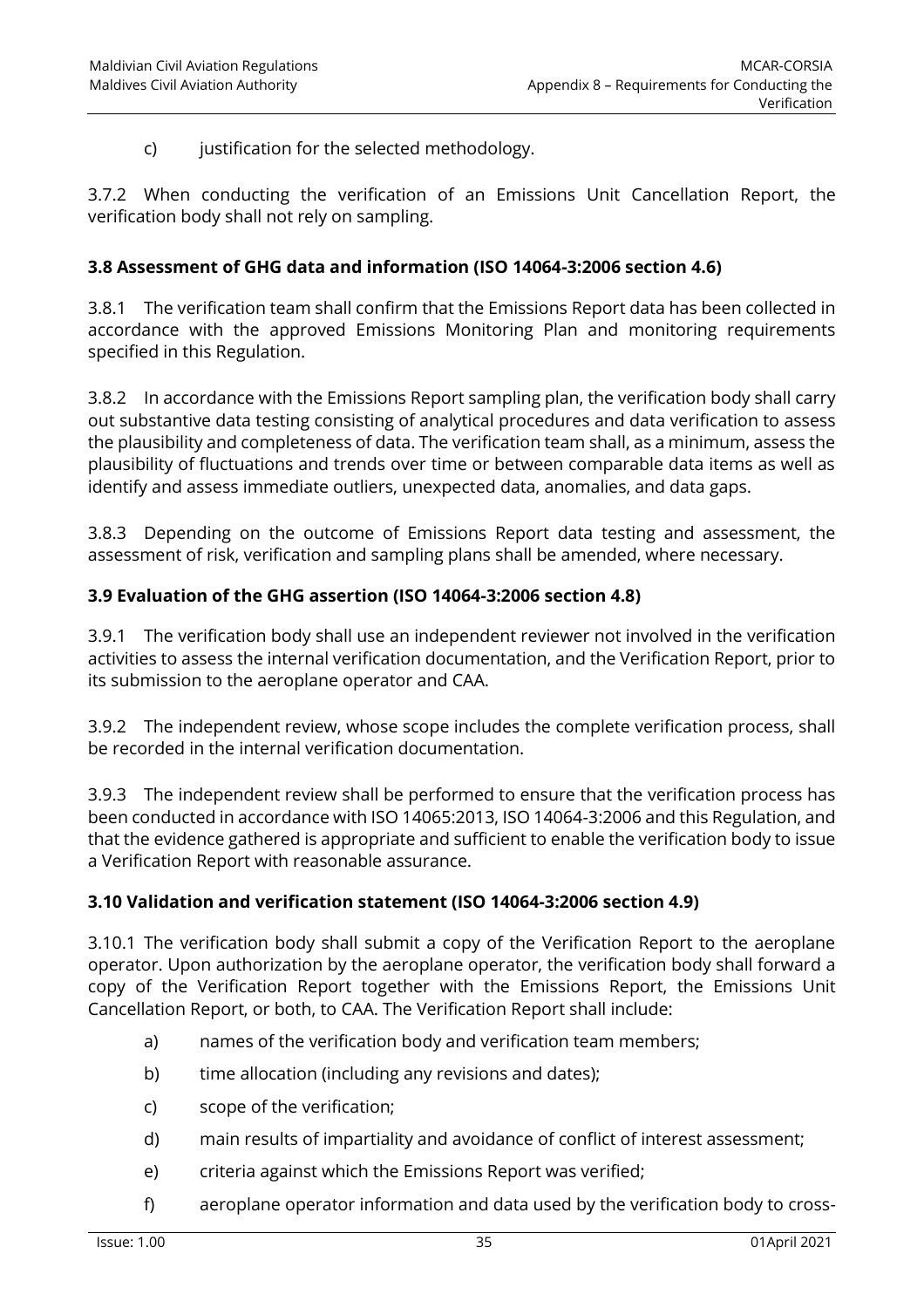check data and carry out other verification activities;

g) main results of the strategic analysis and assessment of risk;

h) description of verification activities undertaken, where each was undertaken (onsite vs off- site) and results of checks made on the  $CO<sub>2</sub>$  emissions information system and controls;

i) description of data sampling and testing conducted, including records or evidence sampled, sample size, and sampling method(s) used;

j) the results of all data sampling and testing, including cross-checks;

- k) compliance with the Emissions Monitoring Plan;
- l) any non-compliances of the Emissions Monitoring Plan with this Regulation;

m) non-conformities and misstatements identified (including a description of how these have been resolved);

- n) conclusions on data quality and materiality;
- o) conclusions on the verification of the Emissions Report;
- p) conclusions on the verification of the Emissions Unit Cancellation Report;
- q) justifications for the verification opinion made by the verification body;
- r) results of the independent review and the name of the independent reviewer; and
- s) concluding verification statement.

3.10.2 When conducting the verification of an Emissions Unit Cancellation Report, only 3.10.1 (a), (b), (c), (d), (f), (g), (h), (m), (p), (q), (r) and (s) shall be applicable.

3.10.3 The verification body shall provide a conclusion on each of the verification objectives listed in 3.2, as applicable, in the concluding verification statement.

3.10.4 When conducting the verification of an Emissions Report or an Emissions Unit Cancellation Report, the verification body shall choose between two types of verification opinion statements, either 'verified as satisfactory' or 'verified as not satisfactory'. If the report includes non-material misstatements and / or non-material non-conformities, the report shall be 'verified as satisfactory with comments', specifying the misstatements and non-conformities. If the report contains material misstatements and / or material non-conformities, or if the scope of the verification is too limited or the verification body is not able to obtain sufficient confidence in the data, then the report shall be 'verified as not satisfactory'.

#### **3.11 Validation or verification records (ISO 14064-3:2006 section 4.10)**

3.11.1 On request of CAA, the verification body shall disclose the internal verification documentation on a confidential basis to CAA.

3.11.2 Where issues that may render a previously issued verification statement invalid or inaccurate are brought to the attention of the verification body, then it shall notify CAA.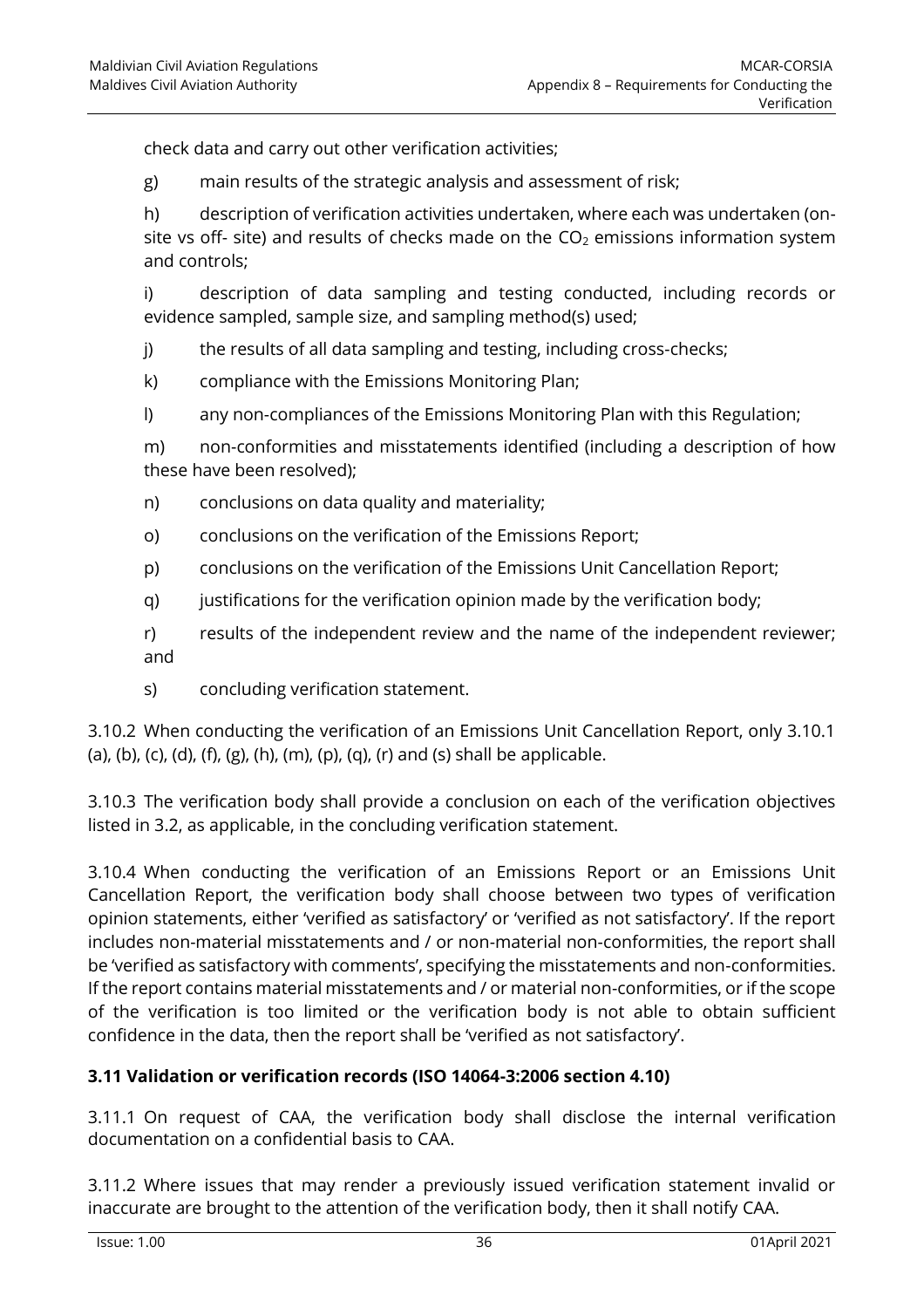# **Appendix 9**

#### **Requirements for a Verification Body**

#### <span id="page-43-0"></span>**1. INTRODUCTION**

*Note — The procedures specified in this Appendix are concerned with the verification requirements in Division B3 of Section B of this Regulation.*

#### **2. VERIFICATION BODY**

2.1 The verification body shall be accredited to ISO 14065:2013, and meet the following additional requirements in order to be eligible to verify the Emissions Report, and the Emissions Unit Cancellation Report where applicable, of an aeroplane operator.

*Note — The following documents should be used as normative references that provide guidance for the application of this Regulation:*

*a) Environmental Technical Manual (Doc 9501), Volume IV – Procedures for demonstrating compliance with the Carbon Offsetting and Reduction Scheme for International Aviation (CORSIA);*

*b) The International Accreditation Forum (IAF) document entitled, "IAF Mandatory Document for the Application of ISO 14065:2013 (IAF MD 6:2014)"; and*

*c) The International Organization for Standardization (ISO) document entitled, "ISO 14066:2011 Greenhouse gases – Competence requirements for greenhouse gas validation team and verification teams".*

#### **2.2 Avoidance of conflict of interest (ISO 14065:2013 section 5.4.2)**

2.2.1 If the leader of the verification team undertakes six annual verifications for one aeroplane operator, then the leader of the verification team shall take a three consecutive year break from providing verification services to that same aeroplane operator. The six year maximum period includes any greenhouse gas verifications performed for the aeroplane operator prior to it requiring verification services under this Regulation.

2.2.2 The verification body, and any part of the same legal entity, shall not be an aeroplane operator, the owner of an aeroplane operator or owned by an aeroplane operator.

2.2.3 The verification body, and any part of the same legal entity, shall not be a body that trades emissions units, the owner of a body that trades emissions units or owned by a body that trades emissions units.

2.2.4 The relationship between the verification body and the aeroplane operator shall not be based on common ownership, common governance, common management or personnel, shared resources, common finances and common contracts or marketing.

2.2.5 The verification body shall not take over any delegated activities from the aeroplane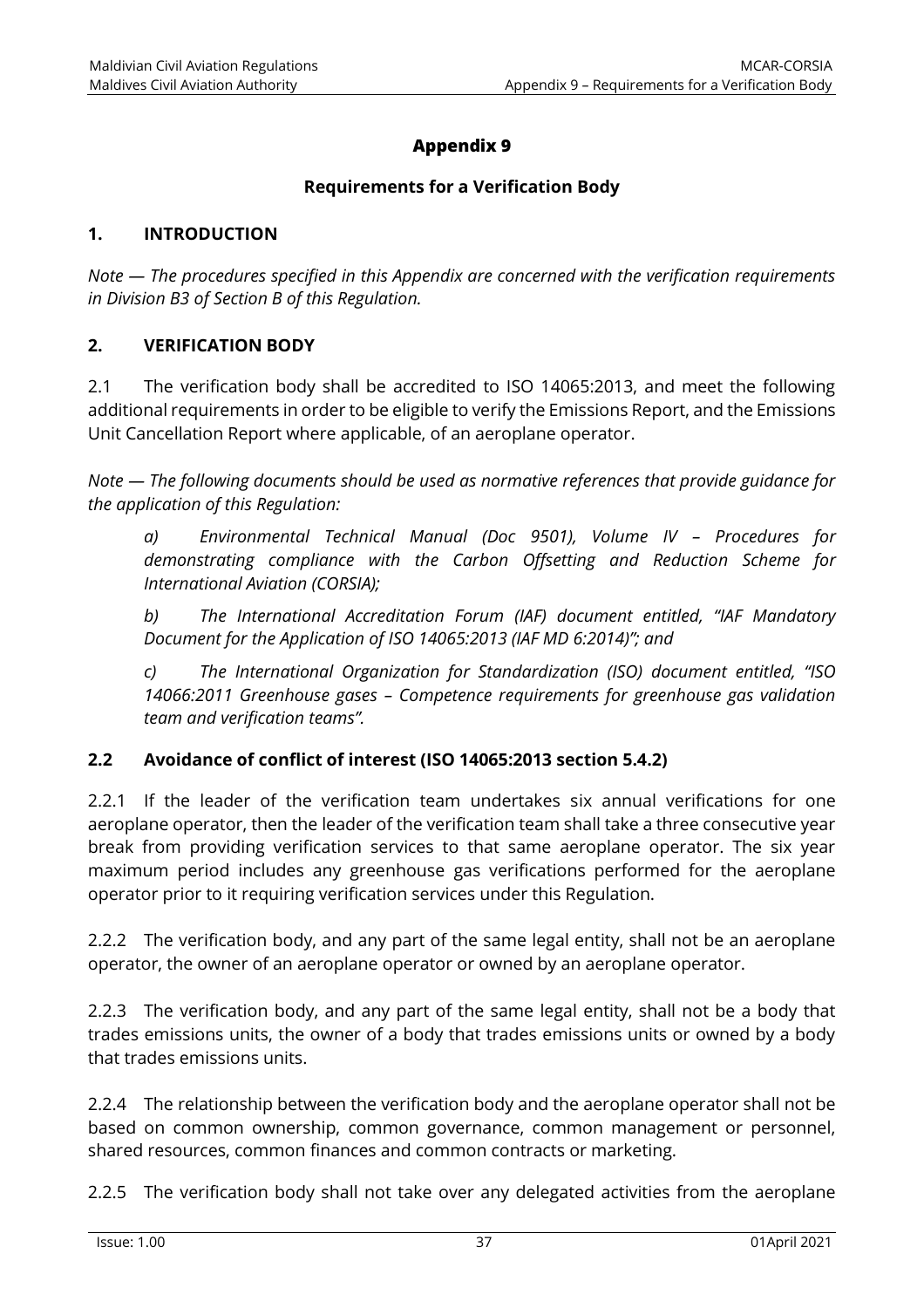operator with regard to the preparation of the Emissions Monitoring Plan, the Emissions Report (including monitoring of fuel use and calculation of  $CO<sub>2</sub>$  emissions) and the Emissions Unit Cancellation Report.

2.2.6 To enable an assessment of impartiality and independence by the national accreditation body, the verification body shall document how it relates to other parts of the same legal entity.

## **2.3 Management and personnel (ISO 14065:2013 section 6.1)**

2.3.1 The verification body shall establish, implement and document a method for evaluating the competence of the verification team personnel against the competence requirements outlined in ISO 14065:2013, ISO 14066:2011 and paragraphs 2.4, 2.5 and 2.6 of this Appendix.

2.3.2 The verification body shall maintain records to demonstrate the competency of the verification team and personnel in accordance with paragraph 2.4 of this Appendix.

#### **2.4 Competencies of personnel (ISO 14065:2013 section 6.2)**

The verification body shall:

- a) identify and select competent team personnel for each engagement;
- b) ensure appropriate verification team composition for the aviation engagement;

c) ensure the verification team, at a minimum, includes a team leader who is responsible for the engagement planning and management of the team;

d) ensure continued competence of all personnel conducting verification activities, including continual professional development and training for verifiers to maintain and/or develop competencies; and

e) conduct regular evaluations of the competence assessment process to ensure that it continues to be relevant for this Regulation.

#### **2.5 Validation or verification team knowledge (ISO 14065:2013 section 6.3.2)**

2.5.1 The verification team as a whole, and the independent reviewer, shall demonstrate knowledge of:

a) the requirements as outlined in this Regulation, the Assembly Resolution A39-3, the Environmental Technical Manual (Doc 9501), Volume IV – *Procedures for demonstrating compliance with the Carbon Offsetting and Reduction Scheme for International Aviation (CORSIA)*, and any public ICAO explanatory material;

b) the verification requirements as outlined in this Regulation, and Environmental Technical Manual (Doc 9501), Volume IV – *Procedures for demonstrating compliance with the Carbon Offsetting and Reduction Scheme for International Aviation (CORSIA)*, including materiality threshold, verification criteria, verification scope and objectives and the Verification Report preparation and submission requirements;

c) the eligibility criteria for technical exemptions, scope of applicability, State pair phase-in rules, and State pair coverage as outlined in this Regulation and the Assembly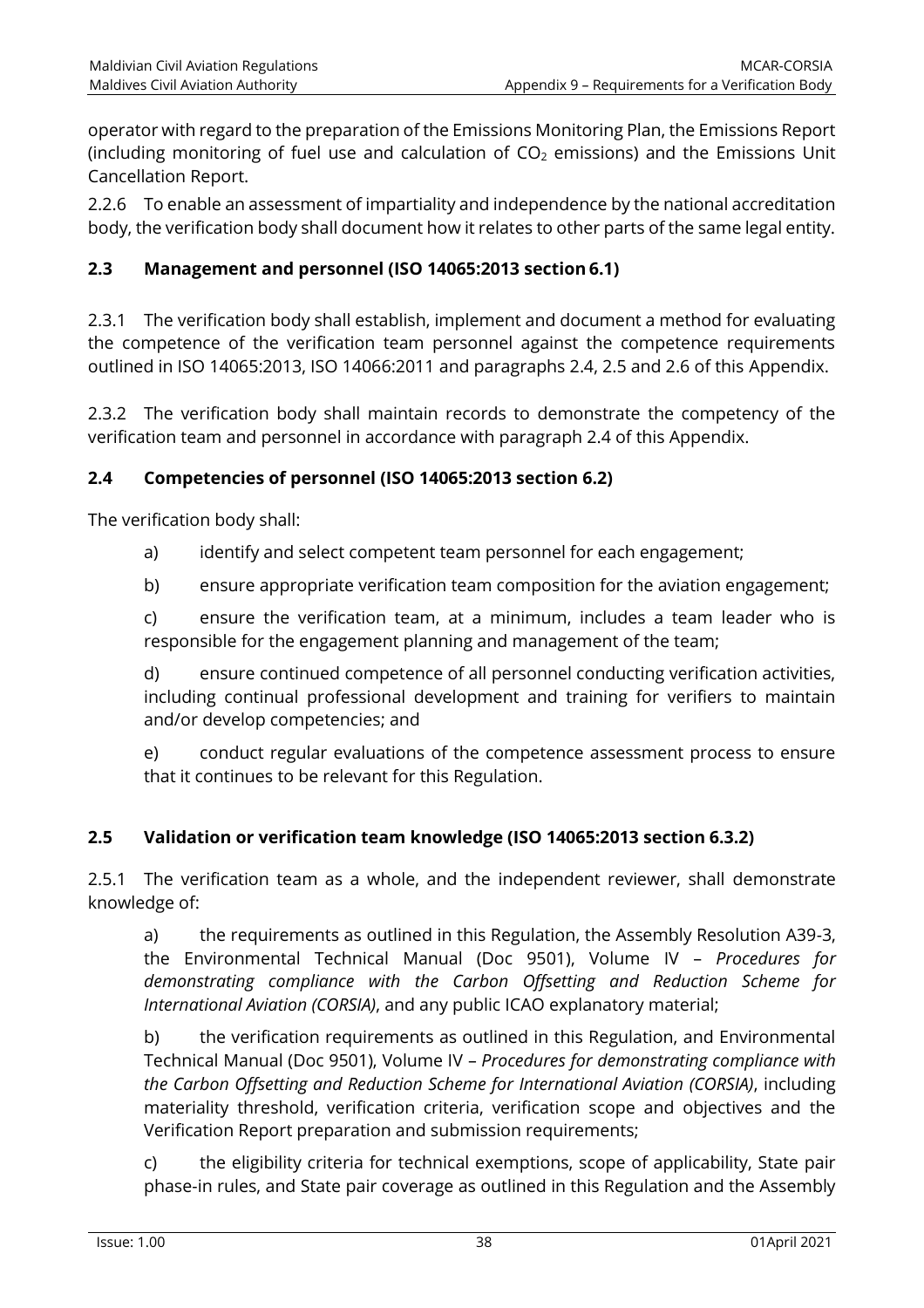Resolution A39-3;

- d) the monitoring requirements as outlined in this Regulation; and
- e) the national requirements in addition to the provisions set out in this Regulation.

2.5.2 When conducting the verification of an Emissions Unit Cancellation Report, only 2.5.1 (a), (b) and (e) shall be applicable.

#### **2.6 Validation or verification team technical expertise (ISO 14065:2013 section 6.3.3)**

2.6.1 The verification team as a whole, and the independent reviewer, shall demonstrate knowledge in the following technical competencies:

- a) general technical processes in the field of civil aviation;
- b) aviation fuels and their characteristics, including CORSIA eligible fuel;
- c) fuel related processes including flight planning and fuel calculation;

d) relevant aviation sector trends or situations that may impact the  $CO<sub>2</sub>$  emissions estimate;

e)  $CO<sub>2</sub>$  emissions quantification methodologies as outlined in this Regulation, including assessment of Emissions Monitoring Plans;

f) fuel use monitoring and measurement devices, and related procedures for monitoring of fuel use related to greenhouse gas emissions, including procedures and practices for operation, maintenance and calibration of such measurement devices;

g) greenhouse gas information and data management systems and controls, including quality management systems and quality assurance / quality control techniques;

h) aviation related IT systems such as flight planning software or operational management systems;

i) knowledge of approved CORSIA Sustainability Certification Schemes relevant for CORSIA eligible fuels under this Regulation, including certification scopes; and

j) basic knowledge of greenhouse gas markets and emissions units programme registries.

2.6.2 Evidence of the above competencies shall include proof of relevant professional experience, complemented by appropriate training and education credentials.

2.6.3 When conducting the verification of an Emissions Report, 2.6.1 (a) to (i) shall be applicable.

2.6.4 When conducting the verification of an Emissions Unit Cancellation Report, only 2.6.1 (g) and (j) shall be applicable.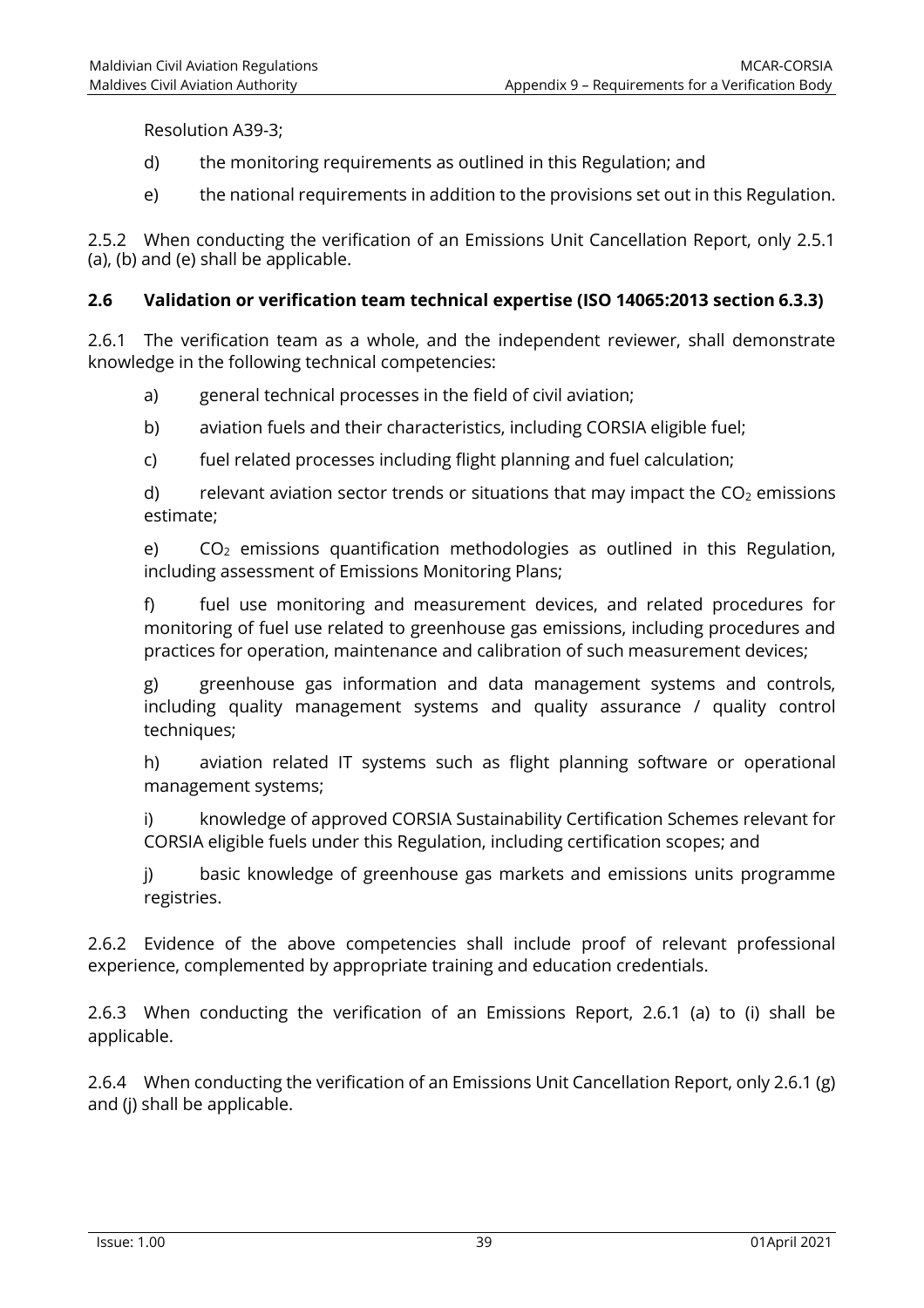#### **2.7 Validation or verification team data and information auditing (ISO 14065:2013 section 6.3.4)**

2.7.1 The verification team as a whole shall demonstrate detailed knowledge of ISO 14064- 3:2006, including demonstrated ability to develop a risk-based verification approach, perform verification procedures including assessing data and information systems and controls, collect sufficient and appropriate evidence and draw conclusions based on that evidence.

2.7.2 Evidence of data and information auditing expertise and competencies shall include previous professional experience in auditing and assurance activities, complemented by appropriate training and education credentials.

#### **2.8 Use of contracted validators and verifiers (ISO 14065:2013 section 6.4)**

The verification body shall document roles and responsibilities of the verification personnel, including contracted persons involved in the verification activity.

#### **2.9 Outsourcing (ISO 14065:2013 section 6.6)**

2.9.1 The verification body shall not outsource the final decision on the verification and the issuance of the verification statement.

2.9.2 The independent review shall only be outsourced as long as the outsourced service is appropriate, competent, and covered by the accreditation.

#### **2.10 Confidentiality (ISO 14065:2013 section 7.3)**

The verification body shall ensure it has the express consent of the aeroplane operator prior to submission of the verified Emissions Report, the Emissions Unit Cancellation Report where applicable, and the Verification Report to CAA. The mechanism for authorizing this consent shall be specified in the contract between the verification body and aeroplane operator.

#### **2.11 Records (ISO 14065:2013 section 7.5)**

The verification body shall keep records on the verification process for a minimum of ten years, including:

a) client's Emissions Monitoring Plan, Emissions Report and Emissions Unit Cancellation Report where applicable;

- b) Verification Report and related internal documentation;
- c) identification of team members and criteria for selection of team; and

d) working papers with data and information reviewed by the team in order to allow for an independent party to assess the quality of the verification activities and conformance with verification requirements.

#### **2.12 Agreement (ISO 14065:2013 section 8.2.3)**

The contract between verification body and aeroplane operator shall specify the conditions for verification by stating: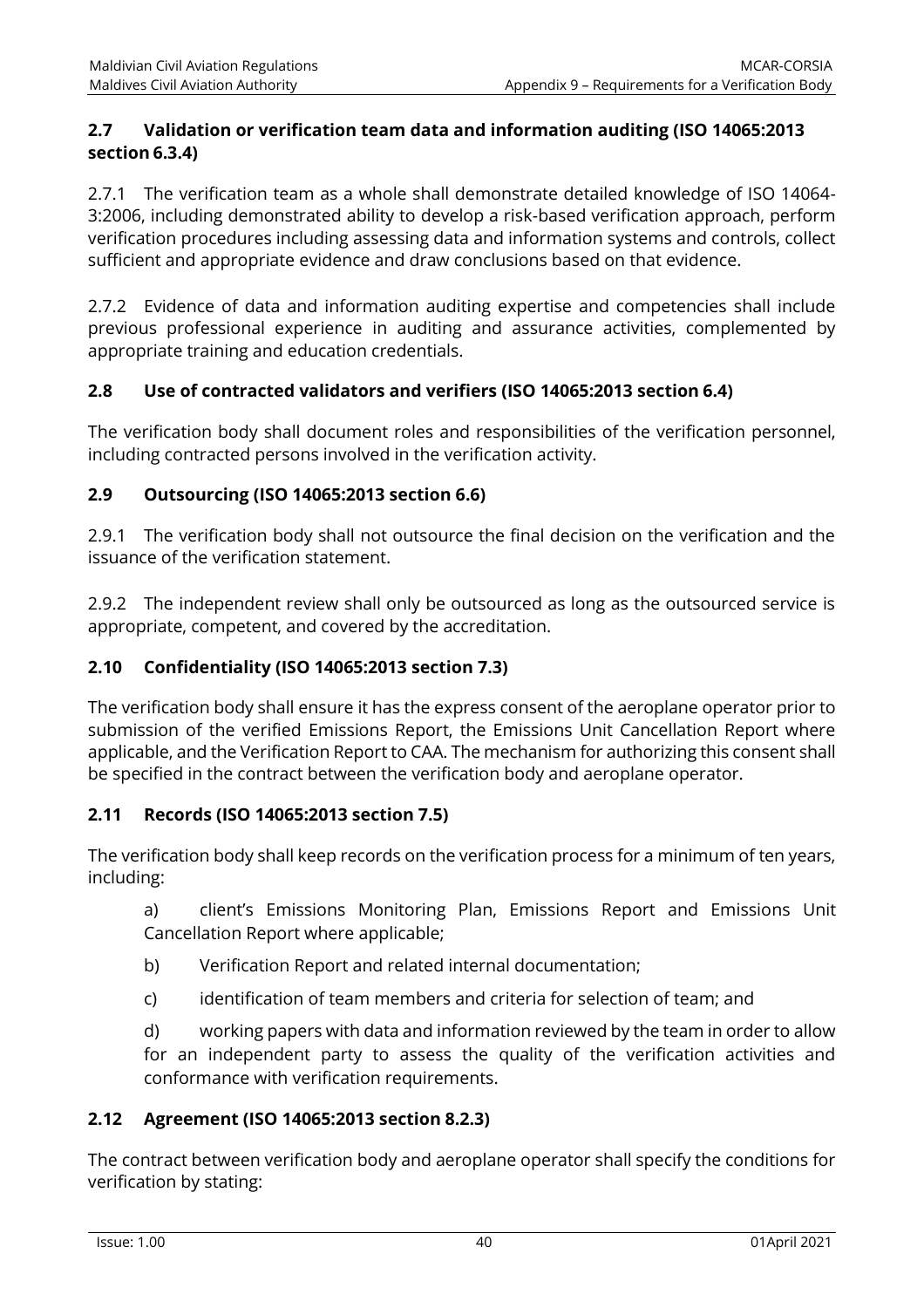a) scope of verification, verification objectives, level of assurance, materiality threshold and relevant verification standards (ISO 14065, ISO 14064-3, this Regulation and the Environmental Technical Manual, Volume IV);

b) amount of time allocated for verification;

c) flexibility to change time allocation if this proves necessary because of findings during the verification;

d) conditions which have to be fulfilled to conduct the verification such as access to all relevant documentation, personnel and premises;

e) requirement of the aeroplane operator to accept the audit as a potential witness audit by national accreditation body's assessors;

f) requirement of the aeroplane operator to authorize the release of the Emissions Report, the Emissions Unit Cancellation Report, where applicable, and the Verification Report by the verification body to CAA; and

g) liability coverage.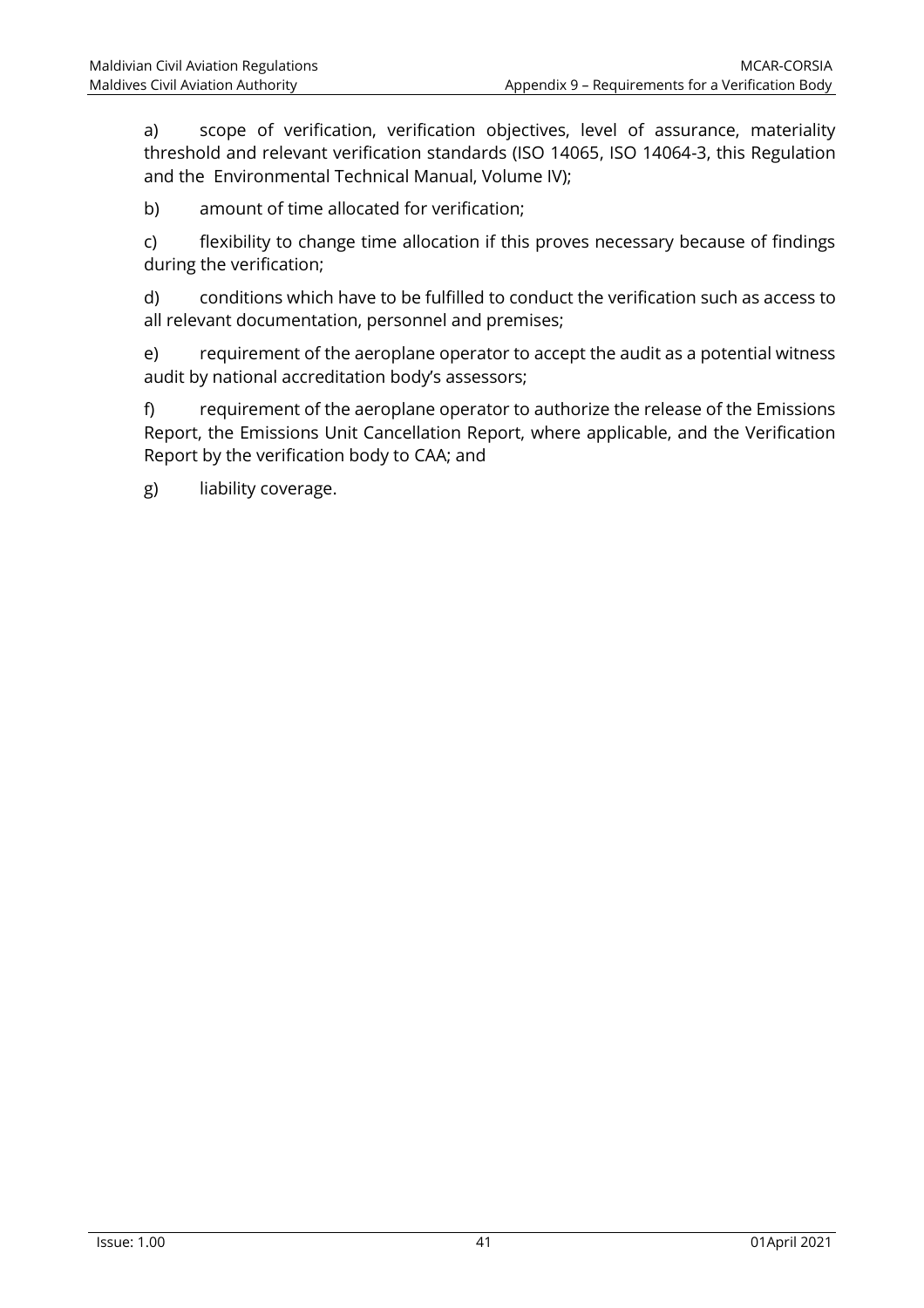# **Appendix 10**

#### **Emissions Unit Cancellation Report from aeroplane operator to State**

<span id="page-48-0"></span>

| Field # | Data Field                                                                     | <b>Details</b>                                                                                                                                                                                                            |
|---------|--------------------------------------------------------------------------------|---------------------------------------------------------------------------------------------------------------------------------------------------------------------------------------------------------------------------|
| Field 1 | Aeroplane<br>operator<br>information                                           | 1.a Name of aeroplane operator<br>1.b Detailed contact information of aeroplane<br>operator<br>1.c Name of a point of contact<br>1.d Unique identifier by which an aeroplane                                              |
| Field 2 | Compliance period<br>years reported                                            | operator is attributed to Maldives in accordance<br>with sub-paragraph (a) of COR.015.<br>1.e State<br>2. Year(s) in the reported compliance period for<br>which offsetting requirements are reconciled in this<br>report |
| Field 3 | Aeroplane operator's<br>total final offsetting<br>requirements                 | 3. Aeroplane operator's total final offsetting<br>requirements (in tonnes), as informed by CAA                                                                                                                            |
| Field 4 | Total quantity of<br>emissions units<br>cancelled                              | 4. Total quantity of emissions units cancelled to<br>reconcile the total final offsetting requirements in<br>Field 3                                                                                                      |
| Field 5 | Consolidated<br>identifying<br>information for<br>cancelled emissions<br>units | For each batch of cancelled emissions units (batch<br>defined as a contiguous quantity of serialized<br>emissions units), identify the following:<br>5.a Quantity of emissions units cancelled;                           |
|         |                                                                                | 5.b Start of serial numbers;                                                                                                                                                                                              |
|         |                                                                                | 5.c End of serial numbers;                                                                                                                                                                                                |
|         |                                                                                | 5.d Date of cancellation;                                                                                                                                                                                                 |
|         |                                                                                | 5.e Eligible emissions unit programme;<br>5.f Unit type;                                                                                                                                                                  |
|         |                                                                                |                                                                                                                                                                                                                           |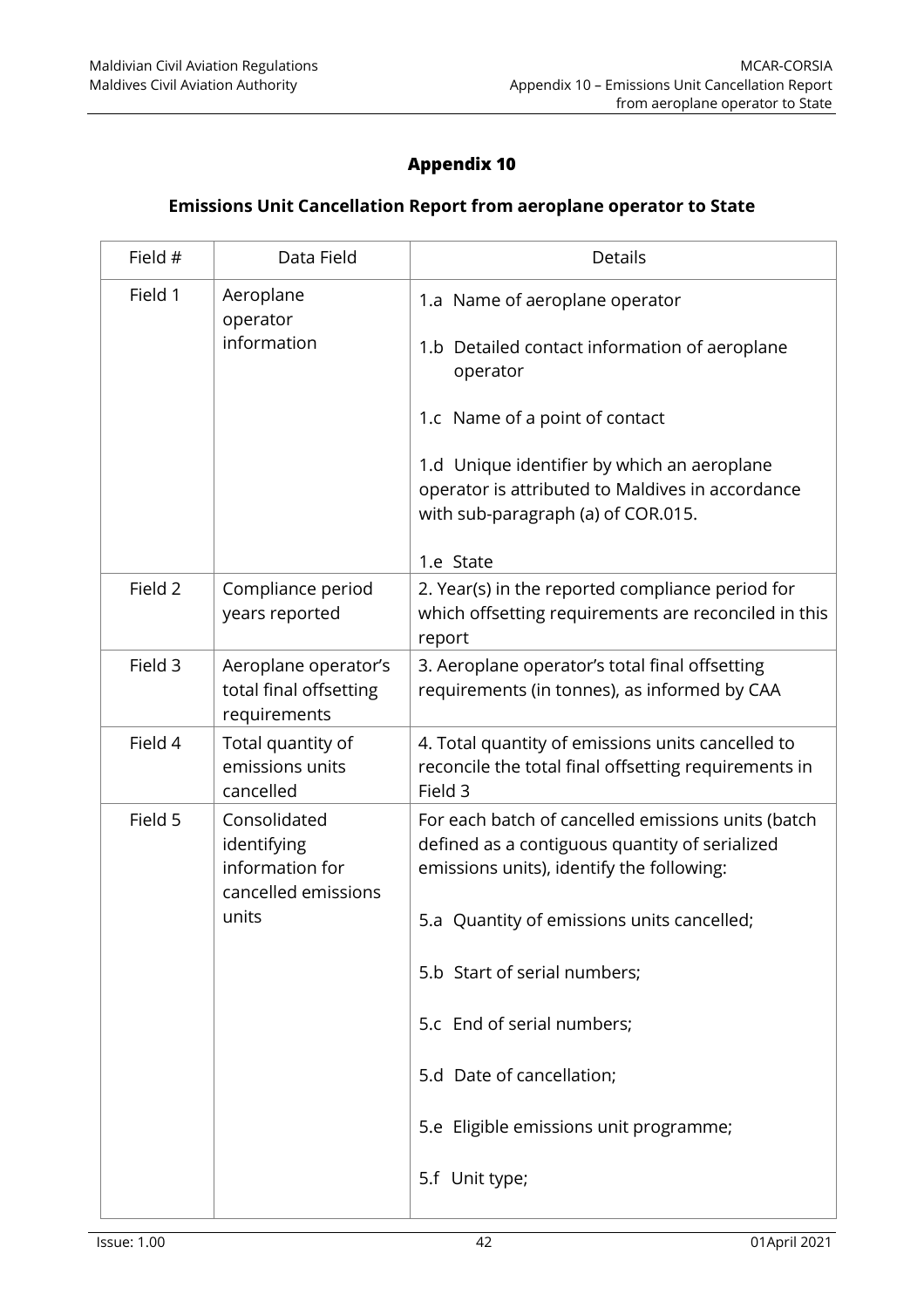| 5.g Host country;                                                                                |
|--------------------------------------------------------------------------------------------------|
| 5.h Methodology1;                                                                                |
| 5.i Demonstration of unit date eligibility;                                                      |
| 5.j Programme-designated registry name;                                                          |
| 5.k Unique identifier for registry account to which<br>the batch was cancelled;                  |
| 5.I Aeroplane operator in whose name the unit<br>was cancelled; and                              |
| 5.m The unique identifier for the registry account<br>from which the cancellation was initiated. |

*Note.— CAA may expand on this list to include additional or more detailed data from aeroplane operators registered in Maldives.*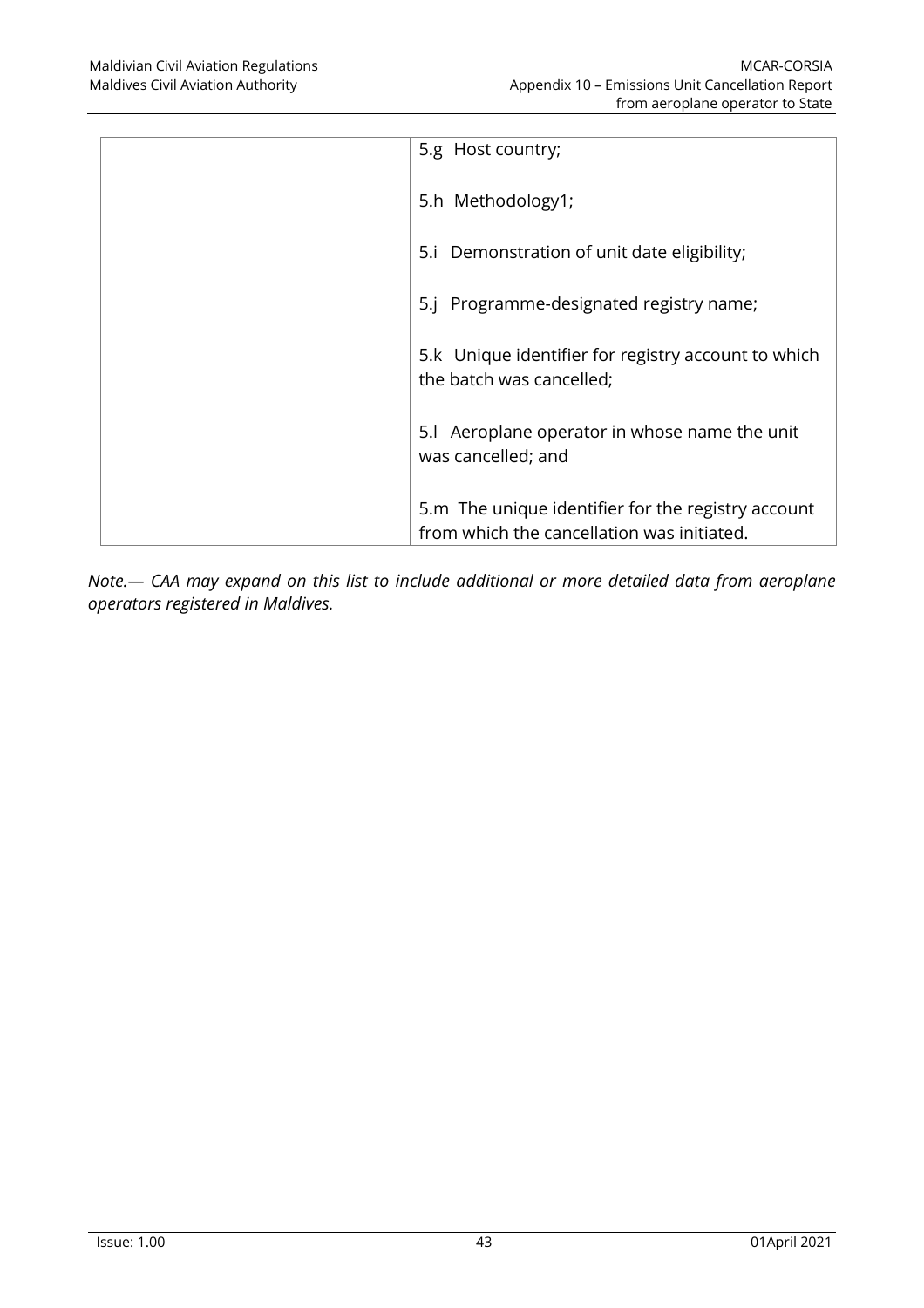# **Appendix 11**

#### **Compliance Periods and Timeline**

#### <span id="page-50-0"></span>**1. 2019-2020 period**

| <b>Timeline</b>                       | Activity                                                                                                                                                                                                                            |
|---------------------------------------|-------------------------------------------------------------------------------------------------------------------------------------------------------------------------------------------------------------------------------------|
| 1 January 2020 to 31 December<br>2020 | The aeroplane operator should have monitored $CO2$<br>emissions for 2020 from international flights.                                                                                                                                |
| 1 January 2020 to 31 May 2020         | The aeroplane operator should have compiled 2019 $CO2$<br>emissions data to be verified by a verification body.                                                                                                                     |
| 31 May 2020                           | The aeroplane operator and the verification body should<br>both have independently submitted, upon authorization<br>by the aeroplane operator, the verified Emissions Report<br>and associated Verification Report for 2019 to CAA. |

#### **2. 2021-2023 period**

| <b>Timeline</b>                       | Activity                                                                                                                                                                                                                   |
|---------------------------------------|----------------------------------------------------------------------------------------------------------------------------------------------------------------------------------------------------------------------------|
| 1 January 2021 to 31 December<br>2021 | The aeroplane operator shall monitor $CO2$ emissions for<br>2021 from international flights.                                                                                                                               |
| 1 January 2021 to 31 May 2021         | The aeroplane operator shall compile 2020 $CO2$ emissions<br>data to be verified by a verification body.                                                                                                                   |
|                                       | <b>Recommendation.</b> — The aeroplane operator should submit<br>its Emissions Report for verification as soon as possible after<br>completing its Emissions Report.                                                       |
| 31 May 2021                           | The aeroplane operator and the verification body shall<br>both independently submit, upon authorization by the<br>aeroplane operator, the verified Emissions Report and<br>associated Verification Report for 2020 to CAA. |
|                                       |                                                                                                                                                                                                                            |
| 1 January 2022 to 31 December<br>2022 | The aeroplane operator shall monitor $CO2$ emissions for<br>2022 from international flights.                                                                                                                               |
| 1 January 2022 to 30 April 2022       | The aeroplane operator shall compile 2021 emissions data<br>to be verified by a verification body.                                                                                                                         |
|                                       | <b>Recommendation.</b> — The aeroplane operator should submit<br>its Emissions Report for verification as soon as possible after<br>completing its Emissions Report.                                                       |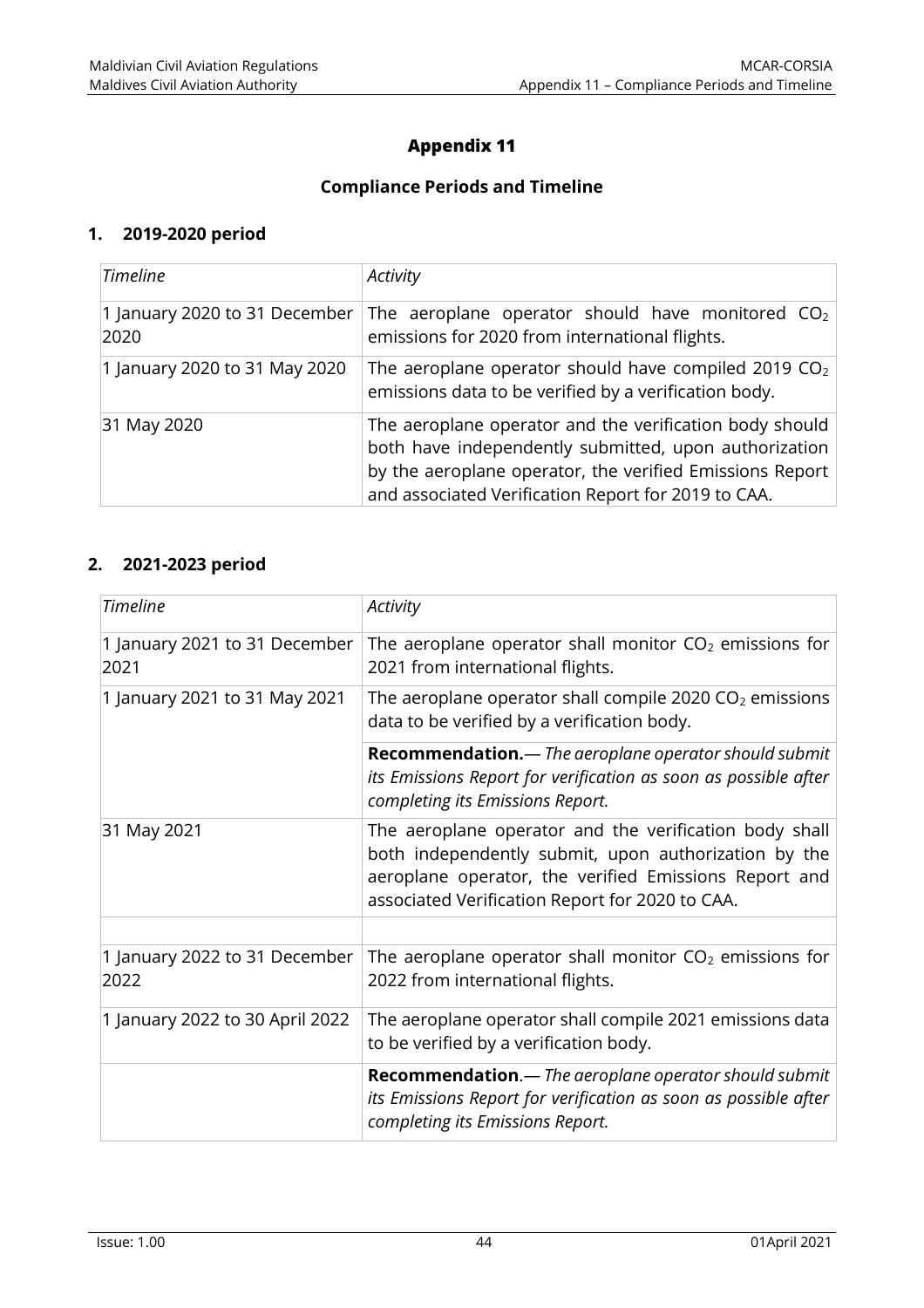| 30 April 2022                         | The aeroplane operator and the verification body shall<br>both independently submit, upon authorization by the<br>aeroplane operator, the verified Emissions Report and<br>associated Verification Report for 2021 to CAA. |
|---------------------------------------|----------------------------------------------------------------------------------------------------------------------------------------------------------------------------------------------------------------------------|
|                                       |                                                                                                                                                                                                                            |
| 1 January 2023 to 31 December<br>2023 | The aeroplane operator shall monitor $CO2$ emissions for<br>2023 from international flights.                                                                                                                               |
| 1 January 2023 to 30 April 2023       | The aeroplane operator shall compile 2022 emissions data<br>to be verified by a verification body.                                                                                                                         |
|                                       | Recommendation. - The aeroplane operator should submit<br>its Emissions Report for verification as soon as possible after<br>completing its Emissions Report.                                                              |
| 30 April 2023                         | The aeroplane operator and the verification body shall<br>both independently submit, upon authorization by the<br>aeroplane operator, the verified Emissions Report and<br>associated Verification Report for 2022 to CAA. |

*Note 1. — The time for verification of the aeroplane operator's Emissions Report is shorter during the 2021-2023 period than the 2019-2020 period.*

*Note 2.— During the 2021-2023 period, CAA may determine the basis of the aeroplane operator offsetting requirements.*

#### **3. 2024-2026 period**

| <b>Timeline</b>                       | Activity                                                                                                                                                                                                                   |
|---------------------------------------|----------------------------------------------------------------------------------------------------------------------------------------------------------------------------------------------------------------------------|
| 1 January 2024 to 31 December<br>2024 | The aeroplane operator shall monitor $CO2$ emissions for<br>2024 from international flights.                                                                                                                               |
| 1 January 2024 to 30 April 2024       | The aeroplane operator shall compile 2023 emissions data<br>to be verified by a verification body.                                                                                                                         |
|                                       | <b>Recommendation.</b> — The aeroplane operator should<br>submit its Emissions Report for verification as soon as possible<br>after completing its Emissions Report.                                                       |
| 30 April 2024                         | The aeroplane operator and the verification body shall<br>both independently submit, upon authorization by the<br>aeroplane operator, the verified Emissions Report and<br>associated Verification Report for 2023 to CAA. |
|                                       |                                                                                                                                                                                                                            |
| 1 January 2025 to 31 December<br>2025 | The aeroplane operator shall monitor $CO2$ emissions for<br>2025 from international flights.                                                                                                                               |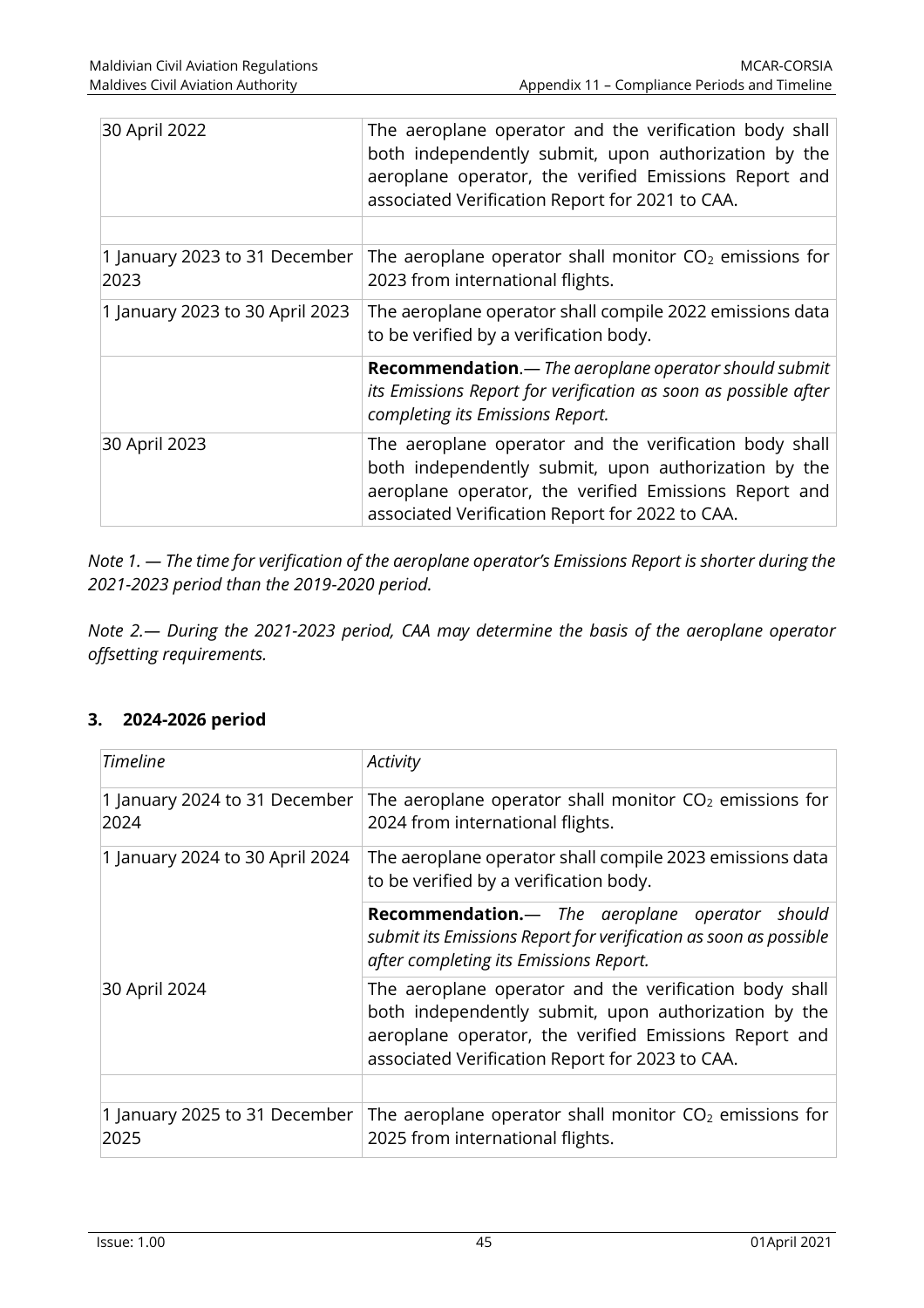| 31 January 2025<br>or 60 days after CAA informs<br>aeroplane operators of their<br>final<br>total<br>offsetting<br>requirements for the 2021-<br>2023 period, whichever date<br>comes later | The aeroplane operator shall cancel emissions units for<br>compliance during the 2021 to 2023 period.                                                                                                                                                                       |
|---------------------------------------------------------------------------------------------------------------------------------------------------------------------------------------------|-----------------------------------------------------------------------------------------------------------------------------------------------------------------------------------------------------------------------------------------------------------------------------|
| 7 February 2025                                                                                                                                                                             | aeroplane<br>operator shall request that their<br>The<br>cancellation of Eligible Emissions Units for the 2021-2023<br>period is communicated on the respective Eligible<br>Emissions Units Programme registry (or registries) public<br>website(s).                        |
| 1 December 2024 to 30 April<br>2025                                                                                                                                                         | The aeroplane operator shall compile their Emissions Unit<br>Cancellation Report covering the 2021-2023 period to be<br>verified by a verification body.                                                                                                                    |
| 1 January 2025 to 30 April 2025                                                                                                                                                             | The aeroplane operator shall compile 2024 emissions data<br>to be verified by a verification body.                                                                                                                                                                          |
|                                                                                                                                                                                             | <b>Recommendation.</b> — The aeroplane operator should<br>submit its Emissions Report for verification as soon as possible<br>after completing its Emissions Report.                                                                                                        |
| 30 April 2025                                                                                                                                                                               | The aeroplane operator and the verification body shall<br>both independently submit, upon authorization by the<br>aeroplane operator, the verified Emissions Report and<br>associated Verification Report for 2024 to CAA.                                                  |
|                                                                                                                                                                                             | The aeroplane operator and the verification body shall<br>both independently submit, upon authorization by the<br>verified<br>aeroplane<br>Emissions<br>operator, the<br>Unit<br>Cancellation Report and associated Verification Report for<br>the 2021-2023 period to CAA. |
| 1 January 2026 to 31 December<br>2026                                                                                                                                                       | The aeroplane operator shall monitor $CO2$ emissions for<br>2026 from international flights.                                                                                                                                                                                |
| 1 January 2026 to 30 April 2026                                                                                                                                                             | The aeroplane operator shall compile 2025 emissions data<br>to be verified by a verification body.                                                                                                                                                                          |
|                                                                                                                                                                                             | Recommendation.- The aeroplane<br>operator should<br>submit its Emissions Report for verification as soon as possible<br>after completing its Emissions Report.                                                                                                             |
| 30 April 2026                                                                                                                                                                               | The aeroplane operator and the verification body shall<br>both independently submit, upon authorization by the<br>aeroplane operator, the verified Emissions Report and<br>associated Verification Report for 2025 to CAA.                                                  |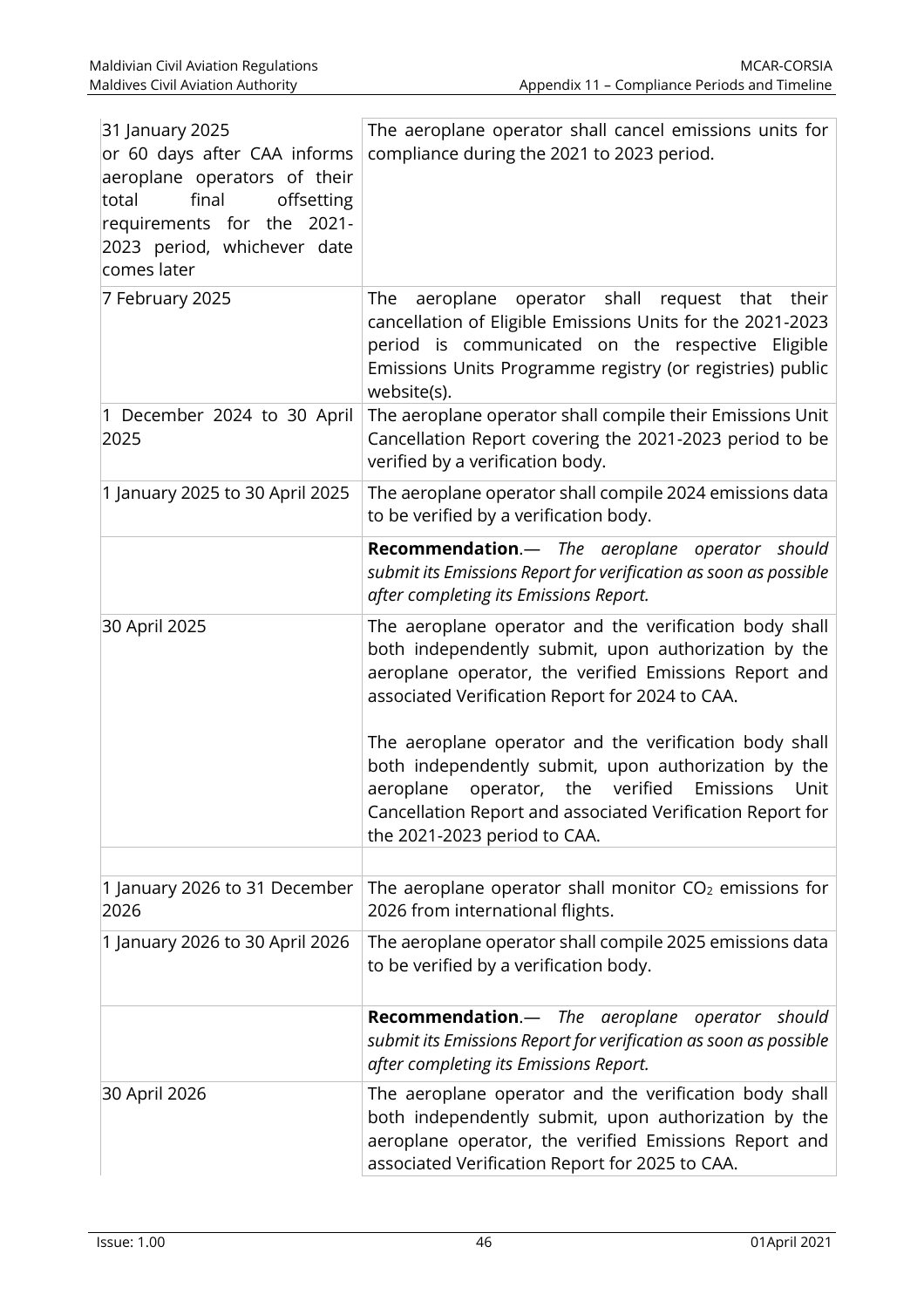# **4. 2027-2029 period**

| <b>Timeline</b>                                                                                                                                                                       | Activity                                                                                                                                                                                                                                       |
|---------------------------------------------------------------------------------------------------------------------------------------------------------------------------------------|------------------------------------------------------------------------------------------------------------------------------------------------------------------------------------------------------------------------------------------------|
| 1 January 2027 to 31 December<br>2027                                                                                                                                                 | The aeroplane operator shall monitor $CO2$ emissions for<br>2027 from international flights.                                                                                                                                                   |
| 1 January 2027 to 30 April 2027                                                                                                                                                       | The aeroplane operator shall compile 2026 emissions data<br>to be verified by a verification body.                                                                                                                                             |
|                                                                                                                                                                                       | <b>Recommendation.</b> — The aeroplane operator should<br>submit its Emissions Report for verification as soon as possible<br>after completing its Emissions Report.                                                                           |
| 30 April 2027                                                                                                                                                                         | The aeroplane operator and the verification body shall<br>both independently submit, upon authorization by the<br>aeroplane operator, the verified Emissions Report and<br>associated Verification Report for 2026 to CAA.                     |
|                                                                                                                                                                                       |                                                                                                                                                                                                                                                |
| 1 January 2028 to 31 December<br>2028                                                                                                                                                 | The aeroplane operator shall monitor $CO2$ emissions for<br>2028 from international flights.                                                                                                                                                   |
| 31 January 2028<br>or 60 days after CAA informs<br>aeroplane operators of their<br>total final offsetting<br>requirements for the 2024-<br>2026 period, whichever date<br>comes later | The aeroplane operator shall cancel emissions units for<br>compliance during the 2024 to 2026 period.                                                                                                                                          |
| 7 February 2028                                                                                                                                                                       | The aeroplane operator shall request that their<br>cancellation of Eligible Emissions Units for the 2024-2026<br>period is communicated on the respective Eligible<br>Emissions Units Programme registry (or registries) public<br>website(s). |
| 1 December 2027 to 30 April<br>2028                                                                                                                                                   | The aeroplane operator shall compile their Emissions<br>Unit Cancellation Report covering the 2024-2026 period<br>to be verified by a verification body.                                                                                       |
| 1 January 2028 to 30 April 2028                                                                                                                                                       | The aeroplane operator shall compile 2027 emissions<br>data to be verified by a verification body.                                                                                                                                             |
|                                                                                                                                                                                       | Recommendation. - The aeroplane operator should<br>submit its Emissions Report for verification as soon as<br>possible after completing its Emissions Report.                                                                                  |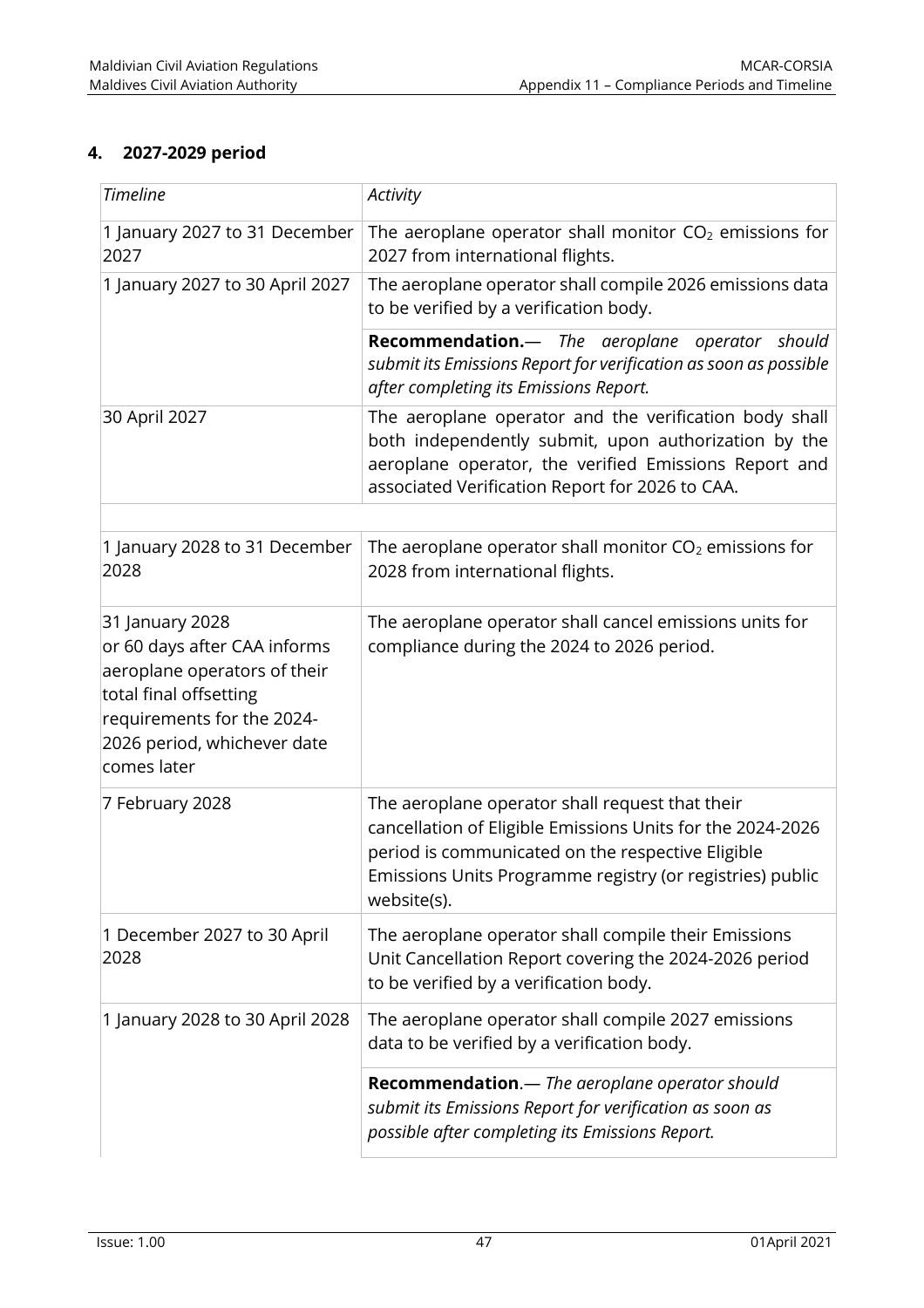| 30 April 2028                         | The aeroplane operator and the verification body shall<br>both independently submit, upon authorization by the<br>aeroplane operator, the verified Emissions Report and<br>associated Verification Report for 2027 to CAA.                                                 |
|---------------------------------------|----------------------------------------------------------------------------------------------------------------------------------------------------------------------------------------------------------------------------------------------------------------------------|
|                                       | The aeroplane operator and the verification body shall<br>both independently submit, upon authorization by the<br>aeroplane operator, the verified Emissions Unit<br>Cancellation Report and associated Verification Report for<br>the 2024-2026 compliance period to CAA. |
|                                       |                                                                                                                                                                                                                                                                            |
| 1 January 2029 to 31 December<br>2029 | The aeroplane operator shall monitor $CO2$ emissions for<br>2029 from international flights.                                                                                                                                                                               |
| 1 January 2029 to 30 April 2029       | The aeroplane operator shall compile 2028 emissions<br>data to be verified by a verification body.                                                                                                                                                                         |
|                                       | Recommendation.- The aeroplane operator should<br>submit its Emissions Report for verification as soon as<br>possible after completing its Emissions Report.                                                                                                               |
| 30 April 2029                         | The aeroplane operator and the verification body shall<br>both independently submit, upon authorization by the<br>aeroplane operator, the verified Emissions Report and<br>associated Verification Report for 2028 to CAA.                                                 |

#### **5. 2030-2032 period**

| <b>Timeline</b>                       | Activity                                                                                                                                                                                                                   |
|---------------------------------------|----------------------------------------------------------------------------------------------------------------------------------------------------------------------------------------------------------------------------|
| 1 January 2030 to 31 December<br>2030 | The aeroplane operator shall monitor $CO2$ emissions for<br>2030 from international flights.                                                                                                                               |
| 1 January 2030 to 30 April 2030       | The aeroplane operator shall compile 2029 $CO2$ emissions<br>data to be verified by a verification body.                                                                                                                   |
|                                       | <b>Recommendation.</b> — The aeroplane operator should<br>submit its Emissions Report for verification as soon as possible<br>after completing its Emissions Report.                                                       |
| 30 April 2030                         | The aeroplane operator and the verification body shall<br>both independently submit, upon authorization by the<br>aeroplane operator, the verified Emissions Report and<br>associated Verification Report for 2029 to CAA. |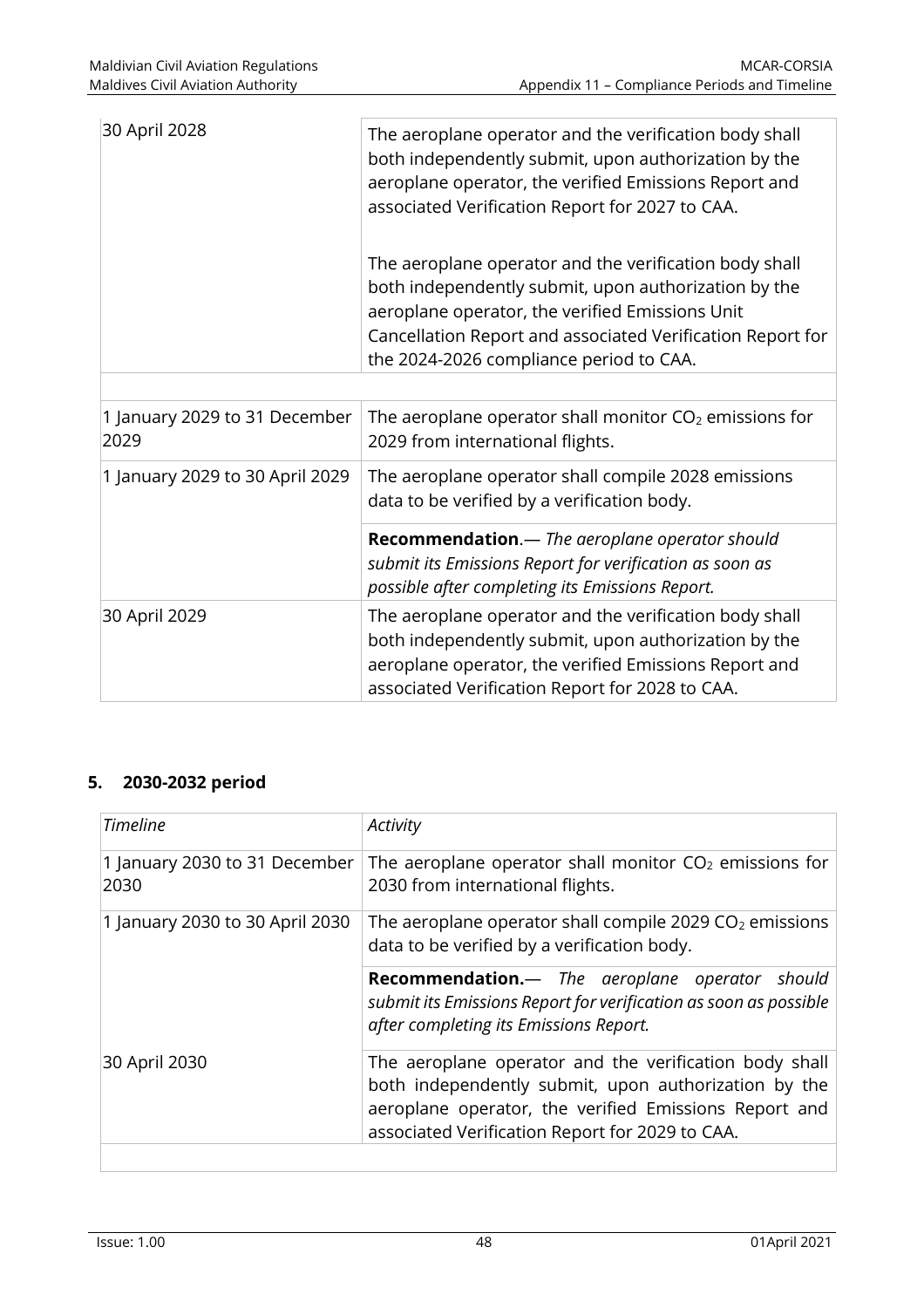| 1 January 2031 to 31 December<br>2031                                                                                                                                                 | The aeroplane operator shall monitor $CO2$ emissions for<br>2031 from international flights.                                                                                                                                                                    |
|---------------------------------------------------------------------------------------------------------------------------------------------------------------------------------------|-----------------------------------------------------------------------------------------------------------------------------------------------------------------------------------------------------------------------------------------------------------------|
| 31 January 2031<br>or 60 days after CAA informs<br>aeroplane operators of their<br>total final offsetting<br>requirements for the 2027-<br>2029 period, whichever date<br>comes later | The aeroplane operator shall cancel emissions units for<br>compliance during the 2027 to 2029 period.                                                                                                                                                           |
| 7 February 2031                                                                                                                                                                       | The aeroplane operator shall request that their<br>cancellation of Eligible Emissions Units for the 2027-2029<br>period is communicated on the respective Eligible<br>Emissions Units Programme registry (or registries) public<br>website(s).                  |
| 1 December 2030 to 30 April<br>2031                                                                                                                                                   | The aeroplane operator shall compile their Emissions<br>Unit Cancellation Report covering the 2027-2029 period<br>to be verified by a verification body.                                                                                                        |
| 1 January 2031 to 30 April 2031                                                                                                                                                       | The aeroplane operator shall compile 2030 emissions<br>data to be verified by a verification body.                                                                                                                                                              |
|                                                                                                                                                                                       | Recommendation.- The aeroplane operator should<br>submit its Emissions Report for verification as soon as<br>possible after completing its Emissions Report.                                                                                                    |
| 30 April 2031                                                                                                                                                                         | The aeroplane operator and the verification body shall<br>both independently submit, upon authorization by the<br>aeroplane operator, the verified Emissions Report and<br>associated Verification Report for 2030 to CAA.                                      |
|                                                                                                                                                                                       | The aeroplane operator and the verification body shall<br>both independently submit, upon authorization by the<br>aeroplane operator, the verified Emissions Unit<br>Cancellation Report and associated Verification Report for<br>the 2027-2029 period to CAA. |
| 1 January 2032 to 31 December<br>2032                                                                                                                                                 | The aeroplane operator shall monitor $CO2$ emissions for<br>2032 from international flights.                                                                                                                                                                    |
| 1 January 2032 to 30 April 2032                                                                                                                                                       | The aeroplane operator shall compile 2031 emissions<br>data to be verified by a verification body.                                                                                                                                                              |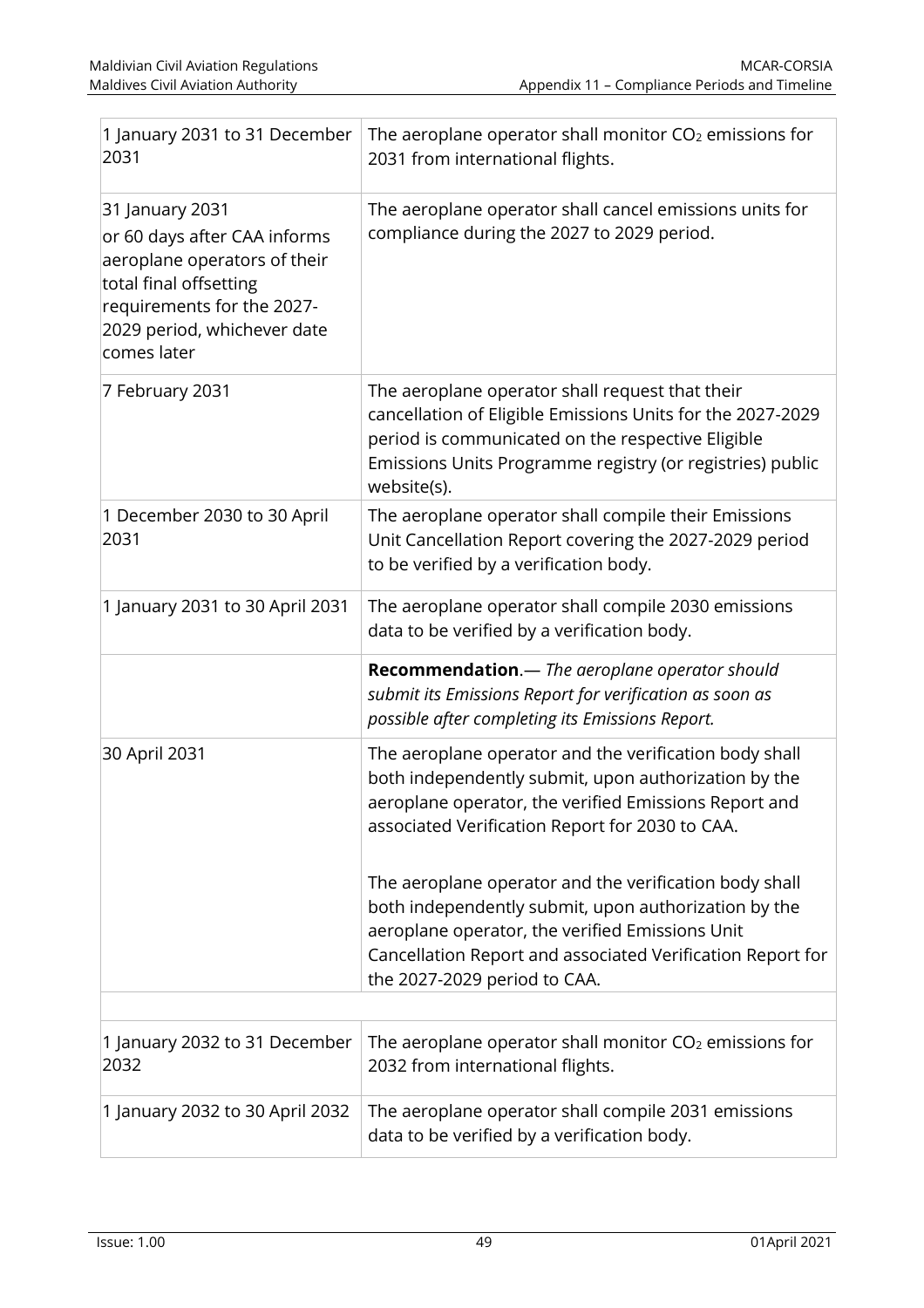|               | Recommendation.- The aeroplane operator should<br>submit its Emissions Report for verification as soon as<br>possible after completing its Emissions Report.                                                               |
|---------------|----------------------------------------------------------------------------------------------------------------------------------------------------------------------------------------------------------------------------|
| 30 April 2032 | The aeroplane operator and the verification body shall<br>both independently submit, upon authorization by the<br>aeroplane operator, the verified Emissions Report and<br>associated Verification Report for 2031 to CAA. |

# **6. 2033-2035 period**

| <b>Timeline</b>                                                                                                                                                                             | Activity                                                                                                                                                                                                                                                   |
|---------------------------------------------------------------------------------------------------------------------------------------------------------------------------------------------|------------------------------------------------------------------------------------------------------------------------------------------------------------------------------------------------------------------------------------------------------------|
| 1 January 2033 to 31 December<br>2033                                                                                                                                                       | The aeroplane operator shall monitor $CO2$ emissions for<br>2033 from international flights.                                                                                                                                                               |
| 1 January 2033 to 30 April 2033                                                                                                                                                             | The aeroplane operator shall compile 2032 emissions data<br>to be verified by a verification body.                                                                                                                                                         |
|                                                                                                                                                                                             | Recommendation.- The aeroplane operator should<br>submit its Emissions Report for verification as soon as possible<br>after completing its Emissions Report.                                                                                               |
| 30 April 2033                                                                                                                                                                               | The aeroplane operator and the verification body shall<br>both independently submit, upon authorization by the<br>aeroplane operator, the verified Emissions Report and<br>associated Verification Report for 2032 to CAA.                                 |
| 1 January 2034 to 31 December                                                                                                                                                               | The aeroplane operator shall monitor $CO2$ emissions for                                                                                                                                                                                                   |
| 2034                                                                                                                                                                                        | 2034 from international flights,.                                                                                                                                                                                                                          |
| 31 January 2034<br>or 60 days after CAA informs<br>aeroplane operators of their<br>final<br>total<br>offsetting<br>requirements for the 2030-<br>2032 period, whichever date<br>comes later | The aeroplane operator shall cancel emissions units for<br>compliance during the 2030 to 2032 period.                                                                                                                                                      |
| 7 February 2034                                                                                                                                                                             | operator shall<br>aeroplane<br>The<br>request that<br>their<br>cancellation of Eligible Emissions Units for the 2030-2032<br>period is communicated on the respective Eligible<br>Emissions Units Programme registry (or registries) public<br>website(s). |
| 1 December 2033 to 30 April<br>2034                                                                                                                                                         | The aeroplane operator shall compile their Emissions Unit<br>Cancellation Report covering the 2030-2032 period to be<br>verified by a verification body.                                                                                                   |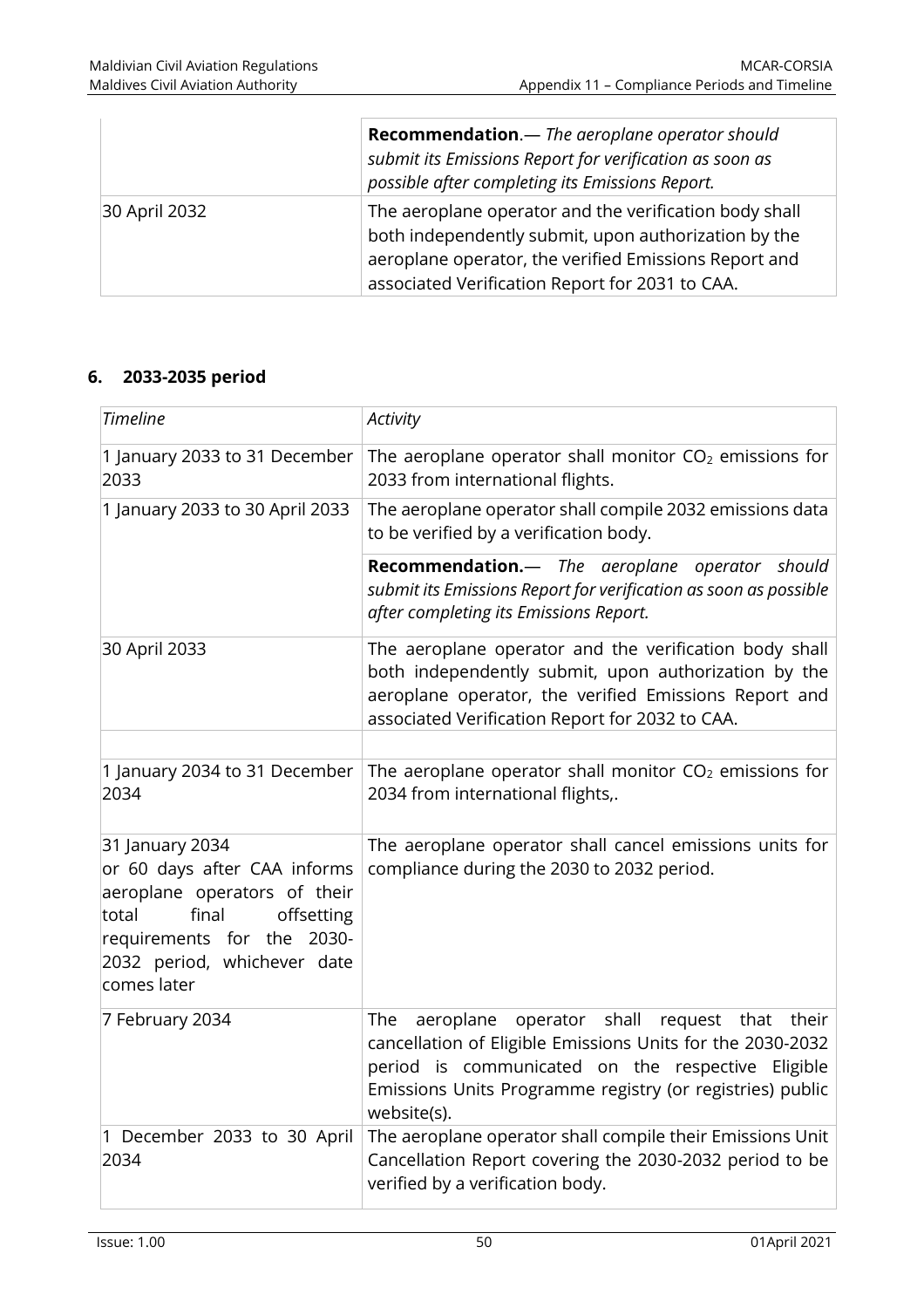| 1 January 2034 to 30 April 2034       | The aeroplane operator shall compile 2033 emissions data<br>to be verified by a verification body.                                                                                                                                                                                     |
|---------------------------------------|----------------------------------------------------------------------------------------------------------------------------------------------------------------------------------------------------------------------------------------------------------------------------------------|
|                                       | Recommendation.- The aeroplane operator should<br>submit its Emissions Report for verification as soon as possible<br>after completing its Emissions Report.                                                                                                                           |
| 30 April 2034                         | The aeroplane operator and the verification body shall<br>both independently submit, upon authorization by the<br>aeroplane operator, the verified Emissions Report and<br>associated Verification Report for 2033 to CAA.                                                             |
|                                       | The aeroplane operator and the verification body shall<br>both independently submit, upon authorization by the<br>operator, the<br>verified<br>Emissions<br>aeroplane<br>Unit<br>Cancellation Report and associated Verification Report for<br>the 2030-2032 compliance period to CAA. |
|                                       |                                                                                                                                                                                                                                                                                        |
| 1 January 2035 to 31 December<br>2035 | The aeroplane operator shall monitor $CO2$ emissions for<br>2035 for international flights.                                                                                                                                                                                            |
| 1 January 2035 to 30 April 2035       | The aeroplane operator shall compile 2034 emissions data<br>to be verified by a verification body.                                                                                                                                                                                     |
|                                       | Recommendation.- The aeroplane operator should<br>submit its Emissions Report for verification as soon as possible<br>after completing its Emissions Report.                                                                                                                           |
| 30 April 2035                         | The aeroplane operator and the verification body shall<br>both independently submit, upon authorization by the<br>aeroplane operator, the verified Emissions Report and<br>associated Verification Report for 2034 to CAA.                                                             |

To complete the period of 2033-2035, aeroplane operators shall comply with the requirements according to the following timeline, where applicable.

| <b>Timeline</b>                 | Activity                                                                                                                                                                                                                  |
|---------------------------------|---------------------------------------------------------------------------------------------------------------------------------------------------------------------------------------------------------------------------|
| 1 January 2036 to 30 April 2036 | The aeroplane operator shall compile 2035 emissions data<br>to be verified by a verification body.                                                                                                                        |
|                                 | Recommendation.- The aeroplane operator should<br>submit its Emissions Report for verification as soon as possible<br>after completing its Emissions Report.                                                              |
| 30 April 2036                   | The aeroplane operator and the verification body shall<br>both independently submit, upon authorization by the<br>aeroplane operator, the verified Emissions Report and<br>associated Verification Report for 2035 to CAA |